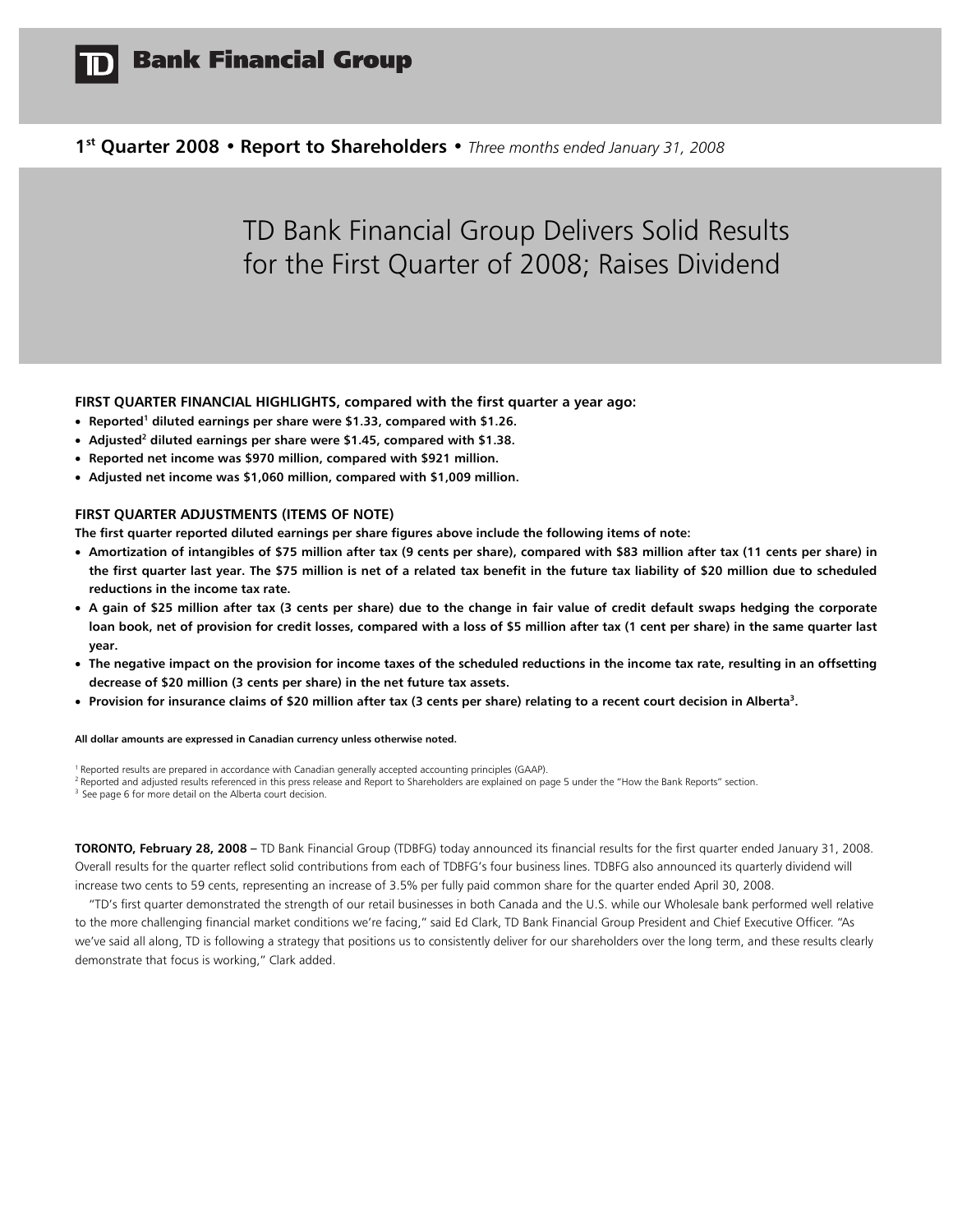#### **FIRST QUARTER BUSINESS SEGMENT PERFORMANCE**

#### **Canadian Personal and Commercial Banking**

TD Canada Trust posted strong earnings of \$598 million in the first quarter, up 10% over the same period last year. Increased contributions from real estate secured lending, core banking, and business banking all drove earnings strength in the quarter. The quarter was also defined by robust volume growth across all Canadian Personal and Commercial Banking operating businesses.

 "Our Canadian Personal and Commercial Bank led the way for us again this quarter, delivering results above our expectations given today's operating environment," said Clark. "While we did see revenue growth soften as anticipated, TD Canada Trust maintained a disciplined approach to expense control while reinvesting for the future," said Clark. "We added more new branches this quarter, and we're very pleased with the early customer response to our industry-leading branch hours offering," Clark added.

#### **Wealth Management**

Wealth Management, including TDBFG's equity share of TD Ameritrade, earned \$216 million in the quarter, an overall increase of 16% over the same period last year.

 Canadian Wealth Management grew its earnings 5% during the quarter. The business saw growth across the mutual fund and advice-based businesses, while discount brokerage earnings remained stable. TD Waterhouse Canada continues to be on track to achieve its goal of adding 130 net new client-facing advisors by the end of fiscal 2008.

 TD Ameritrade generated record results, which translated into a net income contribution of \$88 million to the Wealth Management segment in the quarter. TD Ameritrade produced records in net revenue, net income and average client trades per day, while continuing to make progress on its longterm asset gathering strategy.

 "Wealth Management's results this quarter show the consistency of this growing business," said Clark. "What's particularly pleasing to us is the way Canadian Wealth Management increased its client and asset base despite managing through tough equity market conditions and negative investor sentiment," Clark added.

#### **U.S. Personal and Commercial Banking**

TD Banknorth earned \$127 million in the first quarter. The business saw continued strength in commercial banking and solid overall asset quality. TD Banknorth also made further progress on initiatives to enhance the organic growth potential of the franchise, including the launch of a credit card and increasing the number of locations that offer extended hours, now available at 260 of its almost 600 branches.

 Subsequent to the quarter, Commerce Bancorp shareholders approved the proposed acquisition by TDBFG. The transaction is expected to close by the end of the first calendar quarter of 2008, subject to regulatory approvals.

 "We're pleased with TD Banknorth's performance. The business continued to earn through a stronger Canadian dollar in a difficult market environment," said Clark. "The ongoing progress we're seeing on key initiatives to enhance organic growth will make us more competitive over time," Clark said.

 "The successful outcome of the Commerce shareholder vote was a major milestone for us, and subject to regulatory approvals, we look forward to having Commerce employees join the TDBFG family," Clark added.

#### **Wholesale Banking**

Wholesale Banking produced a solid quarter, with earnings of \$163 million. Trading results were mixed as foreign exchange and interest rate trading delivered strong results while equity and credit trading revenues declined. The investment portfolio continued to provide a steady contribution.

 "Our Wholesale bank generated good results considering the weakness in capital markets, showing the benefit of having a diverse portfolio of businesses," said Clark. "While the current market volatility makes it challenging to predict our Wholesale results, we continue to be well positioned to deliver high quality earnings from this business," added Clark.

#### **Conclusion**

"Following an incredibly strong 2007, our first quarter results mark a good start to 2008," said Clark. "We remain optimistic that all of TD's businesses have the right strategies in place to deliver shareholder value this year and over the long term. This confidence is reflected in the Board's decision to increase the quarterly dividend by 3.5% from the current level," said Clark.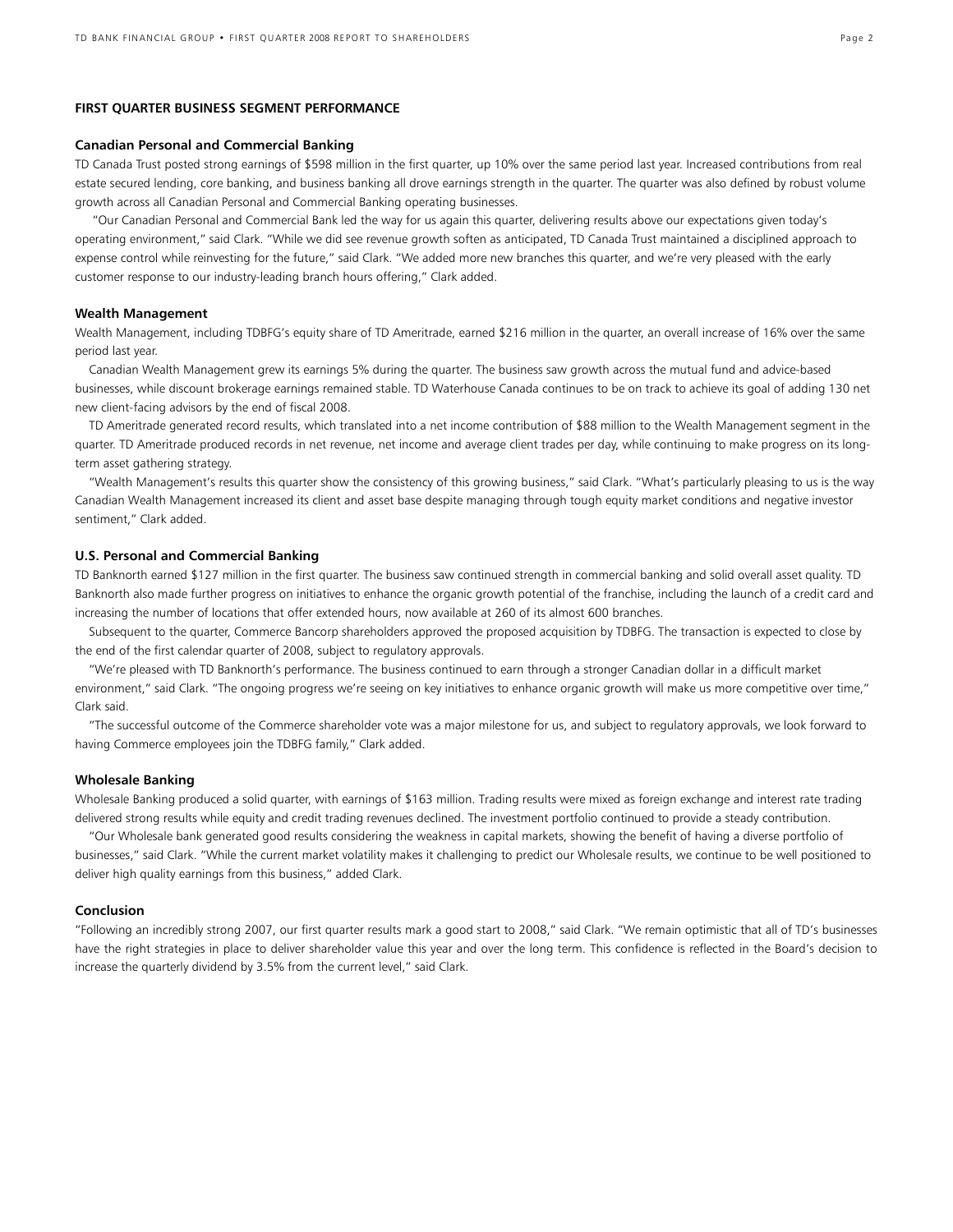## **CAUTION REGARDING FORWARD-LOOKING STATEMENTS**

From time to time, the Bank makes written and oral forward-looking statements, including in this report, in other filings with Canadian regulators or the U.S. Securities and Exchange Commission (SEC), and in other communications. In addition, the Bank's senior management may make forward-looking statements orally to analysts, investors, representatives of the media and others. All such statements are made pursuant to the "safe harbour" provisions of the U.S. Private Securities Litigation Reform Act of 1995 and applicable Canadian securities legislation. Forward-looking statements include, among others, statements regarding the Bank's objectives and targets for 2008 and beyond, and strategies to achieve them, the outlook for the Bank's business lines, and the Bank's anticipated financial performance. The purpose of these statements is to provide management's view of these matters. The economic assumptions for 2008 for each of our business segments are set out in the 2007 Annual Report under the headings "Economic Outlook" and "Business Outlook and Focus for 2008", as updated in the subsequently filed quarterly Reports to Shareholders. Forward-looking statements are typically identified by words such as "will", "should", "believe", "expect", "anticipate", "intend", "estimate", "plan", "may" and "could". By their very nature, these statements require us to make assumptions and are subject to inherent risks and uncertainties, general and specific, which may cause actual results to differ materially from the expectations expressed in the forward-looking statements. Some of the factors – many of which are beyond our control – that could cause such differences include: credit, market (including equity and commodity), liquidity, interest rate, operational, reputational, insurance, strategic, foreign exchange, regulatory, legal and other risks discussed in the Bank's 2007 Annual Report and in other regulatory filings made in Canada and with the SEC; general business and economic conditions in Canada, the U.S. and other countries in which the Bank conducts business, as well as the effect of changes in monetary policy in those jurisdictions and changes in the foreign exchange rates for the currencies of those jurisdictions; the degree of competition in the markets in which the Bank operates, both from established competitors and new entrants; the accuracy and completeness of information the Bank receives on customers and counterparties; the development and introduction of new products and services in markets; developing new distribution channels and realizing increased revenue from these channels; the Bank's ability to execute its strategies, including its integration, growth and acquisition strategies and those of its subsidiaries, particularly in the U.S.; changes in accounting policies and methods the Bank uses to report its financial condition, including uncertainties associated with critical accounting assumptions and estimates; the effect of applying future accounting changes; global capital market activity; the Bank's ability to attract and retain key executives; reliance on third parties to provide components of the Bank's business infrastructure; the failure of third parties to comply with their obligations to the Bank or its affiliates as such obligations relate to the handling of personal information; technological changes; the use of new technologies in unprecedented ways to defraud the Bank or its customers; legislative and regulatory developments; change in tax laws; unexpected judicial or regulatory proceedings; continued negative impact of the U.S. securities litigation environment; unexpected changes in consumer spending and saving habits; the adequacy of the Bank's risk management framework, including the risk that the Bank's risk management models do not take into account all relevant factors; the possible impact on the Bank's businesses of international conflicts and terrorism; acts of God, such as earthquakes; the effects of disease or illness on local, national or international economies; and the effects of disruptions to public infrastructure, such as transportation, communication, power or water supply. A substantial amount of the Bank's business involves making loans or otherwise committing resources to specific companies, industries or countries. Unforeseen events affecting such borrowers, industries or countries could have a material adverse effect on the Bank's financial results, businesses, financial condition or liquidity. The preceding list is not exhaustive of all possible factors. Other factors could also adversely affect the Bank's results. For more information, see the discussion starting on page 59 of the Bank's 2007 Annual Report. All such factors should be considered carefully when making decisions with respect to the Bank, and undue reliance should not be placed on the Bank's forward-looking statements as they may not be suitable for other purposes. The Bank does not undertake to update any forward-looking statements, whether written or oral, that may be made from time to time by or on its behalf, except as required under applicable securities legislation.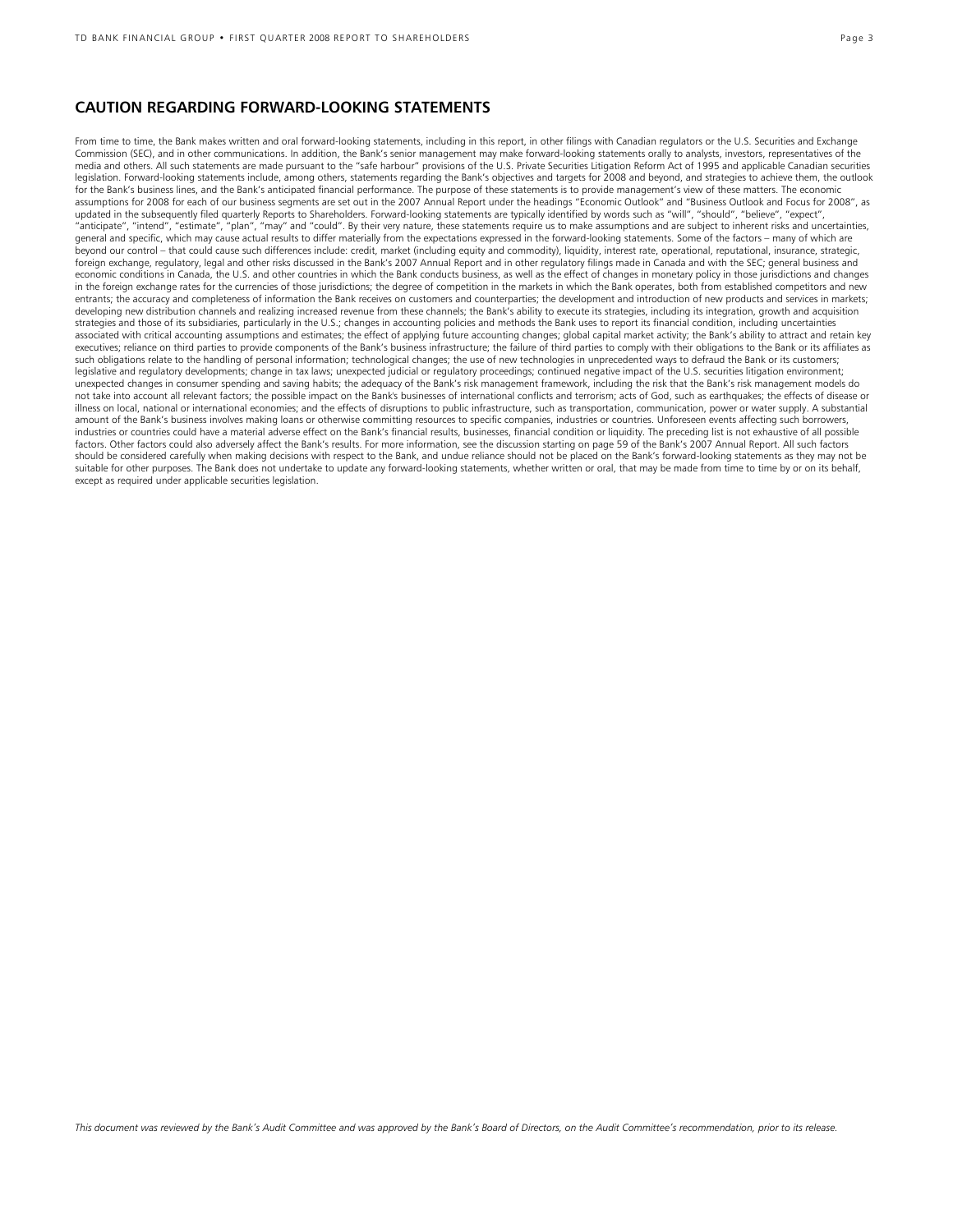## **MANAGEMENT'S DISCUSSION AND ANALYSIS OF OPERATING PERFORMANCE**

This Management's Discussion and Analysis (MD&A) is presented to enable readers to assess material changes in the financial condition and operational results of TD Bank Financial Group (the Bank) for the three months ended January 31, 2008, compared with the three months ended January 31, 2007 and October 31, 2007. This MD&A should be read in conjunction with the Bank's unaudited Interim Consolidated Financial Statements and related Notes included in this Report to Shareholders and with our 2007 Annual Report. This MD&A is dated February 27, 2008. Unless otherwise indicated, all amounts are expressed in Canadian dollars and have been primarily derived from the Bank's Annual or Interim Consolidated Financial Statements prepared in accordance with Canadian generally accepted accounting principles (GAAP). Certain comparative amounts have been reclassified to conform to the presentation adopted in the current period. Additional information relating to the Bank is available on the Bank's website www.td.com, as well as on SEDAR at www.sedar.com and on the U.S. Securities and Exchange Commission's (SEC's) website at www.sec.org (EDGAR filers section).

## **FINANCIAL HIGHLIGHTS**

|                                                                               | For the three months ended |           |           |
|-------------------------------------------------------------------------------|----------------------------|-----------|-----------|
|                                                                               | <b>Jan. 31</b>             | Oct. 31   | Jan. 31   |
| (millions of Canadian dollars, except as noted)                               | 2008                       | 2007      | 2007      |
| <b>Results of operations</b>                                                  |                            |           |           |
| Total revenues                                                                | \$3,604                    | \$3,550   | \$3,505   |
| Provision for credit losses                                                   | 255                        | 139       | 163       |
| Non-interest expenses                                                         | 2,228                      | 2,241     | 2,221     |
| Net income - reported                                                         | 970                        | 1,094     | 921       |
| Net income $-$ adjusted <sup>1</sup>                                          | 1,060                      | 1,021     | 1,009     |
| Economic profit <sup>2</sup>                                                  | 462                        | 430       | 442       |
|                                                                               | 18.0%                      | 20.8%     | 18.2%     |
| Return on common equity - reported<br>Return on invested capital <sup>2</sup> | 16.6%                      | 16.3%     | 16.8%     |
|                                                                               |                            |           |           |
| <b>Financial position</b>                                                     |                            |           |           |
| Total assets                                                                  | \$435,153                  | \$422,124 | \$408,216 |
| Total risk-weighted assets <sup>3</sup>                                       | 145,900                    | 152,519   | 149,090   |
| Total shareholders' equity                                                    | 22,940                     | 21,404    | 21,017    |
| Financial ratios - reported (percent)                                         |                            |           |           |
| Efficiency ratio                                                              | 61.8%                      | 63.1%     | 63.4%     |
| Tier 1 capital to risk-weighted assets <sup>3</sup>                           | 10.9                       | 10.3      | 11.9      |
| Provision for credit losses as a % of net average loans                       | 0.57                       | 0.30      | 0.38      |
| <b>Common share information - reported</b> (Canadian dollars)                 |                            |           |           |
| Per share                                                                     |                            |           |           |
| Basic earnings                                                                | \$1.34                     | \$1.52    | \$1.27    |
| Diluted earnings                                                              | 1.33                       | 1.50      | 1.26      |
| Dividends                                                                     | 0.57                       | 0.57      | 0.48      |
| Book value                                                                    | 30.69                      | 29.23     | 28.64     |
| Closing share price                                                           | 68.01                      | 71.35     | 69.88     |
| Shares outstanding (millions)                                                 |                            |           |           |
| Average basic                                                                 | 718.3                      | 717.3     | 718.3     |
| Average diluted                                                               | 724.6                      | 724.4     | 724.9     |
| End of period                                                                 | 719.0                      | 717.8     | 719.0     |
| Market capitalization (billions of Canadian dollars)                          | \$48.9                     | \$51.2    | \$50.2    |
| Dividend yield                                                                | 3.2%                       | 3.0%      | 2.7%      |
| Dividend payout ratio                                                         | 42.6                       | 37.6      | 37.7      |
| Price to earnings multiple                                                    | 12.3                       | 13.0      | 15.9      |
| Common share information - adjusted (Canadian dollars)                        |                            |           |           |
| Per share                                                                     |                            |           |           |
| Basic earnings                                                                | \$1.46                     | \$1.42    | \$1.40    |
| Diluted earnings                                                              | 1.45                       | 1.40      | 1.38      |
| Dividend payout ratio                                                         | 39.0%                      | 40.3%     | 34.4%     |
| Price to earnings multiple                                                    | 11.7                       | 12.4      | 14.3      |

1 Adjusted and reported results are explained under the "How the Bank Reports" section, which includes reconciliation between reported and adjusted results.

<sup>2</sup> Economic profit and return on invested capital are non-GAAP financial measures and are explained under the "Economic Profit and Return on Invested Capital" section.

<sup>3</sup> The Bank adopted the "International Convergence of Capital Measurement and Capital Standards – A Revised Framework" (Basel II) for calculating risk-weighted assets (RWA) starting November 1, 2007. Prior periods numbers are based on the Basel I Capital Accord (Basel I). For details, see the "Capital Position" section.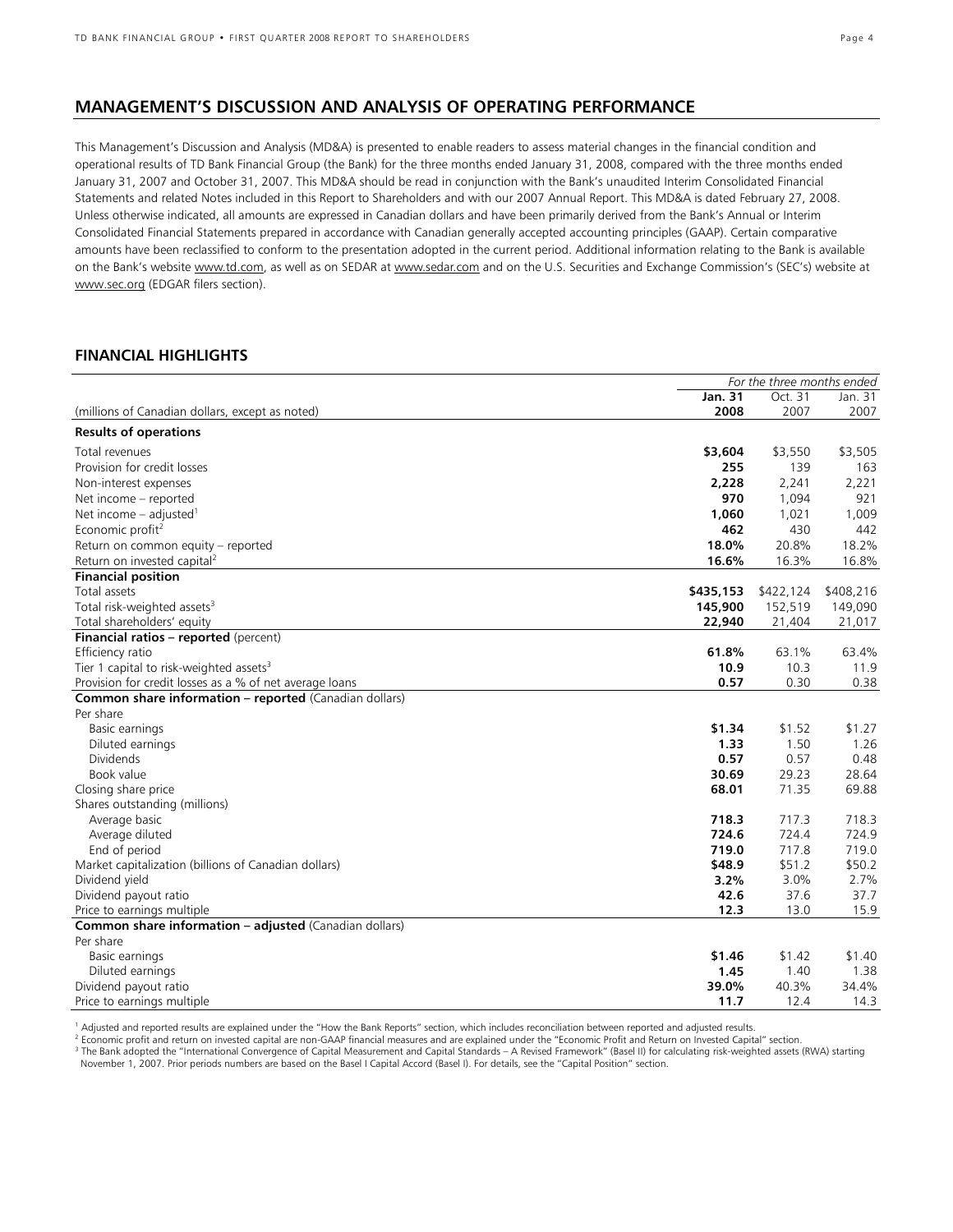## **HOW WE PERFORMED**

### **Corporate Overview**

The Toronto-Dominion Bank and its subsidiaries are collectively known as TD Bank Financial Group. The Bank serves more than 14 million customers in four key businesses operating in a number of locations in key financial centres around the globe: Canadian Personal and Commercial Banking, including TD Canada Trust; Wealth Management, including TD Waterhouse Canada, TD Waterhouse U.K. and the Bank's investment in TD Ameritrade; U.S. Personal and Commercial Banking through TD Banknorth; and Wholesale Banking, including TD Securities. The Bank also ranks among the world's leading on-line financial services firms, with more than 4.5 million on-line customers. The Bank had \$435 billion in assets as at January 31, 2008. The Bank is headquartered in Toronto, Canada. The Bank's common stock is listed on the Toronto Stock Exchange and the New York Stock Exchange under the symbol "TD", as well as on the Tokyo Stock Exchange.

#### **How the Bank Reports**

The Bank's financial results, as presented on pages 26 to 38 of this Report to Shareholders, have been prepared in accordance with GAAP. The Bank refers to results prepared in accordance with GAAP as "reported" results. The Bank also utilizes non-GAAP financial measures referred to as "adjusted" results to assess each of its businesses and to measure overall Bank performance. To arrive at adjusted results, the Bank removes "items of note", net of income taxes, from reported results. The items of note are listed in the table on the following page. The items of note relate to items which management does not believe are indicative of underlying business performance. The Bank believes that adjusted results provide the reader with a better understanding of how management views the Bank's performance. As explained, adjusted results are different from reported results determined in accordance with GAAP. Adjusted results, items of note and related terms used in this report are not defined terms under GAAP and, therefore, may not be comparable to similar terms used by other issuers.

The tables below provide reconciliation between the Bank's reported and adjusted results.

#### **Operating results – reported**

|                                                                     | For the three months ended |         |         |
|---------------------------------------------------------------------|----------------------------|---------|---------|
|                                                                     | Jan. 31                    | Oct. 31 | Jan. 31 |
| (millions of Canadian dollars)                                      | 2008                       | 2007    | 2007    |
| Net interest income                                                 | \$1,788                    | \$1,808 | \$1,671 |
| Other income                                                        | 1,816                      | 1,742   | 1,834   |
| Total revenues                                                      | 3,604                      | 3,550   | 3,505   |
| Provision for credit losses                                         | (255)                      | (139)   | (163)   |
| Non-interest expenses                                               | (2,228)                    | (2,241) | (2,221) |
| Income before provision for income taxes, non-controlling interests |                            |         |         |
| in subsidiaries and equity in net income of an associated company   | 1,121                      | 1.170   | 1,121   |
| Provision for income taxes                                          | (235)                      | (153)   | (218)   |
| Non-controlling interests in subsidiaries, net of income taxes      | (8)                        | (8)     | (47)    |
| Equity in net income of an associated company, net of income taxes  | 92                         | 85      | 65      |
| Net income - reported                                               | 970                        | 1.094   | 921     |
| Preferred dividends                                                 | (8)                        | (5)     | (6)     |
| Net income available to common shareholders - reported              | \$962                      | \$1,089 | \$915   |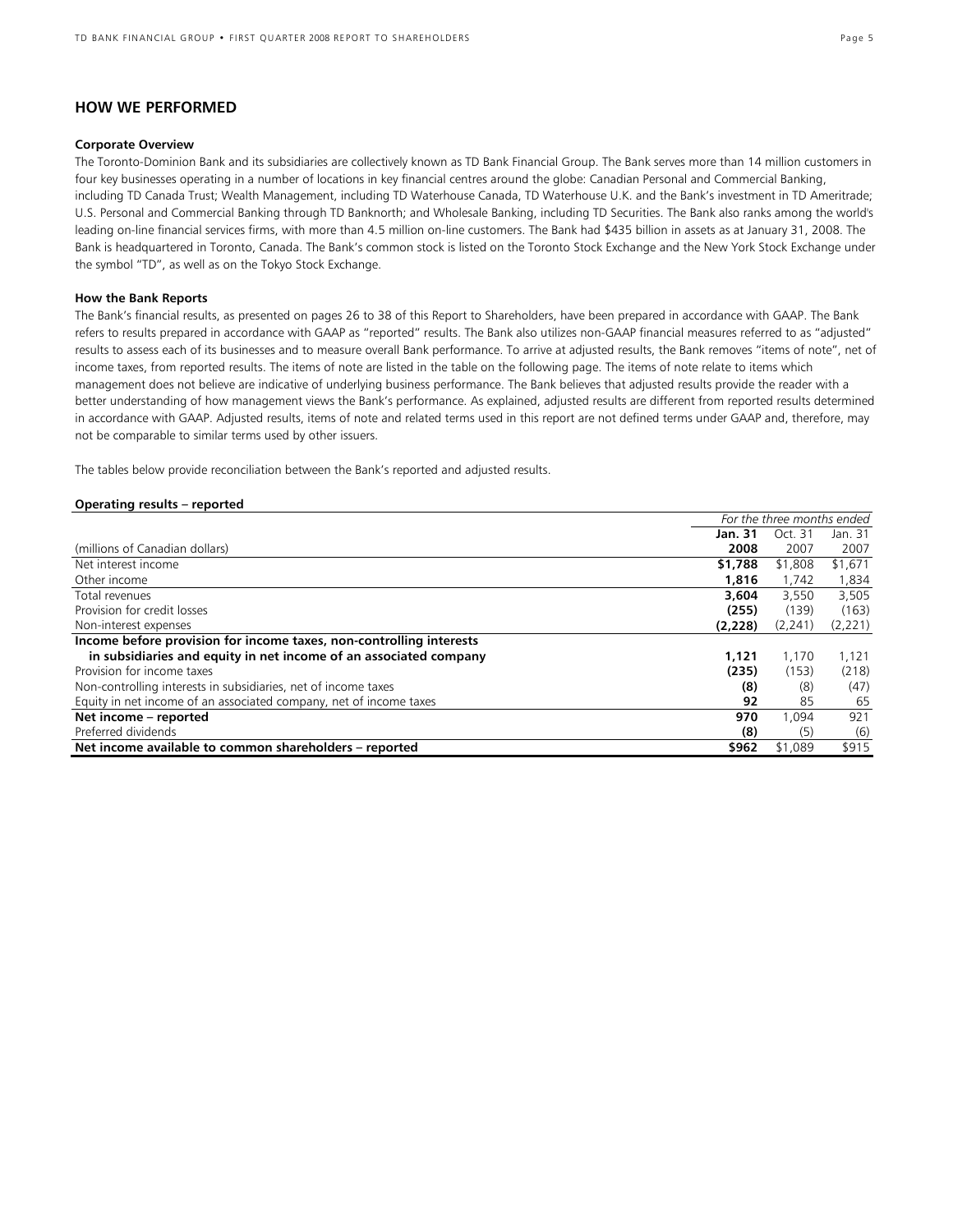#### **Reconciliation of non-GAAP measures1 Adjusted results to reported results**

|                                                                                                                                | For the three months ended |          |          |
|--------------------------------------------------------------------------------------------------------------------------------|----------------------------|----------|----------|
|                                                                                                                                | Jan. 31                    | Oct. 31  | Jan. 31  |
| (millions of Canadian dollars)                                                                                                 | 2008                       | 2007     | 2007     |
| Operating results - adjusted                                                                                                   |                            |          |          |
| Net interest income                                                                                                            | \$1,788                    | \$1,808  | \$1,671  |
| Other income <sup>2</sup>                                                                                                      | 1,791                      | 1,582    | 1,842    |
| Total revenues                                                                                                                 | 3,579                      | 3,390    | 3,513    |
| Provision for credit losses <sup>3</sup>                                                                                       | (238)                      | (199)    | (163)    |
| Non-interest expenses <sup>4</sup>                                                                                             | (2, 106)                   | (2, 103) | (2, 103) |
| Income before provision for income taxes, non-controlling interests                                                            |                            |          |          |
| in subsidiaries and equity in net income of an associated company                                                              | 1,235                      | 1,088    | 1,247    |
| Provision for income taxes <sup>5</sup>                                                                                        | (275)                      | (156)    | (264)    |
| Non-controlling interests in subsidiaries, net of income taxes <sup>6</sup>                                                    | (8)                        | (8)      | (51)     |
| Equity in net income of an associated company, net of income taxes <sup>7</sup>                                                | 108                        | 97       | 77       |
| Net income - adjusted                                                                                                          | 1,060                      | 1,021    | 1,009    |
| Preferred dividends                                                                                                            | (8)                        | (5)      | (6)      |
| Net income available to common shareholders - adjusted                                                                         | 1,052                      | 1,016    | 1,003    |
| Items of note affecting net income, net of income taxes                                                                        |                            |          |          |
| Amortization of intangibles <sup>8</sup>                                                                                       | (75)                       | (99)     | (83)     |
| Gain relating to restructuring of Visa <sup>9</sup>                                                                            |                            | 135      |          |
| Change in fair value of credit default swaps hedging the corporate loan book, net of provision for credit losses <sup>10</sup> | 25                         | (2)      | (5)      |
| Other tax items <sup>11</sup>                                                                                                  | (20)                       |          |          |
| Provision for insurance claims <sup>12</sup>                                                                                   | (20)                       |          |          |
| General allowance release                                                                                                      |                            | 39       |          |
| <b>Total items of note</b>                                                                                                     | (90)                       | 73       | (88)     |
| Net income available to common shareholders - reported                                                                         | \$962                      | \$1,089  | \$915    |

Certain comparative amounts have been restated to conform to the presentation adopted in the current period.

2 Adjusted other income excludes the following items of note: *first quarter 2008 –* \$55 million change for the period in unrealized gain in credit default swaps (CDS) hedging the corporate loan book; \$30 million pre-tax provision for insurance claims, as explained in footnote 12; *fourth quarter 2007 –* \$163 million pre-tax gains relating to restructuring of Visa, as explained in footnote 9; \$3 million change for the period in unrealized loss in CDS hedging the corporate loan book; *first quarter 2007 –* \$8 million change for the period in unrealized loss in CDS hedging the corporate loan book.

3 Adjusted provisions for credit losses (PCL) excludes the following items of note: *first quarter 2008* - \$17 million related to the portion that was hedged via the CDS; *fourth quarter 2007* - \$60 million general allowance release based on revised loss factors, utilizing internal experience in alignment with Basel II methodology.<br><sup>4</sup> Adjusted non-interest expenses excludes the following items of note: *first q* 

intangibles; *first quarter 2007* – \$118 million amortization of intangibles. 5

For reconciliation between reported and adjusted provision for income taxes, refer to the reconciliation table on page 10.

6 Adjusted non-controlling interests excludes the following item of note: *first quarter 2007* – \$4 million balance sheet restructuring charge at TD Banknorth. 7

 Adjusted equity in net income of an associated company excludes the following items of note: *first quarter 2008* – \$16 million amortization of intangibles; *fourth quarter 2007* – \$12 million amortization of intangibles; *first quarter 2007* - \$12 million amortization of intangibles. 8

 Amortization of intangibles primarily relates to the Canada Trust acquisition in 2000, the TD Banknorth Inc. (TD Banknorth) acquisition in 2005 and its privatization in 2007, and the acquisitions by TD Banknorth of Hudson United Bancorp (Hudson) in 2006 and Interchange Financial Services Corporation (Interchange) in 2007, and the amortization of intangibles included in equity in net income of TD Ameritrade.

9 As part of the global restructuring of Visa USA Inc., Visa Canada Association and Visa International Service Association, which closed on October 3, 2007 (restructuring date), the Bank received shares of the new global entity (Visa Inc.) in exchange for the Bank's membership interest in Visa Canada Association. As required by the applicable accounting standards, the shares received were measured at fair value and an estimated gain of \$135 million after tax was recognized in the Corporate segment, based on results of an independent valuation of<br>the shares the Bank received in Visa Inc.

<sup>10</sup> The Bank purchases CDS to hedge the credit risk in Wholesale Banking's corporate lending portfolio. These CDS do not qualify for hedge accounting treatment and, therefore, they are measured at fair value with changes in fair value recognized in current period's earnings. The related loans are accounted for at amortized cost. Management believes that this asymmetry in the accounting treatment between CDS and loans would result in periodic profit and loss volatility which is not indicative of the economics of the corporate loan portfolio or the underlying business performance in Wholesale Banking. As a result, the CDS are accounted for on an accrual basis in the Wholesale Banking segment and the gains and losses on the CDS, in excess of the accrued cost, are reported in the Corporate segment. Adjusted earnings excludes the gains and losses on the CDS in excess of the accrued cost. When a credit

event occurs in the corporate loan book that has an associated CDS hedge, the PCL related to the portion that was hedged via the CDS is netted against this item of note. During the quarter, the change in the fair value of CDS, net of PCL, resulted in a net gain of \$38 million before tax (\$25 million after tax). The item of note included a change in fair value of CDS

of \$55 million before tax (\$36 million after tax), net of PCL of approximately \$17 million before tax (\$11 million after tax).<br><sup>11</sup> This represents the negative impact of the scheduled reductions in the income tax rate on and held to be unconstitutional. While the government of Alberta has appealed the decision, the ultimate outcome remains uncertain. As a result, the Bank accrued an additional actuarial liability for potential claims in the first quarter of 2008.

#### **Reconciliation of reported earnings per share (EPS) to adjusted EPS**

|                                           | For the three months ended |         |         |
|-------------------------------------------|----------------------------|---------|---------|
|                                           | Jan. 31                    | Oct. 31 | Jan. 31 |
| (Canadian dollars)                        | 2008                       | 2007    | 2007    |
|                                           |                            |         |         |
| Diluted – reported                        | \$1.33                     | \$1.50  | \$1.26  |
| Items of note affecting income (as above) | 0.12                       | (0.10)  | 0.12    |
| Diluted – adjusted                        | \$1.45                     | \$1.40  | \$1.38  |
| Basic - reported                          | \$1.34                     | \$1.52  | \$1.27  |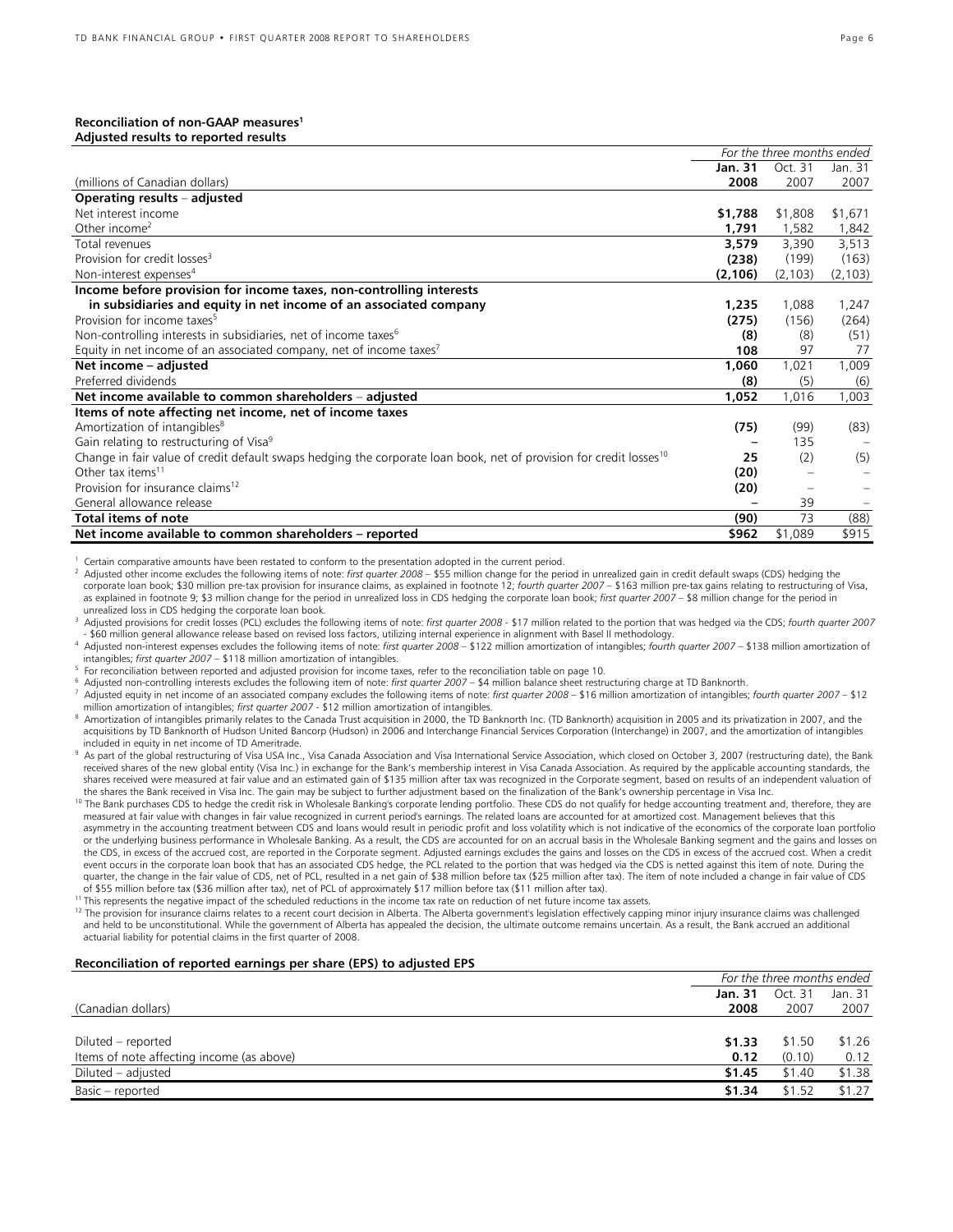#### **Amortization of Intangibles, net of income taxes**

|                                                                           | For the three months ended |         |         |
|---------------------------------------------------------------------------|----------------------------|---------|---------|
|                                                                           | Jan. 31                    | Oct. 31 | Jan. 31 |
| (millions of Canadian dollars)                                            | 2008                       | 2007    | 2007    |
| TD Canada Trust                                                           | \$21                       | \$40    | \$49    |
| TD Banknorth Reported amortization of intangibles                         | 33                         | 40      | 20      |
| Less: non-controlling interest                                            |                            |         | 4       |
| Net amortization of intangibles                                           | 33                         | 40      | 16      |
| TD Ameritrade (included in equity in net income of an associated company) | 16                         | 12      | 12      |
| Other                                                                     |                            |         | 6       |
| Amortization of intangibles, net of income taxes <sup>1</sup>             | \$75                       | \$99    | \$83    |

<sup>1</sup> Amortization of intangibles is included in the Corporate segment.

#### **Economic Profit and Return on Invested Capital**

The Bank utilizes economic profit as a tool to measure shareholder value creation. Economic profit is adjusted net income available to common shareholders less a charge for average invested capital. Average invested capital is equal to average common equity for the period plus the average cumulative after-tax goodwill and intangible assets amortized as of the reporting date. The rate used in the charge for capital is the equity cost of capital calculated using the capital asset pricing model. The charge represents an assumed minimum return required by common shareholders on the Bank's invested capital. The Bank's goal is to achieve positive and growing economic profit.

Return on invested capital (ROIC) is adjusted net income available to common shareholders divided by average invested capital. ROIC is a variation of the economic profit measure that is useful in comparison to the equity cost of capital. Both ROIC and the cost of capital are percentage rates, while economic profit is a dollar measure. When ROIC exceeds the equity cost of capital, economic profit is positive. The Bank's goal is to maximize economic profit by achieving ROIC that exceeds the equity cost of capital.

Economic profit and ROIC are not defined terms under GAAP. Securities regulators require that companies caution readers that earnings and other measures adjusted to a basis other than GAAP do not have standardized meanings under GAAP and therefore, may not be comparable to similar terms used by other issuers.

The following table reconciles between the Bank's economic profit, return on invested capital and adjusted net income. Adjusted earnings and related terms are discussed in the "How the Bank Reports" section.

#### **Reconciliation of Economic Profit, Return on Invested Capital and Adjusted Net Income**

|                                                                              | For the three months ended |          |          |
|------------------------------------------------------------------------------|----------------------------|----------|----------|
|                                                                              | Jan. 31                    | Oct. 31  | Jan. 31  |
| (millions of Canadian dollars)                                               | 2008                       | 2007     | 2007     |
| Average common equity                                                        | \$21,221                   | \$20,808 | \$19,969 |
| Average cumulative goodwill/intangible assets amortized, net of income taxes | 4,015                      | 3,941    | 3,715    |
| Average invested capital                                                     | \$25,236                   | \$24,749 | \$23,684 |
| Rate charged for invested capital                                            | 9.3%                       | 9.4%     | 9.4%     |
| Charge for invested capital                                                  | \$ (590)                   | \$ (586) | \$ (561) |
| Net income available to common shareholders - reported                       | \$962                      | \$1,089  | \$915    |
| Items of note impacting income, net of income taxes                          | 90                         | (73)     | 88       |
| Net income available to common shareholders - adjusted                       | \$1,052                    | \$1,016  | \$1,003  |
| Economic profit                                                              | \$462                      | \$430    | \$442    |
| Return on invested capital                                                   | 16.6%                      | 16.3%    | 16.8%    |

#### **Significant Events in 2008**

#### **Acquisition of Commerce Bancorp, Inc.**

On February 6, 2008, the shareholders of Commerce Bancorp, Inc. (Commerce) approved the proposed acquisition by the Bank. The transaction is expected to close by the end of the first calendar quarter of 2008, subject to regulatory approvals.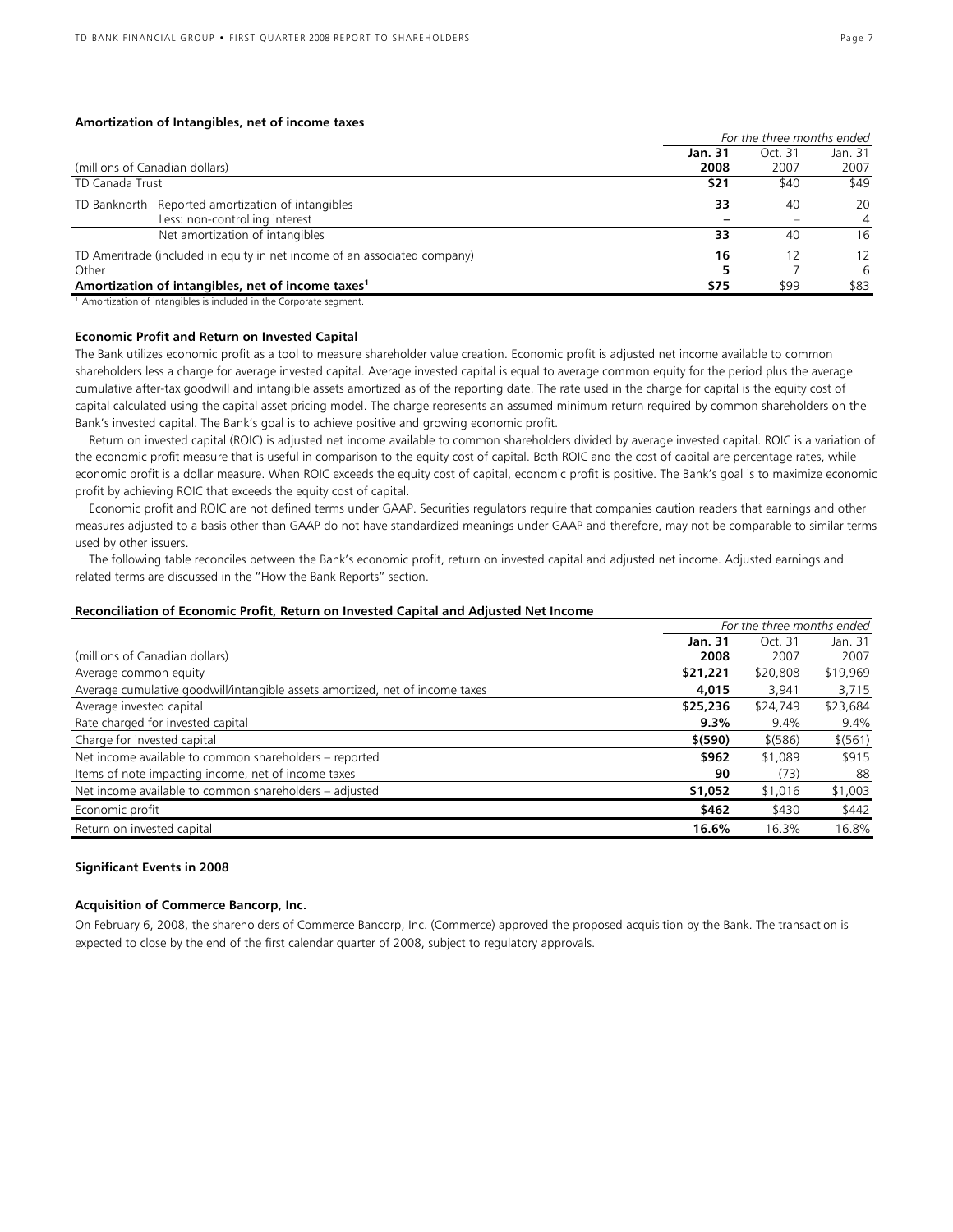## **FINANCIAL RESULTS OVERVIEW**

#### **Performance Summary**

An overview of the Bank's performance on an adjusted basis for the first quarter of 2008 against the financial shareholder indicators included in the 2007 Annual Report is outlined below. Shareholder performance indicators help guide and benchmark the Bank's accomplishments. For the purpose of this analysis, the Bank utilizes adjusted earnings, which exclude items of note from the reported results that are prepared in accordance with Canadian GAAP. Adjusted earnings and reported results are explained under the "How the Bank Reports" section.

- Adjusted diluted earnings per share increased 5% from the first quarter last year. The Bank's goal is 7 10% adjusted earnings per share growth over the longer term.
- Adjusted return on risk-weighted assets (RWA) was 2.9% under Basel II. RWA under Basel I was 2.7% in the first quarter last year.
- For the twelve months ended January 31, 2008, the total shareholder return was 0.5%, above the peer average.

#### **Net Income**

#### Year-over-year comparison

Reported net income for the quarter was \$970 million, up \$49 million, or 5%, from the first quarter last year. Adjusted net income was \$1,060 million, up \$51 million, or 5%, from the prior year. The increase in adjusted net income was due to higher earnings in Canadian Personal and Commercial Banking, Wealth Management and U.S. Personal and Commercial Banking, partially offset by lower earnings from the Wholesale Banking and Corporate segments. Canadian Personal and Commercial Banking delivered 10% year-over-year earnings growth, led primarily by volume-driven net interest income growth and higher fee-related income. Wealth Management net income increased primarily due to TD Ameritrade's contribution to Bank earnings due to strong underlying performance driven by revenue growth. U.S. Personal and Commercial Banking net income was up, largely due to increased TD Banknorth ownership related to the privatization. Wholesale Banking net income declined, primarily due to lower trading revenue and higher provisions for credit losses. The Corporate segment also reported lower earnings due to higher unallocated expenses and an unfavourable tax item.

#### Prior quarter comparison

Reported net income for the quarter declined \$124 million, or 11%, from the prior quarter. Adjusted net income for the quarter increased \$39 million, or 4%. Reported net income declined due to the impact of items of note. The prior quarter items of note included an after-tax gain of \$135 million related to the global restructuring of Visa and a \$39 million after-tax general allowance release, whereas the current quarter included the provision for insurance claims relating to a recent court decision in Alberta. The increase in adjusted net income was due to higher net income from all business segments, partially offset by a higher net loss in the Corporate segment.

#### **Net Interest Income**

#### Year-over-year comparison

Net interest income was \$1,788 million for the quarter, an increase of \$117 million, or 7%, compared with the same quarter last year. Canadian Personal and Commercial Banking accounted for the majority of net interest income growth, reporting an increase of \$107 million, or 8%, driven by strong volume growth across most products which was partially offset by a 5 bps decline in net interest margin to 2.98%. The remainder of the increase was due to higher net interest income from Wholesale Banking and the Corporate segment.

#### Prior quarter comparison

Net interest income declined by \$20 million, or 1%, from the prior quarter. U.S. Personal and Commercial Banking net interest income declined by \$23 million, due largely to a decline in the net interest margin and the impact of the stronger Canadian dollar.

#### **Other Income**

#### Year-over-year comparison

Reported other income of \$1,816 million was down \$18 million, or 1%, from last year. Adjusted other income decreased \$51 million, or 3%, from the prior year. Reported other income included the favourable impact of a gain due to change in the fair value of credit default swaps (CDS) used to hedge the corporate loan book, compared to a loss last year. This was partially offset by the insurance claims provision relating to the recent court decision in Alberta. On an adjusted basis, the decline was attibutable to decreases in the Wholesale Banking and Corporate segments with a partial offsetting increase from Canadian Personal and Commercial Banking. Wholesale Banking other income declined due to lower equity and credit trading revenue, partially offset by higher net securities gains. The Corporate segment decline was largely a result of lower securitization revenue. Canadian Personal and Commercial Banking reported higher other income supported by higher fee income on various products.

#### Prior quarter comparison

Reported other income increased \$74 million, or 4%, from the prior quarter. Adjusted other income rose \$209 million or 13%. Prior quarter other income included the gain of \$163 million related to the global restructuring of Visa which was excluded from adjusted earnings. On an adjusted basis, the increase was attributable to Wholesale Banking which generated an increase in other income of \$201 million, primarily due to higher net security gains and higher trading revenues on strong foreign exchange and interest rate trading.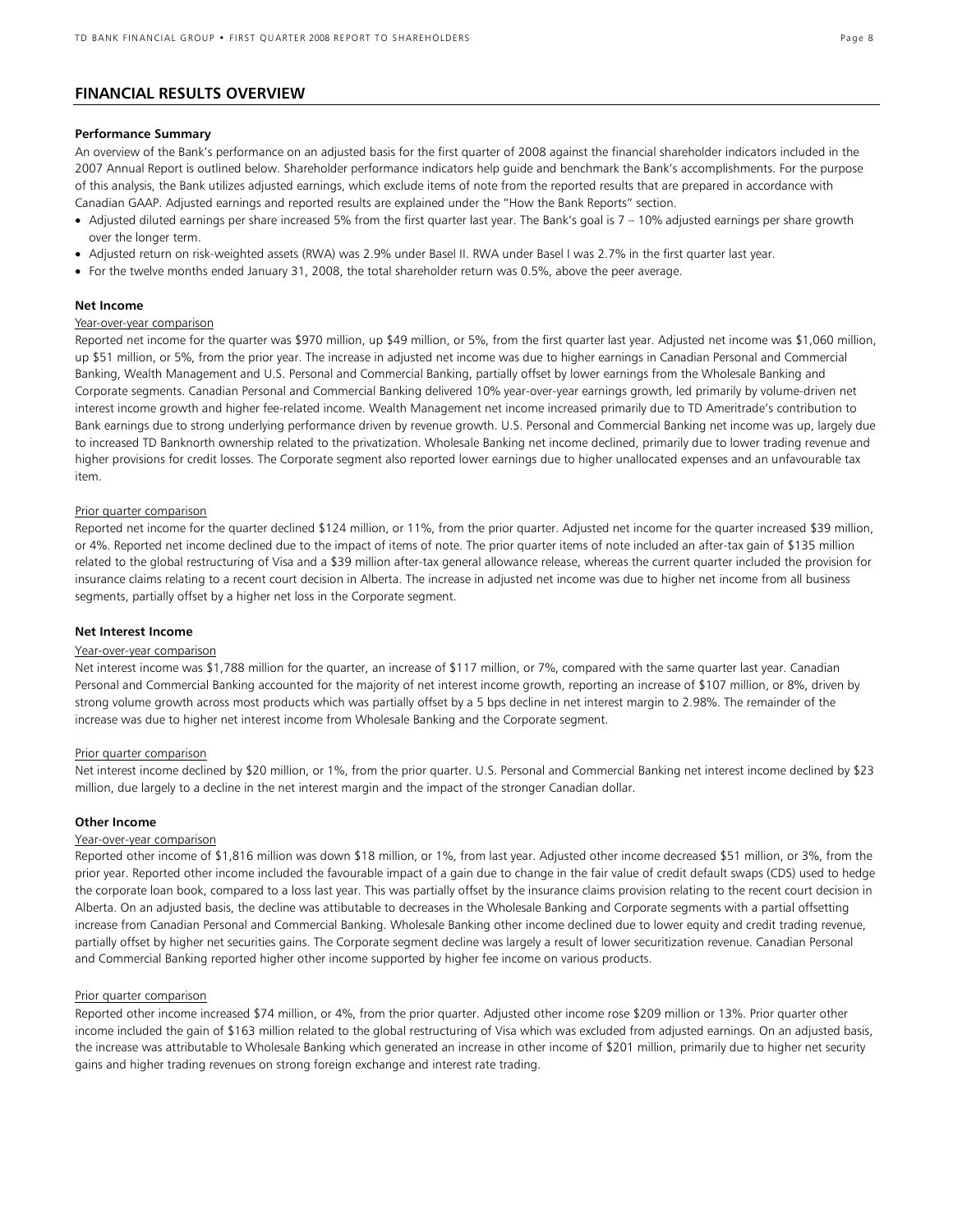#### **Provision for Credit Losses**

#### Year-over-year comparison

During the quarter, the Bank recorded a provision for credit losses of \$255 million, an increase of \$92 million from the same quarter last year, primarily due to higher specific provisions in the Canadian and U.S. Personal and Commercial Banking, and Wholesale Banking segments.

#### Prior quarter comparison

Provision for credit losses for the quarter was up \$116 million from \$139 million in the prior quarter. The increase was primarily due to a \$60 million general allowance release in the prior quarter as well as a \$52 million increase in this quarter's provision for credit loss in Wholesale Banking.

#### **Provision for Credit Losses**

|                                         | For the three months ended |         |         |
|-----------------------------------------|----------------------------|---------|---------|
|                                         | <b>Jan. 31</b>             | Oct. 31 | Jan. 31 |
| (millions of Canadian dollars)          | 2008                       | 2007    | 2007    |
| Net new specifics (net of reversals)    | \$267                      | \$192   | \$184   |
| Recoveries                              | (32)                       | (27)    | (31)    |
| Provision for credit losses - specifics | 235                        | 165     | 153     |
| Change in general allowance             |                            |         |         |
| VFC                                     | 15                         | 13      | 11      |
| TD Banknorth                            | 4                          | 21      | (1)     |
| Other                                   |                            | (60)    |         |
| Total                                   | \$255                      | \$139   | \$163   |

#### **Non-interest Expenses and Efficiency Ratio**

#### Year-over-year comparison

Reported non-interest expenses for the quarter were \$2,228 million, an increase of \$7 million, or less than 1%, from the same quarter last year. Adjusted expenses of \$2,106 million were flat compared with last year. Higher Canadian Personal and Commercial Banking, Corporate segment and Wealth Management expenses were offset by lower expenses in the U.S. Personal and Commercial Banking and Wholesale Banking segments. Canadian Personal and Commercial Banking reported higher expenses related to branch expansion and extended operating hours. Wealth Management expenses rose due to growth in the sales force and higher volume-related expenses. The Corporate segment reported higher unallocated corporate expenses in the current quarter. The U.S. Personal and Commercial Banking and Wholesale Banking segments provided a partial offset as U.S. Personal and Commercial Banking expenses declined, primarily due to the impact of the stronger Canadian dollar and merger-related charges incurred last year. Wholesale Banking expenses decreased, largely on lower severance-related costs.

 The reported efficiency ratio improved to 61.8% from 63.4%, in the same quarter last year. The Bank's adjusted efficiency ratio improved to 58.8% from 59.9% a year ago.

#### Prior quarter comparison

Reported non-interest expenses of \$2,228 were down \$13 million, or less than 1%, from the fourth quarter last year. Adjusted expenses of \$2,106 million were flat, compared with the prior quarter. On an adjusted basis, Wholesale Banking and the Corporate segment reported higher expenses, largely offset by reductions in the U.S. Personal and Commercial Banking, Wealth Management and Canadian Personal and Commercial Banking segments. Wholesale Banking expenses were up primarily due to higher variable compensation. Corporate expenses increased due to higher unallocated expenses. Canadian Personal and Commercial Banking expenses declined on lower business volume-related expenses. Lower Wealth Management expenses were due to reduced marketing and professional fees. U.S. Personal and Commercial Banking costs were lower driven by the impact of the stronger Canadian dollar.

The reported efficiency ratio improved to 61.8% from 63.1% in the prior quarter. The Bank's adjusted efficiency ratio improved to 58.8% from 62% in the prior quarter.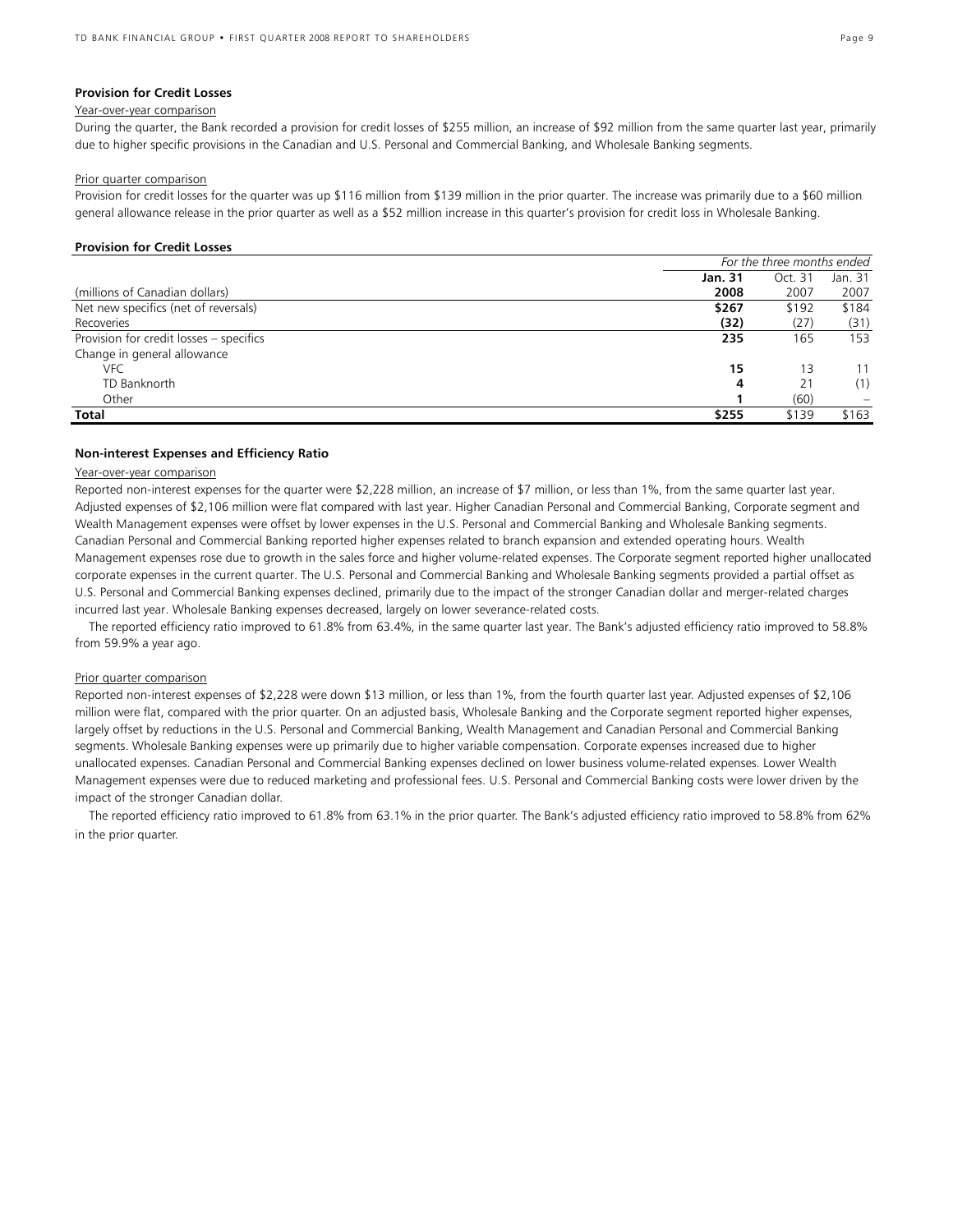#### **Taxes**

As discussed in the "How the Bank Reports" section, the Bank adjusts its reported results to assess each of its businesses and to measure overall Bank performance. As such, the provision for income taxes is stated on a reported and an adjusted basis.

 The Bank's effective tax rate was 21.0% for the quarter, compared with 13.1% in the prior quarter and 19.4% in the same quarter last year. The change was largely due to lower non-taxable income in the current quarter and an unfavourable tax item of \$22 million related to prior year tax audits.

| Taxes                                                               |                            |         |       |         |       |         |
|---------------------------------------------------------------------|----------------------------|---------|-------|---------|-------|---------|
|                                                                     | For the three months ended |         |       |         |       |         |
|                                                                     |                            | Jan. 31 |       | Oct. 31 |       | Jan. 31 |
| (millions of Canadian dollars)                                      |                            | 2008    |       | 2007    |       | 2007    |
| Income taxes at Canadian statutory income tax rate                  | \$367                      | 32.8%   | \$409 | 34.9%   | \$392 | 34.9%   |
| Increase (decrease) resulting from:                                 |                            |         |       |         |       |         |
| Dividends received                                                  | (87)                       | (7.7)   | (161) | (13.7)  | (103) | (9.2)   |
| Rate differentials on international operations                      | (84)                       | (7.5)   | (86)  | (7.3)   | (82)  | (7.4)   |
| Other – net                                                         | 39                         | 3.4     | (9)   | (0.8)   | 11    | 1.1     |
| Provision for income taxes and effective income tax rate – reported | \$235                      | 21.0%   | \$153 | 13.1%   | \$218 | 19.4%   |

## **Reconciliation of non-GAAP provision for income taxes**

|                                                                               | For the three months ended |         |         |
|-------------------------------------------------------------------------------|----------------------------|---------|---------|
|                                                                               | Jan. 31                    | Oct. 31 | Jan. 31 |
|                                                                               | 2008                       | 2007    | 2007    |
| Provision for income taxes - reported                                         | \$235                      | \$153   | \$218   |
| Increase (decrease) resulting from items of note:                             |                            |         |         |
| Amortization of intangibles                                                   | 63                         | 51      | 43      |
| Gain relating to restructuring of Visa                                        |                            | (28)    |         |
| Change in fair value of credit default swaps hedging the corporate loan book, |                            |         |         |
| net of provision for credit losses                                            | (13)                       |         | 3       |
| Other tax items                                                               | (20)                       |         |         |
| Provision for insurance claims                                                | 10                         |         |         |
| General allowance release                                                     |                            | (21)    |         |
| Tax effect – items of note                                                    | 40                         |         | 46      |
| Provision for income taxes - adjusted                                         | \$275                      | \$156   | \$264   |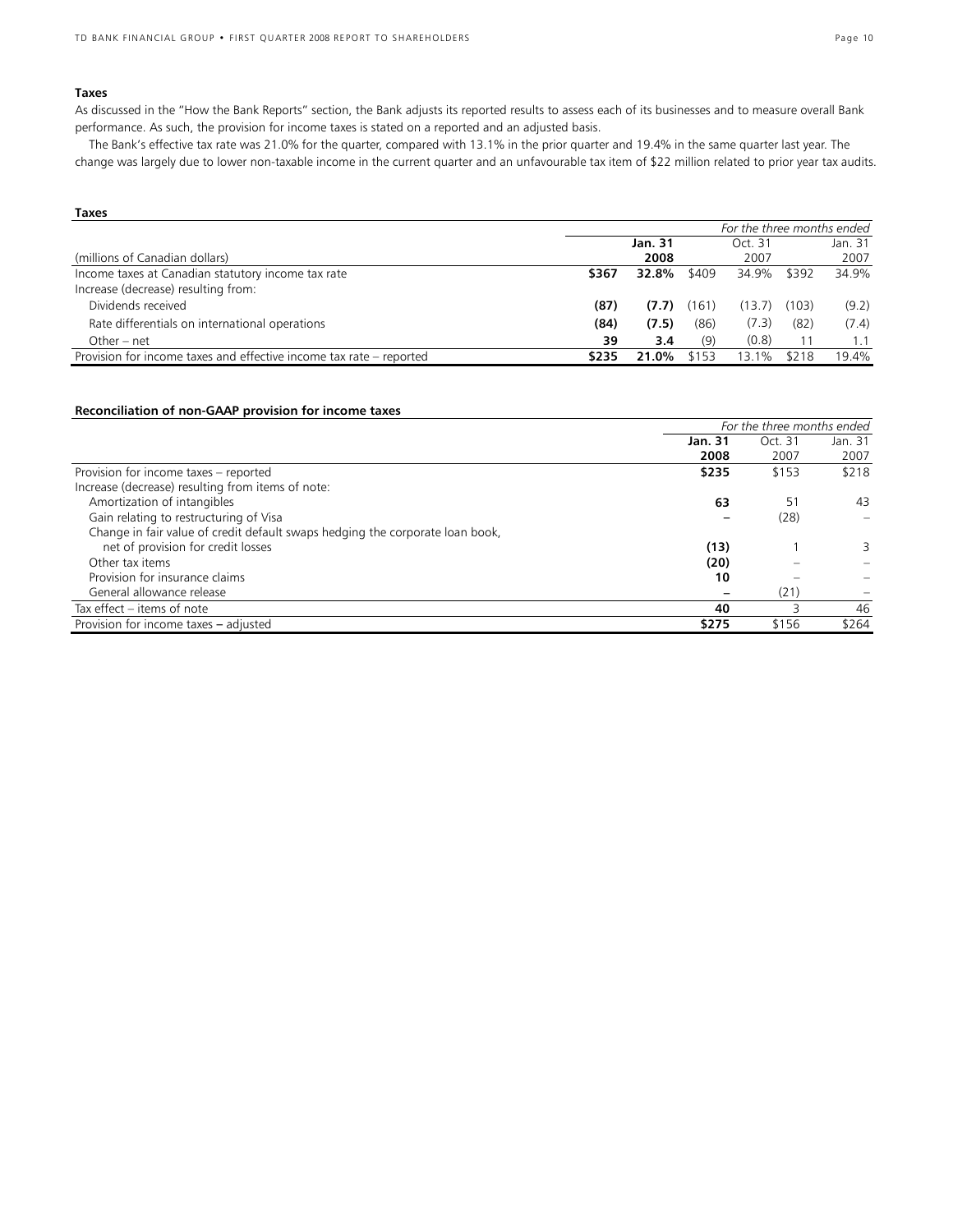## **HOW OUR BUSINESSES PERFORMED**

For management reporting purposes, the Bank's operations and activities are organized around the following operating business segments: Canadian Personal and Commercial Banking, Wealth Management, including TD Ameritrade, U.S. Personal and Commercial Banking, and Wholesale Banking. The Bank's other activities are grouped into the Corporate segment. Results of each business segment reflect revenue, expenses, assets and liabilities generated by the business in that segment. The Bank measures and evaluates the performance of each segment based on adjusted results where applicable, and for those segments the Bank notes that the measure is adjusted. Amortization of intangible expense is included in the Corporate segment. Accordingly, net income for the operating business segments is presented before amortization of intangibles, as well as any other items of note not attributed to the operating segments. For further details, see the "How the Bank Reports" section, the "Business Focus" section in the 2007 Management's Discussion and Analysis and Note 27 to the 2007 audited Consolidated Financial Statements. For information concerning the Bank's measures of economic profit and return on invested capital, which are non-GAAP measures, see page 7. Segmented information also appears in Note 14 on page 37.

 Net interest income within Wholesale Banking is disclosed on a taxable equivalent basis (TEB), which means that the value of non-taxable or taxexempt income, including dividends, is adjusted to its equivalent before-tax value. Using TEB allows the Bank to measure income from all securities and loans consistently and makes for a more meaningful comparison of net interest income with similar institutions. The TEB adjustment reflected in the Wholesale Banking segment is eliminated in the Corporate segment. The TEB adjustment for the quarter was \$135 million, compared with \$157 million in the same period last year and \$247 million in the prior quarter.

 The Bank securitizes retail loans and receivables and records a gain or loss on sale, including the setup of an asset related to the retained interests. Credit losses incurred on retained interests subsequent to securitization are recorded as a charge to other income in the Bank's consolidated financial statements. For segment reporting, the provision for credit loss related to securitized volumes is included in the Canadian Personal and Commercial Banking segment but is reversed in the Corporate segment and reclassified as a charge to other income to comply with GAAP.

#### **Canadian Personal and Commercial Banking**

Canadian Personal and Commercial Banking net income for the first quarter was \$598 million, an increase of \$54 million, or 10%, from the first quarter last year and an increase of \$26 million, or 5%, from the previous quarter. The annualized return on invested capital increased to 29%, compared with 26% in the first quarter last year and 27% in the previous quarter.

 Revenue grew by \$137 million, or 7%, compared with the first quarter last year. Volume growth across most banking products was the primary contributing factor, particularly in real estate secured lending, personal loans, credit cards and personal deposits. Margin on average earning assets declined by 5 bps from 3.03% to 2.98% when compared with the first quarter last year and the previous quarter as lending margins compressed due to higher funding costs and heightened price competition in high-yield savings and term deposits. Higher fee income, primarily from personal deposit and credit card growth and service fee re-pricing initiatives also contributed to the year-over-year revenue growth. Revenue decreased by \$5 million from the prior quarter, mainly from lower fee income, a seasonal decrease in insurance premiums and higher insurance claims and related expenses.

 Compared with the first quarter last year, real estate secured lending volume (including securitizations) grew by \$13.8 billion, or 10%, personal deposit volume grew by \$3.6 billion, or 4%, and consumer loans grew by \$2.4 billion, or 12%. Business deposits grew by \$2.7 billion, or 7%, and business loans and acceptances increased by \$2.2 billion, or 12%. Gross originated insurance premiums grew by \$17 million, or 3% year over year. As of November 2007, personal deposit market share was 20.7% and personal lending market share was 19.8%. Small business lending (credit limits of less than \$250,000) market share as at September 2007 was 18.2%.

 Provision for credit losses for the quarter increased by \$34 million, or 25%, compared with the first quarter last year. Personal provision for credit losses of \$166 million was \$38 million higher than the first quarter last year, largely due to higher personal lending and credit card volumes and higher loss rates on credit cards. Business banking provision for credit losses decreased \$4 million from the first quarter last year on higher net reversals and recoveries this quarter. Annualized provision for credit losses as a percentage of credit volume was 0.36%, an increase of 4 bps from the first quarter last year. Provision for credit losses was \$4 million, or 2%, lower than the previous quarter.

 Non-interest expenses increased by \$37 million, or 3%, compared with the first quarter last year. Investments in new branches and higher staffing costs associated with longer branch hours and higher employee compensation were the primary drivers of expense growth. A positive spread between revenue and expense growth resulted in a 170 bps improvement to 51.0% in the efficiency ratio from the first quarter last year. The full time equivalent (FTE) staffing levels increased by 1,483, or 5%, as compared with the first quarter last year, predominantly due to the longer branch hours initiatives. Expenses decreased \$18 million, or 2%, from the previous quarter on lower business volume-related expenses.

 A reduction to corporate tax rates, which was enacted in December 2007, lowered the effective tax rate and contributed to an improvement in net income compared with both the first quarter of last year and the prior quarter.

 The outlook for net interest income and fee growth is expected to remain stable for the remaining quarters. Margins continue to be vulnerable to higher funding costs and price competition in high-yield savings and term deposits, and volume growth is susceptible to a U.S.-led downturn. Over time, revenue growth should benefit from increasing our leading position in branch hours and new branch openings, marketing investments, improved cross-sell and productivity. Personal lending provisions for credit losses are expected to rise with volume growth and increase if economic conditions worsen. The business lending provision is likely to increase in future quarters as net recoveries are not expected to continue in subsequent quarters. Expenses will increase from current levels due to new branch openings, extension of branch hours, and systems and infrastructure investments that support long-term earnings growth.

#### **Wealth Management**

Wealth Management's net income for the quarter was \$216 million, an increase of \$30 million, or 16%, from the first quarter last year, and an increase of \$22 million, or 11%, from the previous quarter. The annualized return on invested capital for the quarter was 23%, an increase of 290 bps from the first quarter last year and 320 bps higher from the previous quarter.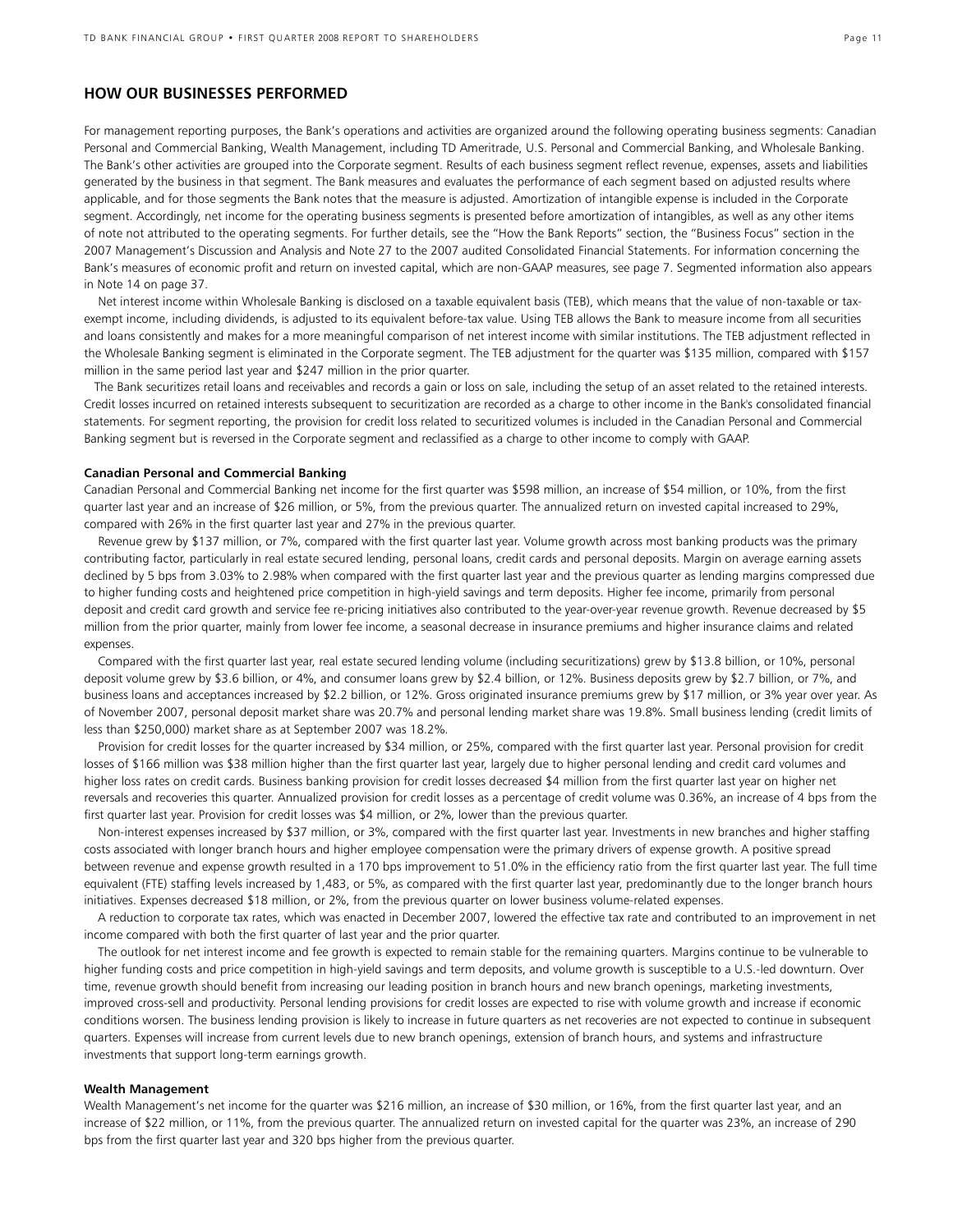The Canadian Wealth segment's net income was \$128 million, an increase of \$6 million, or 5%, from the first quarter last year and \$9 million, or 8% from the previous quarter. Strong transaction volumes in discount brokerage and modest growth in the advice-based and mutual fund businesses were partially offset by lower pricing in discount brokerage. The Bank's investment in TD Ameritrade generated \$88 million of net income, up 38% from the same quarter last year and 17% above the previous quarter. TD Ameritrade core earnings growth was the primary driver, more than offsetting the impact of the higher Canadian dollar this quarter. For its first quarter ended Dec 31, 2007, TD Ameritrade delivered record net income of US\$241 million, up 65% from the same period last year and 21% above the previous quarter.

 Total revenue for the quarter was \$570 million, an increase of \$19 million, or 4%, from the first quarter last year. The increase in revenues was due to higher trade volumes in discount brokerage, higher mutual fund management and administration fees as a result of higher assets under management and increased net interest income primarily due to growth in client cash deposits and margin loans. Offsetting the growth was lower commissions in discount brokerage as a result of pricing changes introduced last year and market volatility which impacted new issue revenues. Total revenue declined from the prior quarter by \$11 million, or 2%, due to market volatility. Compared with the previous year, at TD Ameritrade, average trades per day increased 35%, with total client assets increasing by 8% to \$300 billion. On a quarter-over-quarter basis, TD Ameritrade trades per day rose 16%, with total client assets increasing 2%.

 Expenses were \$379 million in the quarter, an increase of \$15 million, or 4%, compared with the first quarter last year. The increase in total expenses was primarily because of higher volume-related payments to sellers of the Bank's mutual funds, the new mutual fund administration fee, and continued investment in sales force in our advice-based businesses and related support staff. Expenses were down by \$20 million, or 5%, compared with the prior quarter, primarily due to lower marketing costs and professional fees.

 Assets under management of \$170 billion at January 31, 2008 increased \$10 billion, or 6%, from October 31, 2007 due to addition of net new client assets and the additional mutual fund assets from TD Ameritrade, partially offset by the market decline. Assets under administration totalled \$178 billion at the end of the quarter, declining by 7 billion, or 4%, from October 31, 2007, primarily due to declines driven by capital markets volatility, partially offset by the addition of net new client assets.

 The current outlook for Wealth Management's earnings remains positive though challenges presented by market volatility may impact our discount brokerage, advice-based and mutual fund businesses in the next quarter. Despite the short-term market volatility, investment in client-facing advisors, product and technology continues in order to ensure that the business grows for the future.

#### **Wealth Management**

|                                | For the three months ended |         |         |
|--------------------------------|----------------------------|---------|---------|
|                                | <b>Jan. 31</b>             | Oct. 31 | Jan. 31 |
| (millions of Canadian dollars) | 2008                       | 2007    | 2007    |
| Canadian Wealth                | \$128                      | \$119   | \$122   |
| TD Ameritrade                  | 88                         | 75      | 64      |
| Net income                     | \$216                      | \$194   | \$186   |

#### **U.S. Personal and Commercial Banking**

U.S. Personal and Commercial Banking's net income for the first quarter was \$127 million, compared with \$64 million in the first quarter last year and \$124 million in the previous quarter. Much of the increase in net income from the first quarter of last year relates to the increased ownership percentage in TD Banknorth from the privatization transaction that was completed in April 2007. The average ownership interest was 57% in the first quarter of last year, compared with 100% in the current and prior quarters. The annualized return on invested capital was 5.7%, compared with 4.3%, in first quarter last year, and 5.1% in the prior quarter.

 Total revenue was \$452 million, compared with \$486 million in the first quarter last year. Total revenue decreased from the first quarter last year, primarily due to a stronger Canadian dollar relative to the U.S. dollar. Revenues in U.S. dollars increased 6% due to the acquisition of Interchange Financial Services Corporation in January 2007 and growth in transaction and service fee income. Total revenue was \$475 million in the prior quarter; again the decline was due to the continued strengthening of the Canadian dollar relative to the U.S. dollar as revenues in U.S. dollars increased by 1%. The margin on average earning assets was 3.88%, compared with 3.95% in the first quarter last year and 4.00% in the prior quarter. Margins remained under pressure from stiff competition for deposits as competitors sought to improve liquidity, as well as loan mix.

 Provision for credit losses was \$26 million, compared with \$17 million in the first quarter last year and \$35 million in the prior quarter. Net writeoffs were \$22 million, compared with \$16 million in both the first quarter last year and the prior quarter. The increase in write-offs in the current quarter was primarily due to one credit which was provided for in the prior quarter. Net impaired loans increased by \$42 million, or 28%, compared with the first quarter last year, and declined by \$8 million, or 4%, from the prior quarter. Net impaired loans as a percentage of total loans and leases were 0.72%, compared with 0.52% as at the end of the first quarter last year and 0.76% as at the end of the prior quarter.

 Non-interest expenses declined \$61 million, or 20%, from the first quarter last year, and by \$25 million, or 10%, from the prior quarter, primarily due to the strengthening of the Canadian dollar and cost control initiatives. Compared with the prior quarter, non-interest expenses in U.S. dollars declined by 4%, primarily due to reduced compensation costs and lower advertising expenses. The average FTE staffing level was 8,019, compared with 8,672 in the first quarter last year and 8,032 in the prior quarter; the declines were due to improved efficiency and the closing of certain branches. The efficiency ratio improved to 52.7%, compared with 61.5% in the first quarter last year and 55.4% in the prior quarter.

 Management continues to focus on stabilizing net interest income, organic growth of loans and deposits, and closely managing and reducing non-interest expenses in light of revenue pressures, while planning for the pending merger with Commerce. The banking market in the U.S. is expected to remain challenging, and there is uncertainty related to the continuing effects of the ongoing market issues related to subprime real estate lending and related issues.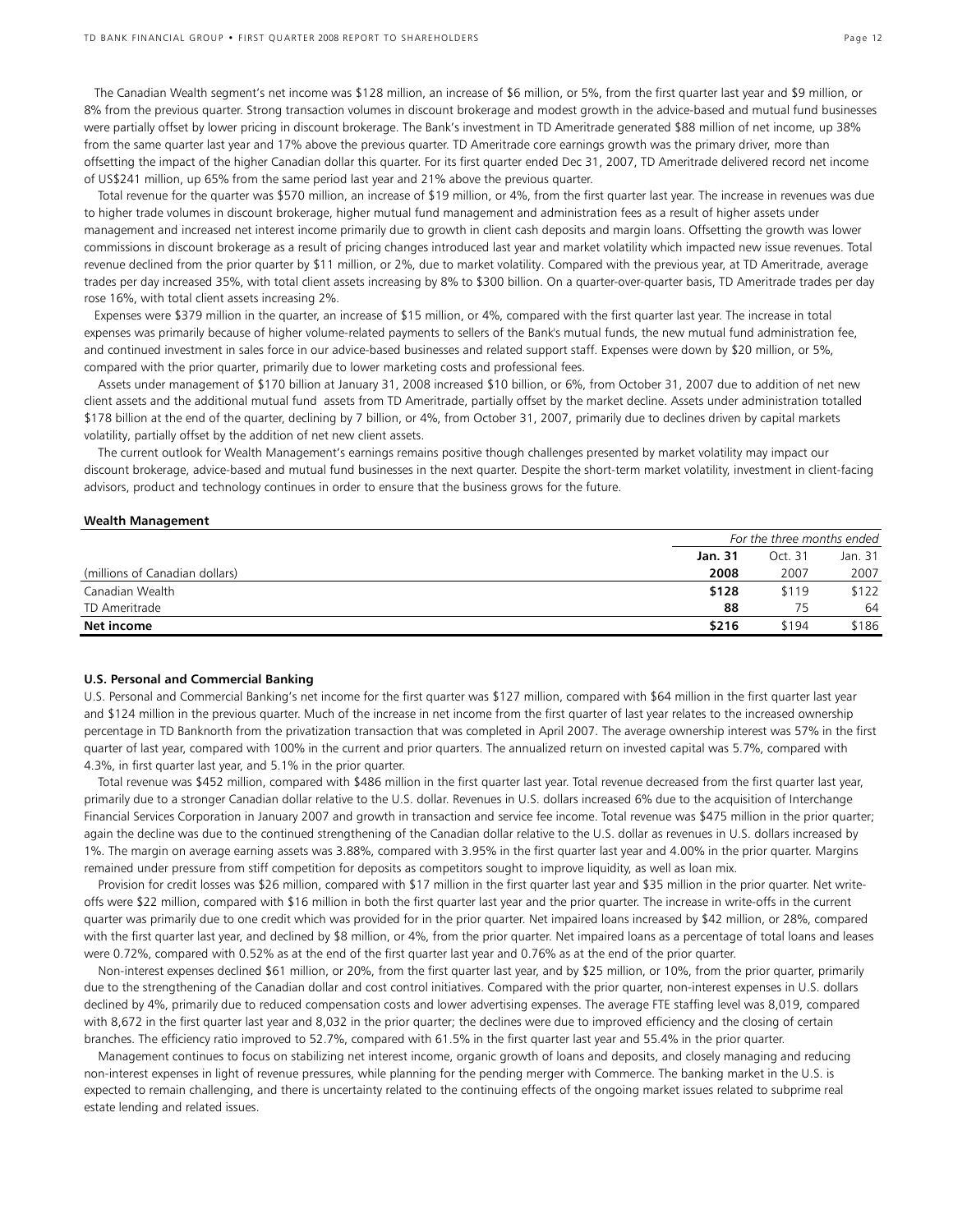#### **Wholesale Banking**

Wholesale Banking reported net income for the quarter of \$163 million, a decrease of \$34 million, or 17%, compared with the first quarter of last year, and an increase of \$6 million, or 4%, compared with the prior quarter. The annualized return on invested capital was 21% in the current quarter, compared with 30% in the first quarter last year and 21% in the prior quarter.

 Wholesale Banking revenue was derived primarily from capital markets, investing and corporate lending activities. Revenue for the quarter was \$608 million, compared with \$635 million in the first quarter of last year and \$525 million in the prior quarter. The capital markets businesses generate revenue from advisory, underwriting, trading, facilitation and execution services. Capital markets revenues decreased from the first quarter last year primarily due to weaker equity and credit trading revenues, partially offset by very strong revenues in foreign exchange and interest rate trading. Credit trading revenues declined as current market volatility and lower liquidity contributed to a breakdown in traditional pricing relationships between corporate bonds and credit default swaps (CDS) as well as wider CDS bid/ask spreads. Interest rate and foreign exchange trading generated very strong revenues mainly driven by declines in interest rates and volatility in currency markets. Capital markets revenues decreased from the prior quarter, primarily due to lower non-taxable transaction revenue in equity trading, partially offset by stronger foreign exchange and interest rate trading revenues. The equity investment portfolio posted higher security gains this quarter compared with the first quarter last year and the prior quarter driven by security gains in merchant banking. Corporate lending revenue was in line with the first quarter last year and the prior quarter.

 Provision for credit losses is comprised of allowances for credit losses and accrual costs for credit protection. Provision for credit losses was \$56 million in the quarter, compared with \$24 million in the first quarter last year and \$4 million in the prior quarter. The provision for this quarter includes specific allowances of \$43 million related to two credit exposures in the merchant banking portfolio. The first quarter last year included a specific allowance of \$12 million related to a single credit exposure in the corporate lending portfolio and the prior quarter included \$9 million in recoveries. Wholesale banking continues to proactively manage its credit risk and currently holds \$2.7 billion in notional CDS protection.

 Expenses for the quarter were \$321 million, a decrease of \$11 million, or 3%, compared with the first quarter last year, primarily due to lower severance costs. Expenses increased \$47 million, or 17%, from the prior quarter mainly due to higher variable compensation related to higher merchant banking securities gains. The efficiency ratio for the quarter was 53% compared with 52% in the first quarter last year and in the prior quarter.

 Overall the Wholesale Bank generated solid results in a weaker and more volatile operating environment. Capital markets results declined as lower trading revenues were partially offset by solid results in the domestic franchise businesses. The net income contribution from the equity investment portfolio was consistent with the prior year as higher securities gains were offset by an increase in provisions for credit loss and higher variable compensation. We expect the operating environment to remain challenging which may lead to lower capital market activity and lower trading revenues relative to the prior year. Key priorities remain: solidifying our position as a top three dealer in Canada, seeking opportunities to grow proprietary trading in scalable and liquid markets, maintaining a superior rate of return on invested capital and enhancing the efficiency ratio through improved cost control.

#### **Corporate**

Corporate segment reported a net loss of \$134 million for the quarter, compared with a net loss of \$70 million in the first quarter last year and a net gain of \$47 million in the previous quarter. The adjusted net loss for the quarter was \$44 million, compared with a net gain of \$18 million in the same quarter last year and a net loss of \$26 million in the previous quarter.

 Compared with last year, on an adjusted basis, the net loss increased as a result of higher unallocated corporate expenses and a \$22 million unfavourable tax item related to prior year tax audits. The quarter-over-quarter increase was driven by an increase in unallocated corporate expenses.

 The adjusted net loss in the current quarter excluded the negative impact of scheduled reductions in the federal income tax rate which resulted in a decrease of \$20 million in future tax assets, a \$20 million after tax (\$30 million before tax) provision for insurance claims, amortization of intangibles of \$75 million after tax (\$122 million before tax), and a \$25 million after tax (\$38 million before tax) gain in excess of accrued costs for the period on CDS hedging the corporate loan book, net of provision for credit losses.

 Amortization of intangibles was \$8 million lower after tax (\$4 million higher before tax) than the first quarter in prior year, while gains in excess of accrued cost for the period on CDS hedging the corporate loan book, net of provision for credit losses, increased \$30 million after tax (\$46 million before tax).

 Compared with the prior quarter, amortization of intangibles was \$24 million after tax (\$16 million before tax) lower, while gains in excess of accrued costs in CDS hedging the corporate loan book, net of provision for credit losses, increased \$27 million after tax (\$41million before tax). The prior quarter adjusted net loss excluded a gain of \$135 million after tax (\$163 million before tax), related to the estimated value of the shares the Bank received in Visa Inc. in exchange for its membership interest in Visa Canada Association as part of the global restructuring of Visa, and a general allowance release of \$39 million after tax (\$60 million before tax) based on revised loss rate factors, utilizing internal experience in alignment with Basel II methodology.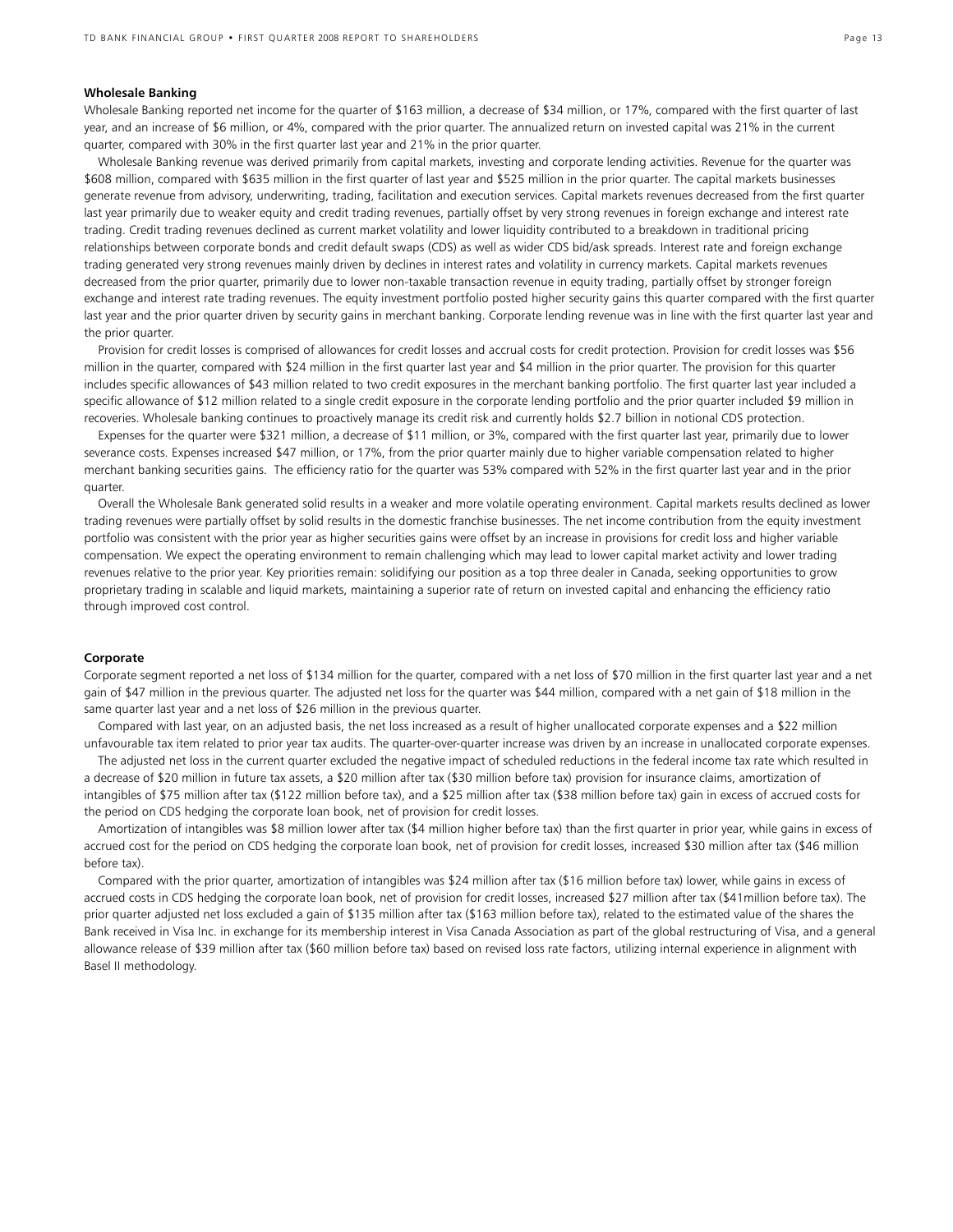#### **TD AMERITRADE HOLDING CORPORATION**

The condensed financial statements of TD AMERITRADE Holding Corporation, based on its consolidated financial statements filed with the SEC, are provided as follows:

### **CONDENSED CONSOLIDATED BALANCE SHEETS**

| (millions of U.S. dollars)                                       | Dec. 31, 2007 | Sept. 30, 2007 |
|------------------------------------------------------------------|---------------|----------------|
| <b>Assets</b>                                                    |               |                |
| Receivables from brokers, dealers and clearing organizations     | \$6,142       | \$6,749        |
| Receivables from clients, net of allowance for doubtful accounts | 8.818         | 7,728          |
| Other assets                                                     | 3,899         | 3,615          |
| Total assets                                                     | 18,859        | 18,092         |
| <b>Liabilities</b>                                               |               |                |
| Payable to brokers, dealers and clearing organizations           | 9,237         | 8,387          |
| Payable to clients                                               | 5.052         | 5,313          |
| Other liabilities                                                | 2,183         | 2,237          |
| Total liabilities                                                | 16,472        | 15,937         |
| Stockholders' equity                                             | \$2,387       | \$2,155        |
| Total liabilities and stockholders' equity                       | \$18,859      | \$18,092       |

#### **CONDENSED CONSOLIDATED STATEMENTS OF INCOME**

|                                                      | For the three months ended |         |  |
|------------------------------------------------------|----------------------------|---------|--|
|                                                      | Dec. 31                    | Dec. 31 |  |
| (millions of U.S. dollars, except per share amounts) | 2007                       | 2006    |  |
| <b>Revenues</b>                                      |                            |         |  |
| Net interest revenue                                 | \$149                      | \$138   |  |
| Fee-based and other revenue                          | 493                        | 397     |  |
| Net revenue                                          | 642                        | 535     |  |
| <b>Expenses</b>                                      |                            |         |  |
| Employee compensation and benefits                   | 106                        | 98      |  |
| Other                                                | 179                        | 197     |  |
| Total expenses                                       | 285                        | 295     |  |
| Pre-tax income                                       | 357                        | 240     |  |
| Provision for income taxes                           | 116                        | 94      |  |
| Net income <sup>1</sup>                              | \$241                      | \$146   |  |
| Earnings per share - basic and diluted               | \$0.40                     | \$0.24  |  |

1 The Bank's equity share of net income of TD Ameritrade is subject to adjustments relating to amortization of intangibles.

## **BALANCE SHEET REVIEW**

Total assets were \$435.2 billion as at January 31, 2008, \$13 billion higher than at October 31, 2007. The main components of the increase were \$6.0 billion in loans, \$4.1 billion in other assets and \$6.6 billion in securities purchased under resale agreements which were partially offset by a \$3.3 billion decrease in securities. Total loans increased, primarily due to a \$3.2 billion increase in mortgage loans and a \$0.9 billion increase in consumer loans driven by strong loan volume growth, primarily in Canadian Personal and Commercial Banking. Business and government loans also increased \$1.5 billion on higher volumes from the Wholesale Banking segment. The increase in other assets was driven primarily by higher broker receivables in Wholesale Banking related to higher business volumes. Securities purchased under reverse repurchase agreements increased by \$1.8 billion in U.S. Personal and Commercial Banking and \$4.8 billion in Wholesale Banking as the business experienced higher client demand. Securities declined from October 31, 2007 driven by market volatility in Wholesale Banking trading securities. Customers' liabilities under acceptances increased \$1.4 billion on higher business volumes in Canadian Personal and Commercial Banking and Wholesale Banking. Total deposits were \$285.7 billion at the end of the quarter, an increase of \$9.3 billion from October 31, 2007. Personal deposits increased \$4.2 billion, primarily due to higher retail deposit growth in Canadian Personal and Commercial Banking (\$2.8 billion) and higher deposit balances related to TD Ameritrade money-market accounts held by TD Bank U.S.A., partially offset by lower volumes in U.S. Personal and Commercial Banking. Business and government deposits increased \$4.9 billion, largely due to senior debt issuance. Bank deposits in Wholesale banking declined by \$1.2 billion, partially offsetting other deposit growth. Obligations related to securities sold short under repurchase agreements increased by \$1.6 billion due to increased activity in Wholesale Banking. Trading derivatives declined \$2.7 billion in Wholesale Banking impacted by market volatility. Acceptances increased \$1.4 billion, primarily in Canadian Personal and Commercial Banking and Wholesale banking due to higher business volumes. Subordinated notes and debentures also increased \$2.5 billion as a result of a new issuance of medium term notes in the quarter.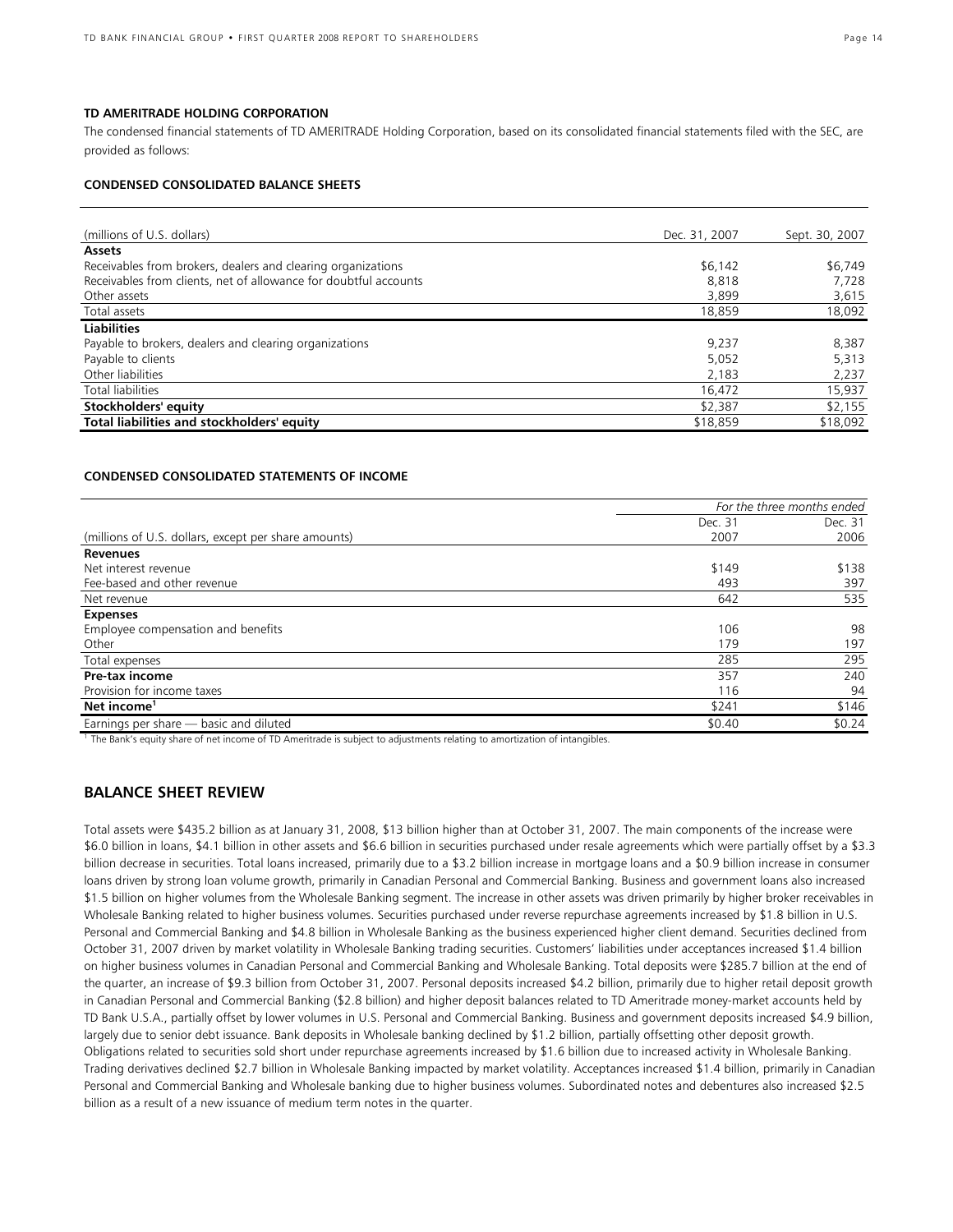## **CREDIT PORTFOLIO QUALITY**

Gross impaired loans were \$785 million at January 31, 2008, \$216 million higher than at October 31, 2007, largely due to a \$124 million increase in the Canadian Personal Banking segment (the majority of which was due to a change in the definition of gross impaired loans for insured residential mortgages from 360 days to 90 days past the contractual due date; as the majority are insured residential mortgages, there was no material impact to specific allowances) and an \$87 million increase in the Wholesale Banking segment. Net impaired loans totalled \$521 million, compared with \$314 million in the same quarter last year and \$366 million in the previous quarter.

 The total allowance for credit losses of \$1,362 million at the end of the quarter was comprised of total specific allowances of \$264 million and a general allowance of \$1,098 million. Specific allowances increased by \$61 million from October 31, 2007. The Bank establishes general allowances to recognize losses that management estimates to have occurred in the portfolio at the balance sheet date for loans or credits not yet specifically identified as impaired.

#### **Changes in Gross Impaired Loans and Acceptances**

|                                             | For the three months ended |         |         |  |
|---------------------------------------------|----------------------------|---------|---------|--|
|                                             | Jan. 31                    | Oct. 31 | Jan. 31 |  |
| (millions of Canadian dollars)              | 2008                       | 2007    | 2007    |  |
| Balance at beginning of period              | \$569                      | \$590   | \$446   |  |
| Additions                                   | 626                        | 387     | 369     |  |
| Return to performing status, repaid or sold | (197)                      | (188)   | (126)   |  |
| Write-offs                                  | (212)                      | (202)   | (184)   |  |
| Foreign exchange and other adjustments      | (1)                        | (18)    | 6       |  |
| Balance at end of period                    | \$785                      | \$569   | \$511   |  |

#### **Allowance for Credit Losses 1**

|                                                                                                                                                       |         |         | As at   |
|-------------------------------------------------------------------------------------------------------------------------------------------------------|---------|---------|---------|
|                                                                                                                                                       | Jan. 31 | Oct. 31 | Jan. 31 |
| (millions of Canadian dollars)                                                                                                                        | 2008    | 2007    | 2007    |
| Specific allowance                                                                                                                                    | \$264   | \$203   | \$197   |
| General allowance                                                                                                                                     | 1.098   | 1.092   | 1,169   |
| Total allowance for credit losses                                                                                                                     | \$1,362 | \$1,295 | \$1,366 |
| <b>Total net impaired loans</b>                                                                                                                       | \$521   | \$366   | \$314   |
| Net impaired loans as a percentage of net loans                                                                                                       | 0.3%    | 0.2%    | $0.2\%$ |
| Provision for credit losses as a percentage of net average loans                                                                                      | 0.57%   | 0.30%   | 0.38%   |
| $\sim$ $\sim$ $\sim$ $\sim$ $\sim$<br>the contract of the contract of the contract of the contract of the contract of the contract of the contract of |         |         |         |

Certain comparative amounts have been restated to conform to the presentation adopted in the current period.

## **CAPITAL POSITION**

The Bank's capital ratios are calculated using the guidelines of the Office of the Superintendent of Financial Institutions (OSFI). Effective the current quarter, the Bank began calculating its regulatory capital under the new capital adequacy rules included in Basel II. The top corporate entity to which Basel II applies at the consolidated level is The Toronto-Dominion Bank.

 Under Basel II, risk-weighted assets (RWA) are calculated for each of credit risk, market risk and operational risk. Operational risk is a new component of total RWA and represents the risk of loss resulting from inadequate or failed internal processes, people and systems or from external events. The Bank's RWA were as follows:

| <b>Risk-weighted Assets</b>     |                     |
|---------------------------------|---------------------|
| (millions of Canadian dollars)  | As at Jan. 31, 2008 |
| Risk-weighted assets (RWA) for: |                     |
| Credit risk                     | \$121,460           |
| Market risk                     | 4,088               |
| Operational risk                | 20,352              |
| <b>Total RWA</b>                | \$145,900           |

OSFI's target Total capital ratio for Canadian banks is 10%. As at January 31, 2008, the Bank's Tier 1 capital ratio was 10.9% and the Total capital ratio was 15.1%, computed under Basel II. Under Basel I, the Bank's Tier 1 capital ratio and Total capital ratio were 10.3% and 13.0%, respectively, at October 31, 2007 and 11.9% and 14.1%, respectively, at January 31, 2007.

 The Bank continues to hold sufficient capital levels to ensure that flexibility is maintained to grow operations, both organically and through strategic acquisitions. The strong capital ratios are the result of the Bank's internal capital generation, management of the balance sheet and periodic issuance of capital securities.

 For accounting purposes, GAAP is followed for consolidation of subsidiaries and joint ventures. For regulatory capital purposes, insurance subsidiaries are deconsolidated and reported as a deduction from capital. Insurance subsidiaries are subject to their own capital adequacy reporting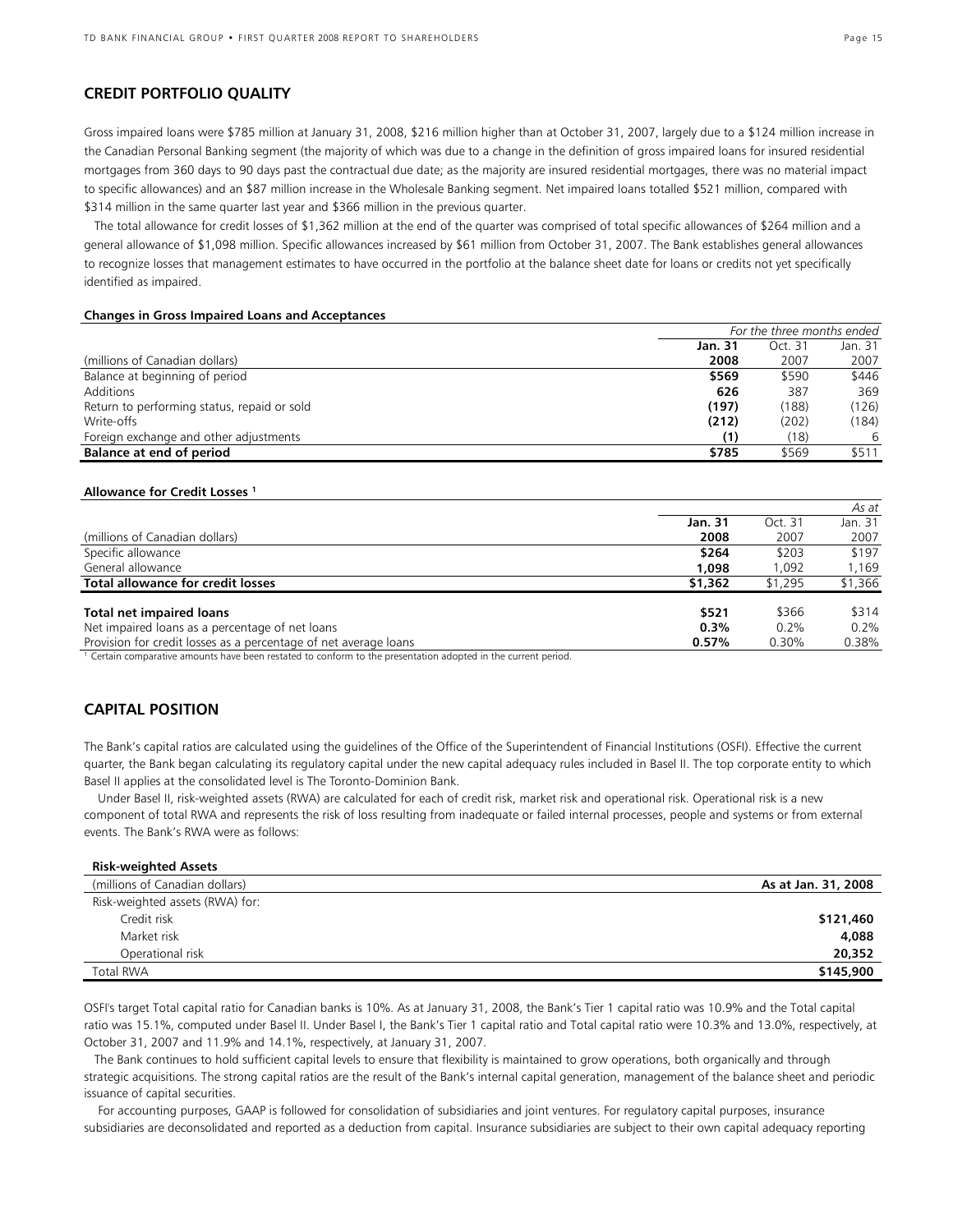under OSFI's Minimum Continuing Capital Surplus Requirements. Currently, for regulatory capital purposes, all the entities of the Bank are either consolidated or deducted from capital and there are no entities from which surplus capital is recognized.

 During the quarter, the Bank issued \$250 million of its Class A First Preferred Shares, Series P and \$200 million of its Class A First Preferred Shares, Series Q. Also during the quarter, the Bank issued \$2.5 billion of medium term notes constituting subordinated indebtedness which qualify as Tier 2B regulatory capital. For further details of debt and equity issues/repurchases, see Notes 6, 7 and 8 to the Interim Consolidated Financial Statements. For further details of regulatory capital, see Note 9 to the Interim Consolidated Financial Statements.

## **MANAGING RISK**

## **EXECUTIVE SUMMARY**

Financial services involve prudently taking risks in order to generate profitable growth. At the Bank, our goal is to earn a stable and sustainable rate of return for every dollar of risk we take, while putting significant emphasis on investing in our businesses to ensure we can meet our future growth objectives. Our businesses thoroughly examine the various risks to which they are exposed and assess the impact and likelihood of those risks. We respond by developing business and risk management strategies for our various business units taking into consideration the risks and business environment in which we operate. Through our businesses and operations, we are exposed to a broad number of risks that have been identified and defined in our Enterprise Risk Framework. This framework outlines appropriate risk oversight processes and the consistent communication and reporting of key risks that could hinder the achievement of our business objectives and strategies. Our risk governance structure and risk management approach have not changed from that described in our 2007 Annual Report. Certain risks have been outlined below. For a complete discussion of our risk governance structure and our risk management approach, see our 2007 Annual Report.

#### **WHO MANAGES RISK**

We have a risk governance structure in place that emphasizes and balances strong central oversight and control of risk with clear accountability for, and ownership of, risk within each business unit. Our structure ensures that important information about risks flows up from the business units and oversight functions to the Senior Executive Team and the Board of Directors.

#### **HOW WE MANAGE RISK**

We have a comprehensive and proactive risk management approach that combines the experience and specialized knowledge of individual business units, risk professionals and the corporate oversight functions. Our approach is designed to promote a strong risk management culture and ensure alignment to our strategic objectives. It includes:

- Maintaining appropriate enterprise-wide risk management policies and practices including guidelines, requirements and limits to ensure risks are managed to acceptable levels;
- Subjecting risk management policies to regular review and evaluation by the Executive Committees and review and approval by the Risk Committee of the Board;
- An integrated enterprise-wide risk monitoring and reporting process that communicates key elements of our risk profile, both quantitatively and qualitatively, to senior management and the Board of Directors;
- Maintaining risk measurement methodologies that support risk quantification, including Value-at-Risk (VaR) analysis, scenario analysis and stress-testing;
- Annual self-assessments by significant business units and corporate oversight functions of their key risks and internal controls. Overall significant risk issues are identified, escalated and monitored as needed;
- Supporting appropriate performance measurement that allocates risk-based economic capital to businesses and charges a cost against that capital;
- Actively monitoring internal and external risk events to assess whether our internal controls are effective;
- Independent and comprehensive reviews conducted by the Audit Department of the quality of the internal control environment and compliance with established risk management policies and procedure

#### **Basel II**

Basel II is a framework developed by the Basel Committee on Banking Supervision, with the objectives of improving the consistency of capital requirements internationally and making required regulatory capital more risk sensitive. Basel II sets out several options which represent increasingly more risk-sensitive approaches to calculating credit-, market- and operational-risk-based regulatory capital. Under the more sophisticated approaches, banks develop their own internal estimates of risk parameters, which are used in the determination of risk-weighted assets and calculation of regulatory capital.

The Bank has implemented the Advanced Internal Ratings Based (AIRB) approach to credit risk for all material portfolios, with some exemptions and waivers in place to use the Standardized approach as outlined below. We do not use the Foundation Internal Ratings Based approach.

- Exemptions are available for non-material portfolios to remain under the Standardized approach indefinitely. We have exemptions in place covering some small exposures in North America. The continued appropriateness of the Standardized approach will be reconfirmed annually by Risk Management.
- Waivers are available to use the Standardized approach for a defined period of time where there are clear plans in place to implement the AIRB approach. We have received waivers for our Margin Trading Book, some small Retail portfolios, and the majority of our TD Banknorth portfolio. Detailed plans are in place to implement the AIRB approach for these portfolios within timelines agreed with OSFI.

We are compliant with the market risk requirements as at October 31, 2007 and are implementing the additional market risk requirements within the OSFI-established timelines. For operational risk, the Basic Indicator Approach is used primarily for TD Banknorth. For the rest of the Bank, we use The Standardized Approach (TSA).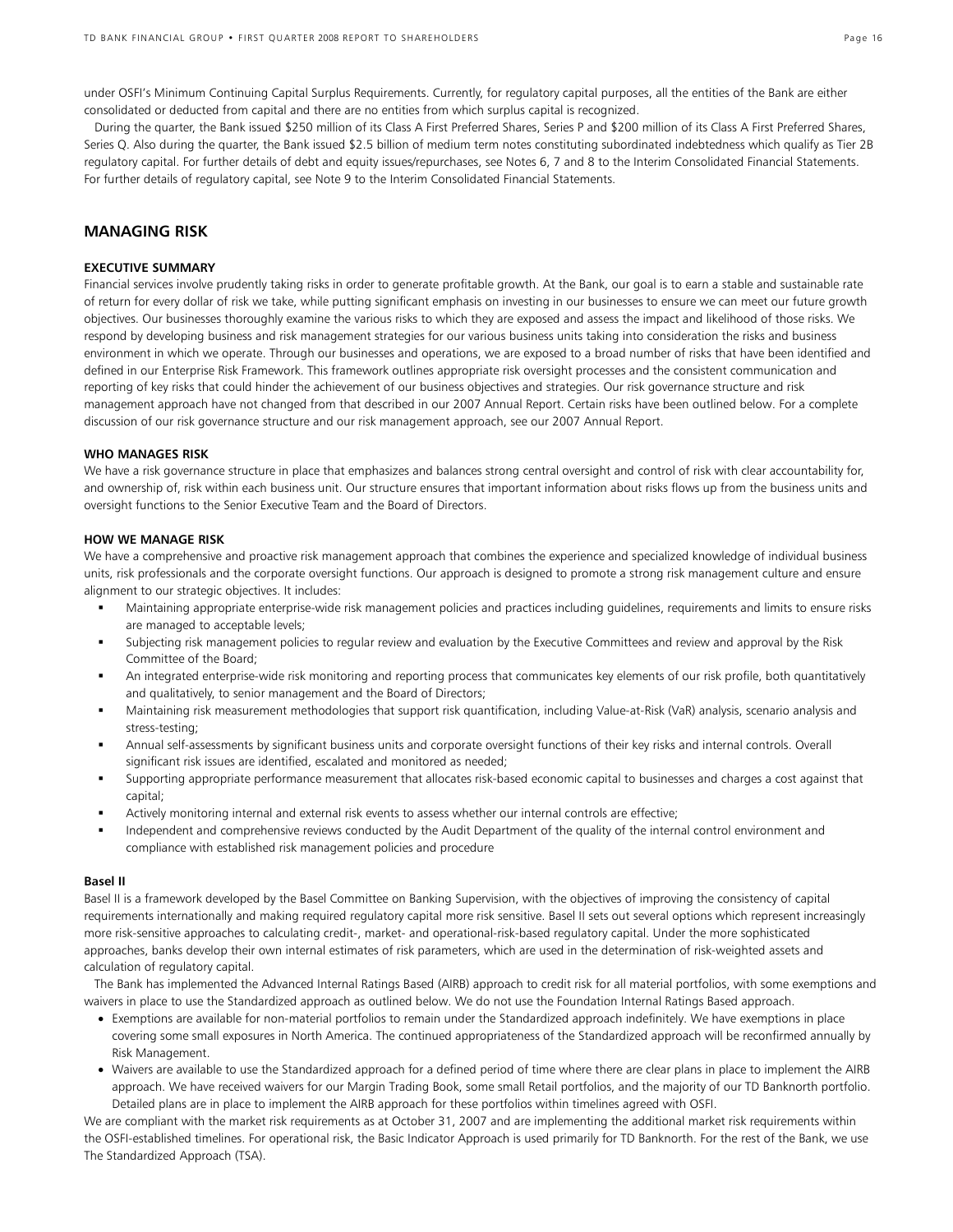The shaded areas of this MD&A represent a discussion on risk management policies and procedures relating to credit, market and liquidity risks as required under the CICA Handbook Section 3862, *Financial Instruments – Disclosures*, which permits these specific disclosures to be included in the MD&A. Therefore, the shaded areas, presented on pages 17 to 22, form an integral part of the unaudited interim consolidated financial statements for the quarter ended January 31, 2008.

#### **CREDIT RISK**

*Credit risk is the potential for financial loss if a borrower or counterparty in a transaction fails to meet its obligations in accordance with agreed terms.* Credit risk is one of the most significant and pervasive risks in banking. Every loan, extension of credit or transaction that involves settlements between the Bank and other parties or financial institutions – such as derivative transactions and securities inventories – exposes the Bank to some degree of credit risk. For this reason, we lend on a relationship basis, and we manage all of our businesses with a focus on economic returns from client relationships.

 Our primary objective is to create a methodological approach to our credit risk assessment in order to better understand, select and dynamically manage our exposures to deliver reduced earnings volatility.

Our strategy is to ensure central oversight of credit risk in each business, reinforcing a culture of accountability, independence and balance.

#### *Who Manages Credit Risk*

The responsibility for credit risk management is enterprise-wide in scope.

 Credit risk control functions are integrated into each business to reinforce ownership of credit risk, reporting to the Risk Management Department to ensure objectivity and accountability.

The business unit credit risk control unit is primarily responsible for adjudication, and is subject to compliance with established policies, exposure guidelines and discretionary limits, as well as adherence to established standards of credit assessment, with escalation to the Risk Management Department for material credit decisions.

Independent oversight of credit risk is provided by the Risk Management Department, through the development of centralized policies to govern and control portfolio risks and product specific policies as required.

The Risk Committee of the Board ultimately oversees the management of credit risk and annually approves all major credit risk policies.

#### *How we Manage Credit Risk*

Credit Risk is managed through a centralized infrastructure based on:

- Centralized approval by the Risk Management Department of all credit risk policies and the discretionary limits of officers throughout the Bank for extending lines of credit;
- The establishment of guidelines to monitor and limit concentrations in the portfolios in accordance with the Board approved, enterprise-wide policies governing country risk, industry risk and group exposures;
- The development and implementation of credit risk models and policies for establishing borrower and facility risk ratings to quantify and monitor the level of risk and facilitate its management in our Commercial Banking and Wholesale Banking businesses. These models are reviewed on a regular basis to ensure ongoing appropriateness, accuracy and validity;
- Approval of the scoring techniques and standards used in extending, monitoring and reporting of personal credit;
- " Implementation of management processes to monitor country, industry and counterparty risk ratings which include daily, monthly and quarterly review requirements for credit exposures;
- We have implemented an ongoing monitoring process for the key risk parameters that are used in our credit risk models.

Unanticipated economic or political changes in a foreign country could affect cross-border payments for goods and services, loans, dividends, traderelated finance, as well as repatriation of the Bank's capital in that country. The Bank currently has counterparty exposure in a number of countries, with the majority of the exposure in North America. Country risk ratings are based on approved risk rating models and qualitative factors, and are used to establish country exposure guidelines covering all aspects of credit exposure, across all businesses. Country risk ratings are dynamically managed and subject to a detailed review on at least an annual basis.

 As part of our credit risk strategy, we establish credit exposure limits for specific industry sectors. We monitor industry concentration limits to ensure the diversification of our loan portfolio. Industry exposure guidelines are a key element of this process as they limit exposure based on an internal risk rating score determined through the use of our industry risk rating model and detailed industry analysis.

 If several industry segments are affected by common risk factors, we assign a single exposure guideline to those segments. In addition, for each material industry, the Risk Management Department assigns a concentration limit, which is a percentage of our total wholesale and commercial exposure. We regularly review industry risk ratings to ensure that they properly reflect the risk of the industry.

 Through the use of segment-specific models and qualitative factors, we assign each borrower a borrower risk rating that reflects the probability of default of the borrower. The borrower risk rating determines the amount of credit exposure we are willing to extend to that borrower. In addition, using a model based approach, each credit facility extended to a borrower is assigned a facility risk rating to reflect the expected loan recovery rates, in the event a default occurs, based on our assessment of the collateral and/or asset values supporting the facility.

 Credit derivatives may be used from time to time to mitigate industry concentration and borrower specific exposure as part of our portfolio diversification techniques.

 We use a risk-adjusted return on capital model to assess the return on credit relationships according to the structure and maturity of the loans and the internal risk ratings of the borrowers involved. We review the established risk ratings and return on capital for each borrower at least once every year.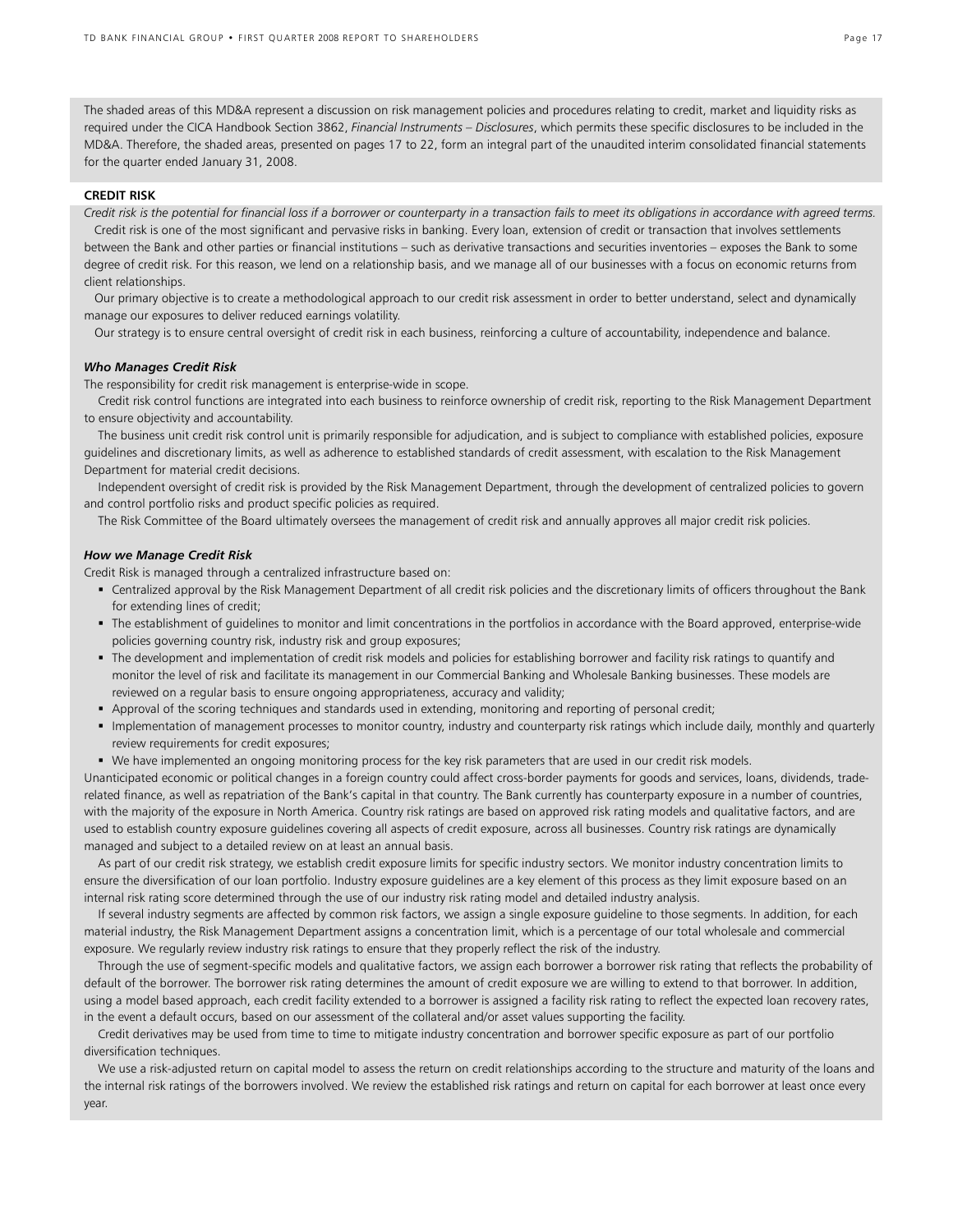#### *Personal and Small Business Credit*

Our personal credit segment is composed of a large number of customers, and includes residential mortgages, unsecured loans, credit card receivables and small business credits. Credit risk is evaluated through statistically derived analytical models and decision strategies. Requests for personal credit are processed using automated credit and behavioural scoring systems or, for larger and more complex transactions, directed to underwriters in regional credit centres who operate within clear limits. Once retail credits are funded they are continually monitored with quantitative customer management programs utilizing current internal and external risk indicators to identify changes in risk.

#### *Stress Testing*

Sensitivity and stress tests are used to ascertain the size of probable losses under a range of scenarios for our credit portfolios. Sensitivity tests are performed using different market/economic assumptions to examine the impact on portfolio metrics. Stress tests are also employed to assess clientspecific and portfolio vulnerability to the effects of severe but plausible conditions, such as material market or industry disruption or economic downturn.

#### *Risk Parameters*

Under the AIRB approach, we have developed internal risk rating systems based on key risk estimates; first, probability of default (PD) – the degree of likelihood that the borrower will not be able to meet their scheduled repayments; second, loss given default (LGD) – the amount of the loss when a borrower defaults on a loan; and third, exposure at default (EAD) – the total amount we are exposed to at the time of default. Application of these risk parameters allows us to measure and monitor our credit risk to ensure it remains within pre-determined thresholds.

Estimates for each of these risk parameters are derived from our historical loss experience and are updated regularly.

#### *Credit Risk Exposures under Basel II*

Banks adopting the AIRB approach to credit risk are required to categorize banking-book exposures by counterparty type, each having different underlying risk characteristics. These counterparty types may differ from the presentation on the financial statements. We have categorized banking book exposures according to the following Basel II counterparty types: corporate (wholesale and commercial customers, and certain small businesses), sovereign (governments, central banks, certain public sector entities), bank (banks, securities firms) and retail (individuals, certain small businesses). Within the retail category, banks are required to identify separately three sub-types of exposures: residential secured (e.g. individual mortgages, home equity lines of credit), qualifying revolving retail (e.g. individual credit cards, unsecured lines of credit and overdraft protection products), and other retail (e.g. personal loans, student lines of credit, small business banking credit products).

 Under Basel II, gross credit risk exposures include both on- and off-balance sheet exposures. On-balance sheet exposures consist primarily of outstanding loans, acceptances, non-trading securities, derivatives and certain repo-style transactions. Off-balance sheet exposures consist primarily of the Bank's estimate of EAD on undrawn commitments and certain repo-style transactions.

 Gross credit risk exposures are measured gross of specific provisions or partial write-offs and before credit risk mitigants. Total gross credit risk exposures under each of the Standardized approach and AIRB approach to credit risk are given below:

#### **Total Gross Credit Risk Exposures by Counterparty Type - Standardized and AIRB Approaches**

|                                   |                     |             | As at January 31, 2008 |
|-----------------------------------|---------------------|-------------|------------------------|
| (millions of Canadian dollars)    | <b>Standardized</b> | <b>AIRB</b> | <b>Total</b>           |
| Residential secured               | \$4,071             | \$117,856   | \$121,927              |
| Qualifying revolving retail       |                     | 40,352      | 40,352                 |
| Other retail                      | 11,903              | 19,589      | 31,492                 |
| Corporate                         | 24,305              | 98,040      | 122,345                |
| Sovereign                         | 1,276               | 34,440      | 35,716                 |
| Bank                              | 1,299               | 92,347      | 93,646                 |
| Total gross credit risk exposures | \$42,854            | \$402,624   | \$445,478              |
|                                   |                     |             |                        |

#### *Credit Risk Mitigation*

There are documented policies and procedures in place for the valuation and management of financial and non-financial collateral, for vetting and negotiation of netting agreements, and other credit risk mitigation techniques used in connection with on- and off-balance sheet banking activities which result in credit exposure. The amount and type of collateral and other credit enhancements required depend on the Bank's internal assessment of counterparty credit quality and repayment capacity.

 Non-financial collateral is primarily used in the Retail and Business Banking segments. Enterprise-wide standards for collateral valuation, frequency of recalculation of the collateral requirement, documentation, registration and perfection procedures and monitoring have been established. Nonfinancial collateral taken by the Bank includes residential real estate, real estate under development, commercial real estate, and business assets such as accounts receivable, inventory, and fixed assets. Non-financial collateral is concentrated in residential real estate and business assets.

 Financial collateral is primarily used in the Wholesale Banking segment. Financial collateral processes are centralized in the Treasury Credit group within Wholesale Banking and include pre-defined haircuts and procedures for safekeeping and release of the pledged securities. The main types of financial collateral taken by the Bank include cash and negotiable securities issued by governments and investment grade issuer corporate entities.

 Guarantees may be taken in order to support credit facilities granted to a borrower or its subsidiaries. Retail portfolios requiring a guarantee must be insured with a government agency or investment grade issuer.

 The Bank makes use of credit derivatives and on-balance sheet netting for the purposes of credit risk mitigation. Derivative counterparties are primarily highly rated financial institutions with the additional benefit of netting agreements and collateral support agreements. Credit policies are in place that limit the amount of credit exposure to an entity based on the credit quality and repayment capacity of the entity.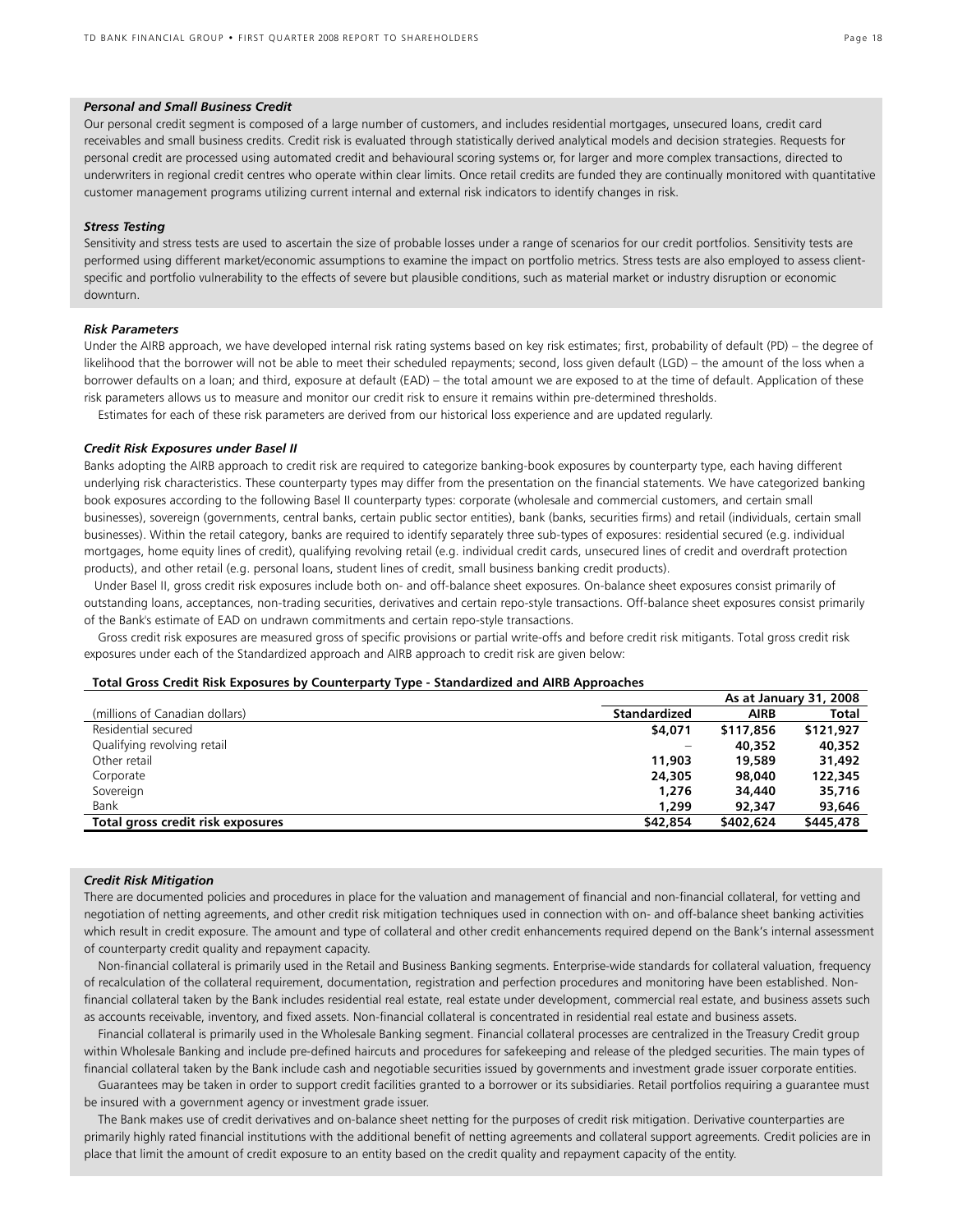Off-balance sheet transactions with qualifying financial institutions are subject to netting agreements and collateral agreements. Residual credit exposure, after the effects of collateral, are calculated and reported daily. This represents a substantial portion of credit risk mitigation used in connection with off-balance sheet items and related credit exposures.

#### **MARKET RISK**

*Market risk is the potential for loss from changes in the value of financial instruments. The value of a financial instrument can be affected by changes in interest rates, foreign exchange rates, equity and commodity prices and credit spreads.* 

We are exposed to market risk in our trading and investment portfolios, as well as through our non-trading activities.

## *Market Risk in Trading Activities*

The four main trading activities that expose us to market risk are:

- Market making: We provide markets for a large number of securities and other traded products. We keep an inventory of these securities to buy from and sell to investors, profiting from the spread between bid and ask prices;
- Sales: We provide a wide variety of financial products to meet the needs of our clients, earning money on these products from mark-ups and commissions;
- Arbitrage: We take positions in certain markets or products and offset the risk in other markets or products. Our knowledge of various markets and products and how they relate to one another allows us to identify and benefit from pricing anomalies;
- Positioning: We aim to make profits by taking positions in certain financial markets in anticipation of changes in those markets.

#### *Who Manages Market Risk in Trading Activities*

Primary responsibility for managing market risk in trading activities lies with Wholesale Banking with oversight from Trading Risk Management within the Risk Management Department.

#### *How we Manage Market Risk in Trading Activities*

#### *Trading Limits*

We set trading limits that are consistent with the approved business plan for each business and our tolerance for the market risk of that business. The core market risk limits are based on the key risk drivers in the business and can include notional limits, credit spread limits, yield curve shift limits, price and volatility shift limits.

 Another primary measure of trading limits is Value-at-Risk (VaR) which we use to monitor and control overall risk levels and to calculate the regulatory capital required for market risk in trading activities.

 At the end of each day, risk positions are compared with risk limits, with excesses reported in accordance with established market risk policies and procedures.

#### *Calculating VaR*

We estimate VaR by creating a distribution of potential changes in the market value of the current portfolio. We value the current portfolio using the most recent 259 trading days of market price and rate changes as well as the market value changes associated with probability of Debt Issuer rating migrations and defaults. VaR is then computed as the threshold level that portfolio losses are not expected to exceed more than one out of every 100 trading days.

The graph below discloses daily VaR usage and trading-related income<sup>1</sup> within the Wholesale Banking segment.



<sup>1</sup> Trading-related income is the total of trading income reported in other income and the net interest income on trading positions reported in net interest income.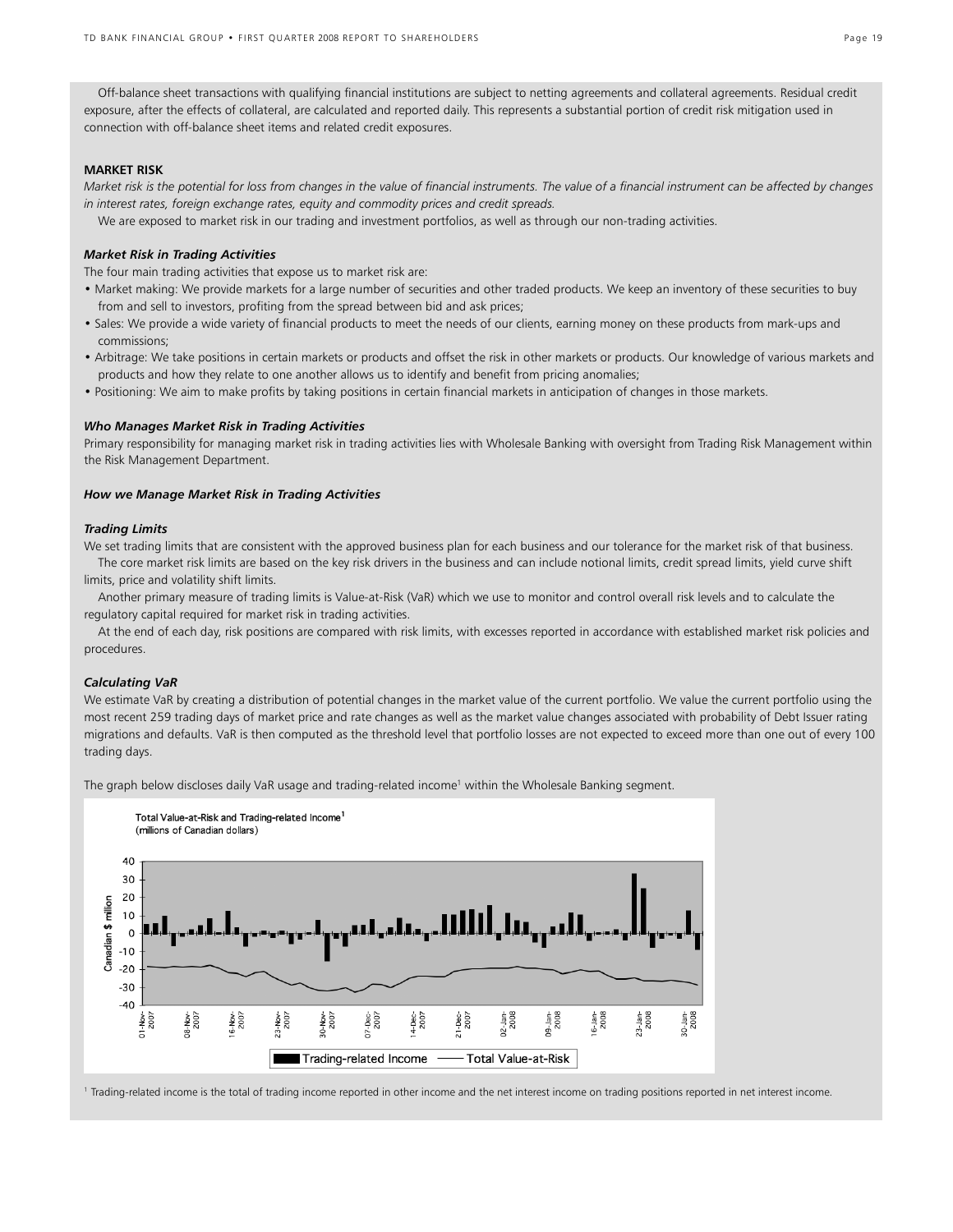| Value-at-Risk Usage                 |                      |                        |                                        |                  |                                    |                                       |
|-------------------------------------|----------------------|------------------------|----------------------------------------|------------------|------------------------------------|---------------------------------------|
|                                     |                      |                        | For the quarter ended<br>Jan. 31, 2008 |                  | Quarterly average<br>Oct. 31, 2007 | Quarterly<br>average<br>Jan. 31, 2007 |
| (millions of Canadian dollars)      | As at<br>quarter end | Average for<br>quarter | High                                   | Low              |                                    |                                       |
| Interest rate risk                  | \$(18.8)             | \$(15.8)               | \$(23.2)                               | \$(12.1)         | \$(10.8)                           | \$(7.5)                               |
| Equity risk                         | (5.1)                | (5.3)                  | (7.2)                                  | (3.3)            | (4.3)                              | (7.2)                                 |
| Foreign exchange risk               | (2.0)                | (2.5)                  | (5.6)                                  | (1.4)            | (2.1)                              | (2.0)                                 |
| Commodity risk                      | (0.6)                | (1.0)                  | (2.6)                                  | (0.4)            | (1.0)                              | (1.6)                                 |
| Debt specific risk                  | (20.3)               | (19.1)                 | (28.5)                                 | (13.8)           | (14.5)                             | (14.1)                                |
| Diversification effect <sup>1</sup> | 17.8                 | 19.9                   | n/m <sup>2</sup>                       | n/m <sup>2</sup> | 15.2                               | 14.9                                  |
| <b>Total Value-at-Risk</b>          | \$(29.0)             | \$(23.8)               | \$ (32.7)                              | \$(17.9)         | \$(17.5)                           | \$(17.5)                              |

<sup>1</sup>The aggregate VaR is less then the sum of the VaR of the different risk types due to risk offsets resulting from portfolio diversification.<br><sup>2</sup> Not meaningful. It is not meaningful to compute a diversification effect b

#### *Stress Testing*

Our trading business is subject to an overall global stress test limit. As well, each global business has a stress test limit, and each broad risk class has an overall stress test limit.

Stress tests are produced and reviewed regularly with the Market Risk and Capital Committee.

#### *Market Risk in Investment Activities*

We are also exposed to market risk in the Bank's own investment portfolio and in the merchant banking business. Risks are managed through a variety of processes, including identification of our specific risks and determining their potential impact. Policies and procedures are established to monitor, measure and mitigate those risks.

#### *Who Manages Market Risk in Investment Activities*

The TDBFG Investment Committee regularly reviews the performance of the Bank's own investments and assesses the success of the portfolio managers. Similarly, the Merchant Banking Investment Committee reviews and approves merchant banking investments. The Risk Committee of the Board reviews and approves the investment policies and limits for the Bank's own portfolio and for the merchant banking business.

#### *How we Manage Risk in Investment Activities*

We use advanced systems and measurement tools to manage portfolio risk. Risk intelligence is embedded in the investment decision-making process by integrating performance targets, risk/return tradeoffs and quantified risk tolerances. Analysis of returns identifies performance drivers, such as sector and security exposures, as well as the influence of market factors.

#### *Market Risk in Non-trading Banking Transactions*

We are exposed to market risk when we enter into non-trading banking transactions with our customers. These transactions primarily include deposit taking and lending, which are also referred to as "asset and liability" positions.

#### *Asset/Liability Management*

*Asset/liability management deals with managing the market risks of our traditional banking activities. Market risks primarily include interest rate risk and foreign exchange risk.* 

#### *Who is Responsible for Asset/Liability Management*

The Treasury and Balance Sheet Management Department measures and manages the market risks of our non-trading banking activities, with oversight from the Asset/Liability Committee, which is chaired by the Chief Financial Officer, and includes other senior executives. The Risk Committee of the Board periodically reviews and approves all asset/liability management market risk policies and receives reports on compliance with approved risk limits.

#### *How we Manage our Asset and Liability Positions*

*When Bank products are issued, risks are measured using a fully hedged option-adjusted transfer-pricing framework that allows us to measure and manage product risk within a target risk profile. The framework also ensures that business units engage in risk-taking activities only if they are productive.* 

#### *Managing Interest Rate Risk*

Interest rate risk is the impact that changes in interest rates could have on our margins, earnings and economic value. The objective of interest rate risk management is to ensure that earnings are stable and predictable over time. To this end, we have adopted a disciplined hedging approach to managing the net income contribution from our asset and liability positions including a modeled maturity profile for non-rate sensitive assets, liabilities and equity. Key aspects of this approach are:

- Evaluating and managing the impact of rising or falling interest rates on net interest income and economic value;
- Measuring the contribution of each Bank product on a risk-adjusted, fully-hedged basis, including the impact of financial options, such as mortgage commitments, that are granted to customers;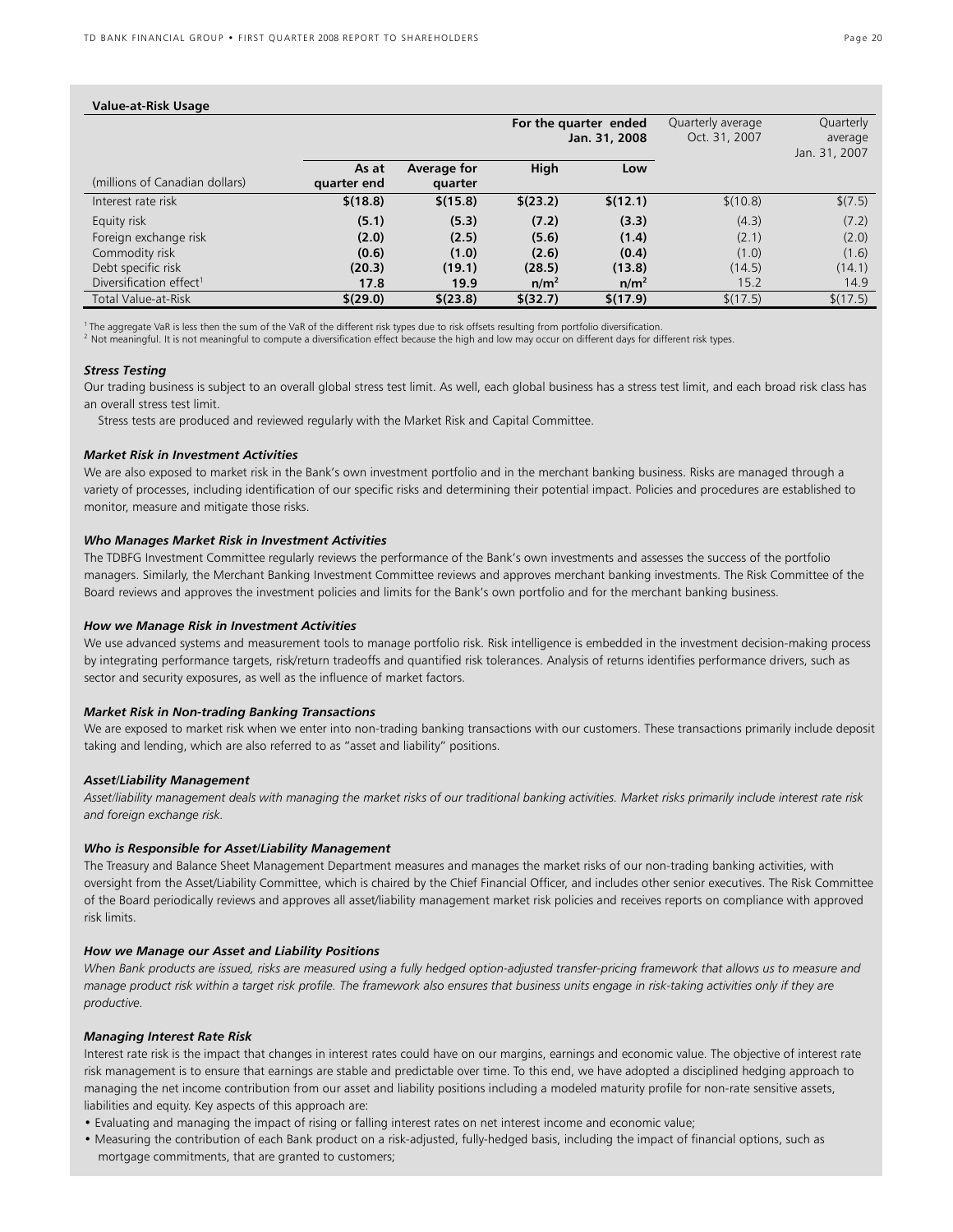• Developing and implementing strategies to stabilize net income from all personal and commercial banking products.

We are exposed to interest rate risk when asset and liability principal and interest cash flows have different payment or maturity dates. These are called "mismatched positions." An interest-sensitive asset or liability is repriced when interest rates change, when there is cash flow from final maturity, normal amortization, or when customers exercise prepayment, conversion or redemption options offered for the specific product.

 Our exposure to interest rate risk depends on the size and direction of interest rate changes, and on the size and maturity of the mismatched positions. It is also affected by new business volumes, renewals of loans or deposits, and how actively customers exercise options, such as prepaying a loan before its maturity date.

 Interest rate risk is measured using various interest rate "shock" scenarios to estimate the impact of changes in interest rates on both the Bank's annual Earnings at Risk (EaR) and Economic Value at Risk (EVaR). EaR is defined as the change in our annual net interest income from a 100-basispoint unfavourable interest rate shock due to mismatched cash flows. EVaR is defined as the difference in the change in the present value of our asset portfolio and the change in the present value of our liability portfolio, including off-balance-sheet instruments, resulting from a 100-basis-point unfavourable interest rate shock.

 Valuations of all asset and liability positions, as well as off balance-sheet exposures, are performed regularly. Our objectives are to protect the present value of the margin booked at the time of inception for fixed-rate assets and liabilities, and to reduce the volatility of net interest income over time.

 The interest rate risk exposures from instruments with closed (non-optioned) fixed-rate cash flows are measured and managed separately from embedded product options. Projected future cash flows include the impact of modeled exposures for:

- An assumed maturity profile for our core deposit portfolio;
- Our targeted investment profile on our net equity position;
- Liquidation assumptions on mortgages other than from embedded pre-payment options.

The objective of portfolio management within the closed book is to eliminate cash flow mismatches, thereby reducing the volatility of net interest income.

 Product options, whether they are freestanding options such as mortgage rate commitments or embedded in loans and deposits, expose us to a significant financial risk.

Our exposure from freestanding mortgage rate commitment options is modeled based on an expected funding ratio derived from historical experience. We model our exposure to written options embedded in other products, such as the rights to prepay or redeem, based on analysis of rational customer behaviour. We also model an exposure to declining interest rates resulting in margin compression on certain demand deposit accounts that are interest rate sensitive. Product option exposures are managed by purchasing options or through a dynamic hedging process designed to replicate the payoff on a purchased option.

 The Bank's policy sets overall limits on EVaR and EaR based on 100 basis point interest rate shock for its management of Canadian and U.S. nontrading interest rate risk.

 The following graph shows our interest rate risk exposure (as measured by EVaR) on all non-trading assets, liabilities and derivative instruments used for interest rate risk management instruments.



The Bank uses derivative financial instruments, wholesale instruments and other capital market alternatives and, less frequently, product pricing strategies to manage interest rate risk. As at January 31, 2008, an immediate and sustained 100 bps increase in interest rates would have reduced the economic value of shareholders' equity by \$0.2 million after tax. An immediate and sustained 100 bps decrease in interest rates would have reduced the economic value of shareholders' equity by \$57.7 million after tax.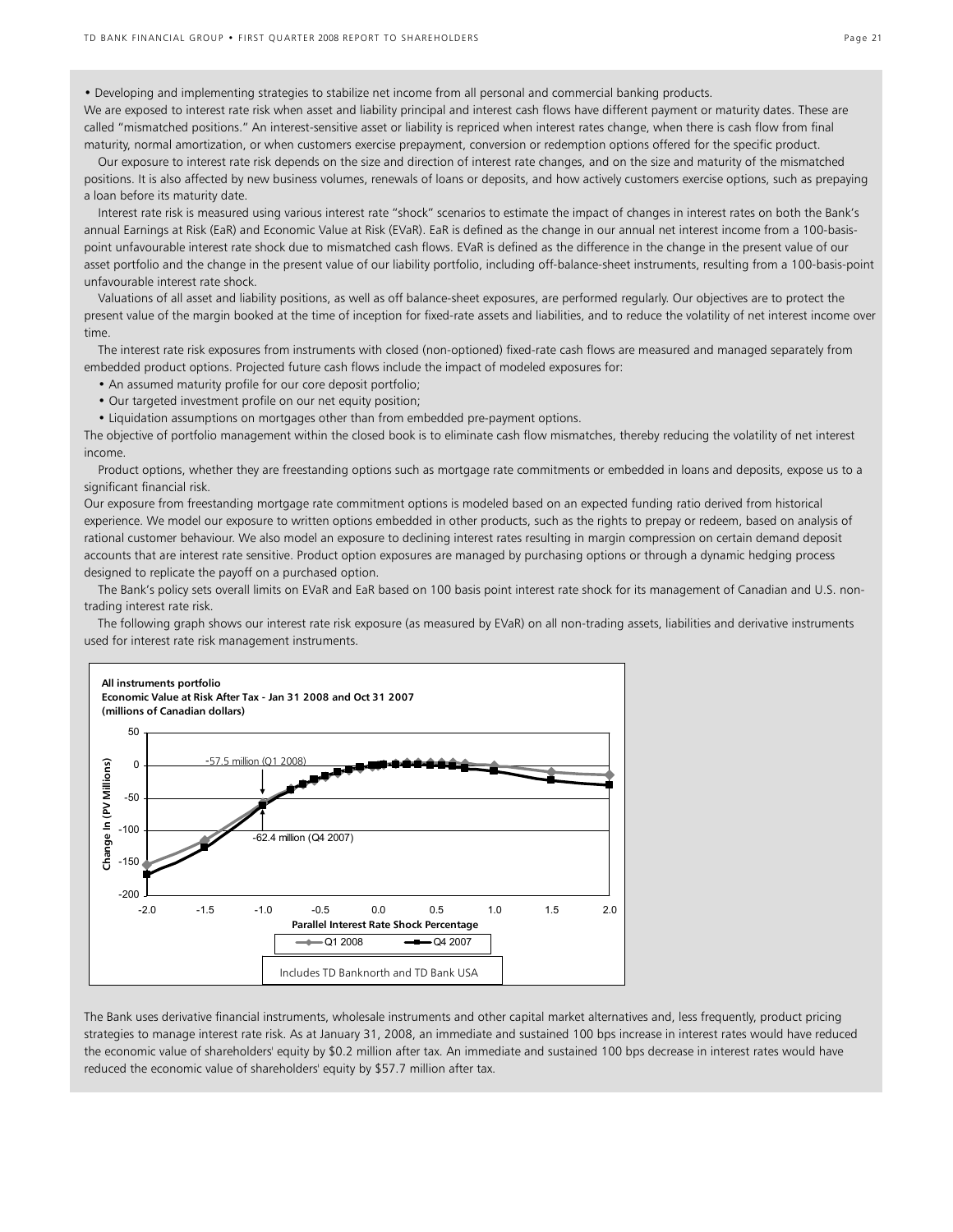The following table shows the sensitivity by currency for those currencies where the bank has material exposure.

#### **Sensitivity of After-tax Economic Value at Risk by Currency**

| (millions of Canadian dollars) |                  | As at January 31, 2008 |
|--------------------------------|------------------|------------------------|
| Currency                       | 100 bps increase | 100 bps decrease       |
| Canadian dollar                | \$(3.9)          | \$(30.1)               |
| U.S. dollar                    |                  | (27.4)                 |

#### *Managing Non-trading Foreign Exchange Risk*

Foreign exchange risk refers to losses that could result from changes in foreign-currency exchange rates. Assets and liabilities that are denominated in foreign currencies have foreign exchange risk.

 We are exposed to non-trading foreign exchange risk from our investments in foreign operations, and when our foreign currency assets are greater or less than our liabilities in that currency, they create a foreign currency open position. An adverse change in foreign exchange rates can impact our reported net income and equity, and also our capital ratios. Our objective is to minimize these impacts.

 Minimizing the impact of an adverse foreign exchange rate change on reported equity will cause some variability in capital ratios, due to the amount of risk-weighted assets (RWA) that are denominated in a foreign currency. If the Canadian dollar weakens, the Canadian-dollar equivalent of our RWA in a foreign currency increases, thereby increasing our capital requirement. For this reason, the foreign exchange risk arising from the Bank's net investments in foreign operations is hedged to the point where capital ratios change by no more than a tolerable amount for a given change in foreign exchange rates.

#### **LIQUIDITY RISK**

*Liquidity risk is the risk that we cannot meet a demand for cash or fund our obligations as they come due. Demand for cash can arise from withdrawals of deposits, debt maturities and commitments to provide credit. Liquidity risk also includes the risk of not being able to liquidate assets in a timely manner at a reasonable price.* 

 As a financial organization, we must always ensure that we have access to enough readily-available funds to cover our financial obligations as they come due and to sustain and grow our assets and operations both under normal and stress conditions. In the unlikely event of a funding disruption, we need to be able to continue to function without being forced to sell too many of our assets. The process that ensures adequate access to funds is known as the management of liquidity risk.

#### *Who Manages Liquidity Risk*

The Asset/Liability Committee oversees our liquidity risk management program. It ensures that a management structure is in place to properly measure and manage liquidity risk. In addition, a Global Liquidity Forum, comprising senior management from Finance, Treasury and Balance Sheet Management and Wholesale Banking, identifies and monitors our liquidity risks. When necessary, the Forum recommends actions to the Asset/Liability Committee to maintain our liquidity position within limits in both normal and stress conditions. We have one global liquidity risk policy, but the major operating areas measure and manage liquidity risks as follows:

- The Treasury and Balance Sheet Management Department is responsible for consolidating and reporting the Bank's global liquidity risk position and for managing the Canadian Personal and Commercial Banking liquidity position.
- Wholesale Banking is responsible for managing the liquidity risks inherent in the wholesale banking portfolios.
- TD Banknorth is responsible for managing its liquidity position.
- Each area must comply with the Global Liquidity Risk Management policy that is periodically reviewed and approved by the Risk Committee of the Board.

#### *How we Manage Liquidity Risk*

Our overall liquidity requirement is defined as the amount of liquidity required to fund expected cash outflows, as well as a liquidity reserve to fund potential cash outflows in the event of a disruption in the capital markets or other event that could affect our access to liquidity. We do not rely on short-term wholesale funding for purposes other than funding marketable securities or short-term assets.

We measure liquidity requirements using a conservative base case scenario to define the amount of liquidity that must be held at all times for a specified minimum period. This scenario provides coverage for 100% of our unsecured wholesale debt coming due, potential retail and commercial deposit run-off and forecast operational requirements. In addition, we provide for coverage of Bank-sponsored funding programs, such as Bankers' Acceptance notes we issue on behalf of clients, and Bank-sponsored Asset-backed Commercial Paper. We also use an extended liquidity coverage test to ensure that we can fund our operations on a fully collateralized basis for a period up to one year.

 We meet liquidity requirements by holding assets that can be readily converted into cash, and by managing our cash flows. To be considered readily convertible into cash, assets must be currently marketable, of sufficient credit quality and available for sale. Liquid assets are represented in a cumulative liquidity gap framework based on settlement timing and market depth. Assets needed for collateral purposes or those that are similarly unavailable are not considered readily convertible into cash.

 While each of our major operations has responsibility for the measurement and management of its own liquidity risks, we also manage liquidity on a global basis to ensure consistent and efficient management of liquidity risk across all of our operations. On January 31, 2008, our consolidated surplus liquid asset position up to 90 days was \$7.8 billion, compared with a surplus liquid-asset position of \$7.8 billion on October 31, 2007. Our surplus liquid-asset position is our total liquid assets less our unsecured wholesale funding requirements, potential non-wholesale deposit run-off and contingent liabilities coming due in 90 days.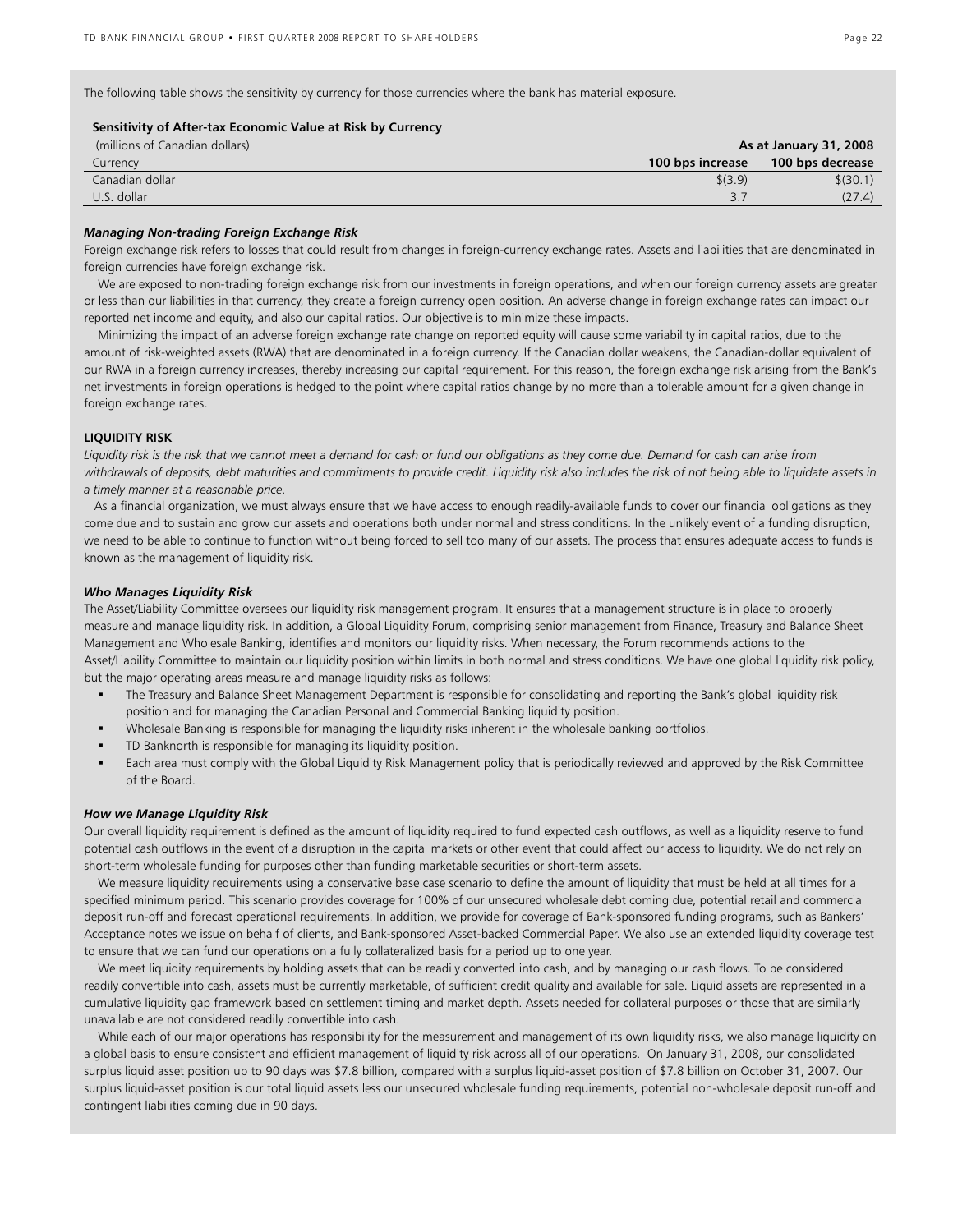#### *Contingency Planning*

If a liquidity crisis were to occur, we have contingency plans in place to ensure that we can meet all our obligations as they come due.

At the time of preparing this report, global debt markets were experiencing a significant liquidity event. During that time, we continued to operate within our liquidity risk management framework and limit structure.

## **OFF-BALANCE SHEET ARRANGEMENTS**

#### **Securitization of Bank-Originated Assets**

The Bank securitizes residential mortgages, personal loans, credit card loans and commercial mortgages to enhance our liquidity position, to diversify sources of funding and to optimize the management of the balance sheet. Details of these securitization exposures are as follows:

## **Total Outstanding Exposures Securitized by the Bank as an originator 1,2**

(millions of Canadian dollars)

| As at Jan. 31, 2008                  | Own residential<br>mortgage loans | Third-party<br>residential<br>mortgage loans | Personal<br>loans | Credit card<br>loans | Commercial<br>mortgage loans | Total    |
|--------------------------------------|-----------------------------------|----------------------------------------------|-------------------|----------------------|------------------------------|----------|
| Securitized assets                   | \$17,945                          | \$2,293                                      | \$9,000           | \$800                | \$159                        | \$30,197 |
| Carrying value of retained interests | 231                               | 70                                           | 71                | 4                    |                              | 381      |
|                                      |                                   |                                              |                   |                      |                              |          |
| As at Oct. 31, 2007                  |                                   |                                              |                   |                      |                              |          |
| Securitized assets                   | \$18,353                          | \$1,999                                      | \$9,000           | \$800                | \$163                        | \$30,315 |
| Carrying value of retained interests | 237                               | 52                                           |                   | 6                    |                              | 371      |

Certain comparative amounts have been restated and reclassified to conform to the presentation adopted in the current period.

<sup>2</sup> In all the securitization transactions that the Bank has undertaken for its own assets and for third-party assets, it has acted as an originating bank and retained securitization exposure. The bank does not have any synthetic securitization exposure.

## **RELATED-PARTY TRANSACTIONS**

During the three months ended January 31, 2008, the Bank purchased certain securities with a notional value of approximately \$300 million at par from a fund that is managed by the Bank. The Bank immediately recognized a securities loss of \$45 million that was recorded in the Wholesale Banking segment.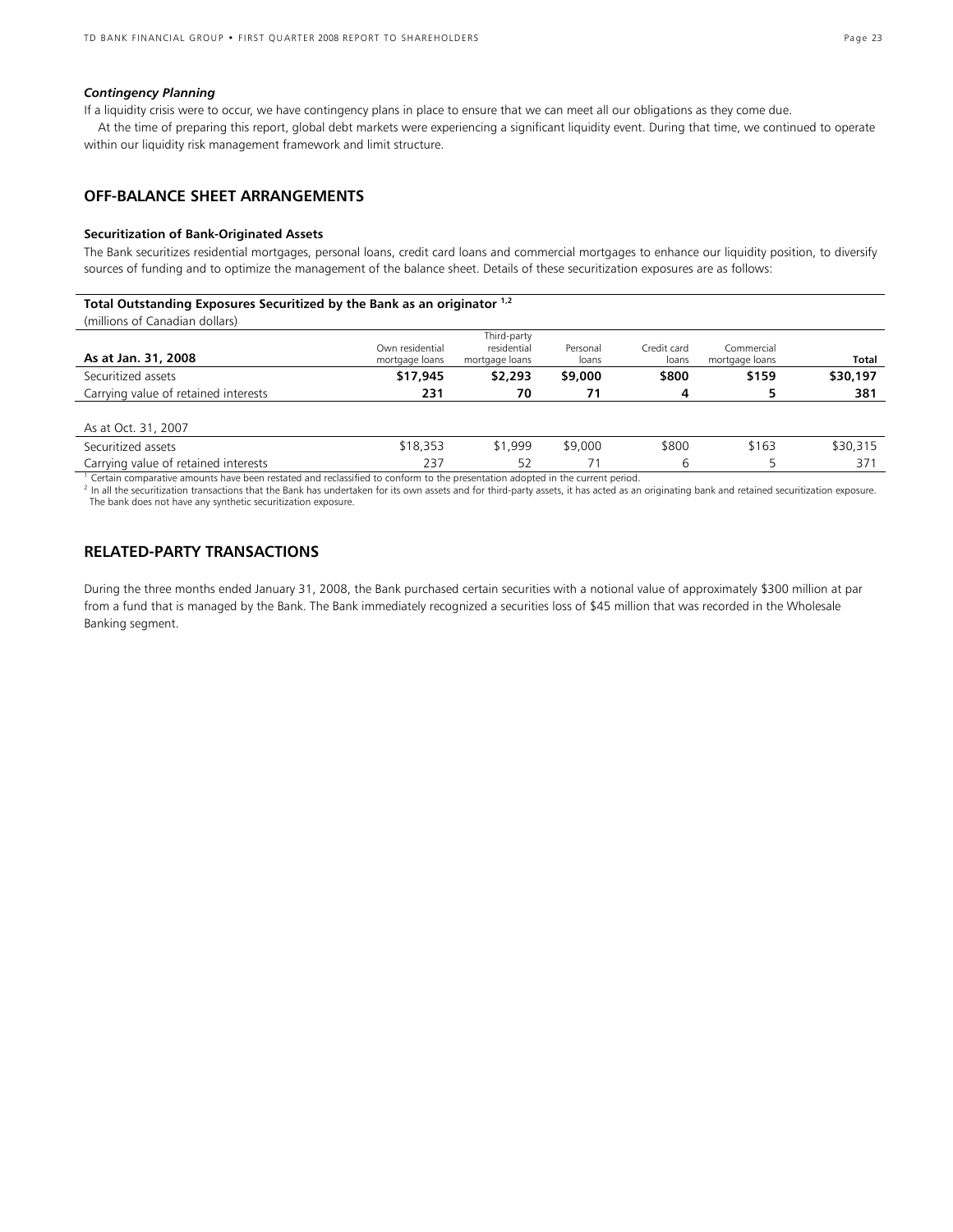## **QUARTERLY RESULTS**

The following table provides summary information related to the Bank's eight most recently completed quarters.

## **Quarterly Results1**

|                                           |          |          |                          |          |                          | For the three months ended |          |          |
|-------------------------------------------|----------|----------|--------------------------|----------|--------------------------|----------------------------|----------|----------|
|                                           | 2008     |          |                          |          | 2007                     |                            |          | 2006     |
| (millions of Canadian dollars)            | Jan. 31  | Oct. 31  | July 31                  | Apr. 30  | Jan. 31                  | Oct. 31                    | July 31  | Apr. 30  |
| Net interest income                       | \$1,788  | \$1,808  | \$1,783                  | \$1,662  | \$1,671                  | \$1,714                    | \$1,623  | \$1,427  |
| Other income                              | 1,816    | 1,742    | 1,899                    | 1,882    | 1,834                    | 1,604                      | 1,688    | 1,712    |
| Total revenue                             | 3,604    | 3,550    | 3,682                    | 3,544    | 3,505                    | 3,318                      | 3,311    | 3,139    |
| Provision for (reversal of) credit losses | (255)    | (139)    | (171)                    | (172)    | (163)                    | (170)                      | (109)    | (16)     |
| Non-interest expenses                     | (2, 228) | (2, 241) | (2, 216)                 | (2, 297) | (2, 221)                 | (2, 211)                   | (2, 170) | (2, 124) |
| Dilution gain (loss), net                 |          |          |                          |          | $\overline{\phantom{0}}$ |                            |          | (5)      |
| Provision for income taxes                | (235)    | (153)    | (248)                    | (234)    | (218)                    | (175)                      | (235)    | (244)    |
| Non-controlling interests                 | (8)      | (8)      | (13)                     | (27)     | (47)                     | (48)                       | (52)     | (47)     |
| Equity in net income of an associated     |          |          |                          |          |                          |                            |          |          |
| company, net of income taxes              | 92       | 85       | 69                       | 65       | 65                       | 48                         | 51       | 35       |
| Net income - reported                     | 970      | 1,094    | 1,103                    | 879      | 921                      | 762                        | 796      | 738      |
| Items of note affecting net income,       |          |          |                          |          |                          |                            |          |          |
| net of income taxes:                      |          |          |                          |          |                          |                            |          |          |
| Amortization of intangibles               | 75       | 99       | 91                       | 80       | 83                       | 87                         | 61       | 86       |
| Gain relating to restructuring of Visa    |          | (135)    |                          | $\equiv$ |                          |                            |          |          |
| Dilution (gain) loss on Ameritrade        |          |          |                          |          |                          |                            |          |          |
| transaction, net of costs                 |          |          |                          |          |                          |                            |          | 5        |
| TD Banknorth restructuring, privatization |          |          |                          |          |                          |                            |          |          |
| and merger-related charges                |          |          |                          | 43       |                          |                            |          |          |
| Change in fair value of credit default    |          |          |                          |          |                          |                            |          |          |
| swaps hedging the corporate loan          |          |          |                          |          |                          |                            |          |          |
| book, net of provision for credit losses  | (25)     | 2        | (30)                     | (7)      | 5                        | 8                          | 5        | (10)     |
| Other tax items                           | 20       | ÷        |                          | $\equiv$ | $\equiv$                 |                            | 24       |          |
| Provision for insurance claims            | 20       |          |                          | $\equiv$ | $\equiv$                 |                            | $\equiv$ |          |
| Initial set up of specific allowance for  |          |          |                          |          |                          |                            |          |          |
| credit card and overdraft loans           |          |          | $\overline{\phantom{0}}$ |          |                          | 18                         |          |          |
| General allowance release                 |          | (39)     |                          |          |                          | $\qquad \qquad -$          |          | (39)     |
| Total adjustments for items of note, net  |          |          |                          |          |                          |                            |          |          |
| of income taxes                           | 90       | (73)     | 61                       | 116      | 88                       | 113                        | 90       | 42       |
| Net income - adjusted                     | 1,060    | 1,021    | 1,164                    | 995      | 1,009                    | 875                        | 886      | 780      |
| Preferred dividends                       | (8)      | (5)      | (2)                      | (7)      | (6)                      | (5)                        | (6)      | (6)      |
| Net income available to common            |          |          |                          |          |                          |                            |          |          |
| shareholders - adjusted                   | \$1,052  | \$1,016  | \$1,162                  | \$988    | \$1,003                  | \$870                      | \$880    | \$774    |
|                                           |          |          |                          |          |                          |                            |          |          |
| (Canadian dollars)                        |          |          |                          |          |                          |                            |          |          |
| Basic earnings per share                  |          |          |                          |          |                          |                            |          |          |
| - reported                                | \$1.34   | \$1.52   | \$1.53                   | \$1.21   | \$1.27                   | \$1.05                     | \$1.10   | \$1.02   |
| - adjusted                                | 1.46     | 1.42     | 1.61                     | 1.37     | 1.40                     | 1.21                       | 1.22     | 1.10     |
| Diluted earnings per share                |          |          |                          |          |                          |                            |          |          |
| - reported                                | 1.33     | 1.50     | 1.51                     | 1.20     | 1.26                     | 1.04                       | 1.09     | 1.01     |
| - adjusted                                | 1.45     | 1.40     | 1.60                     | 1.36     | 1.38                     | 1.20                       | 1.21     | 1.09     |
| Return on common shareholders' equity     | 18.0%    | 20.8%    | 21.0%                    | 17.1%    | 18.2%                    | 15.7%                      | 16.8%    | 16.5%    |
|                                           |          |          |                          |          |                          |                            |          |          |

<sup>1</sup> Certain comparative amounts have been restated to conform to the presentation adopted in the current period.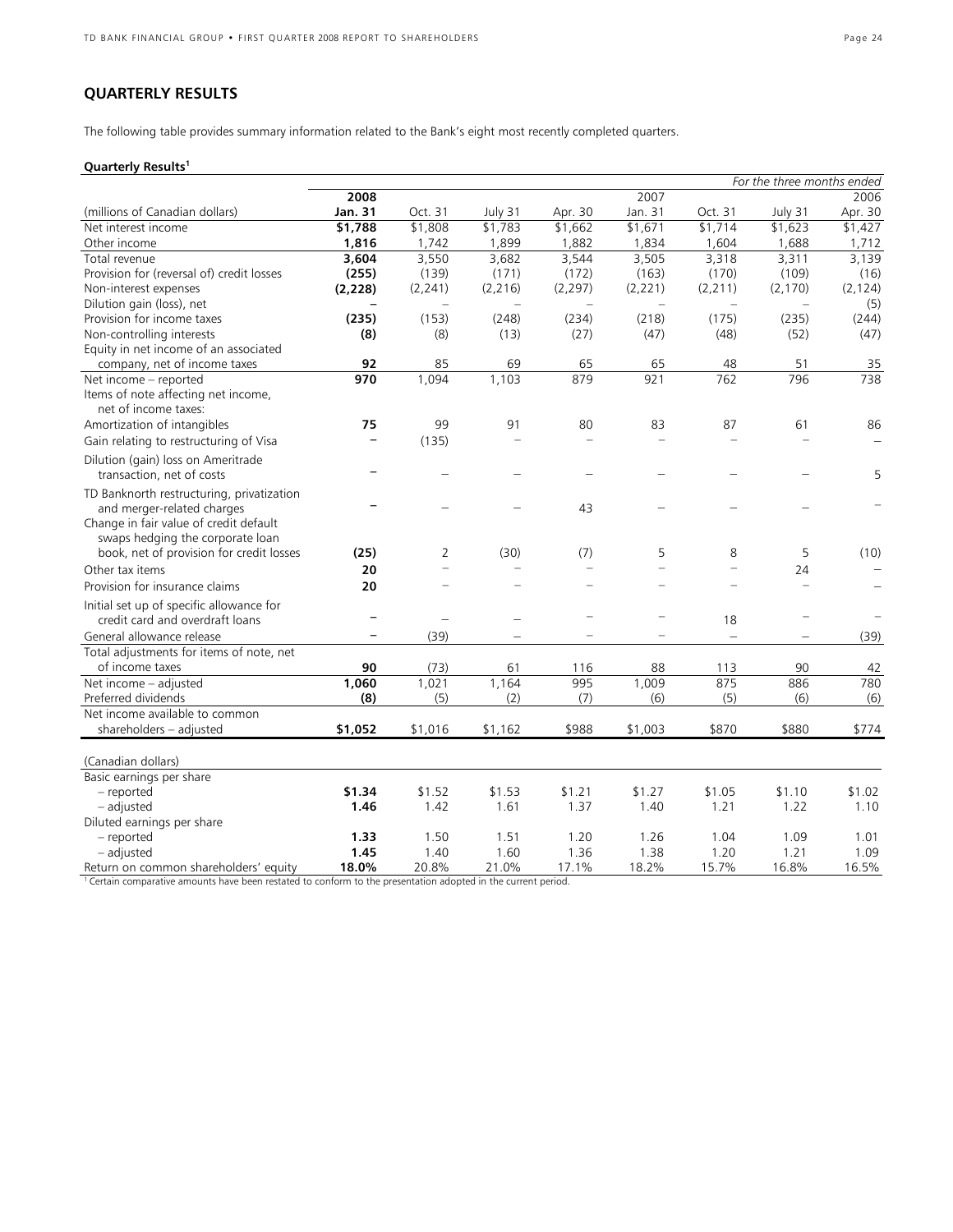## **ACCOUNTING POLICIES AND ESTIMATES**

The Bank's unaudited Interim Consolidated Financial Statements, as presented on pages 26 to 38 of this Report to Shareholders, have been prepared in accordance with GAAP. These Interim Consolidated Financial Statements should be read in conjunction with the Bank's audited Consolidated Financial Statements for the year ended October 31, 2007. The accounting policies used in the preparation of these Consolidated Financial Statements are consistent with those used in the Bank's October 31, 2007 audited Consolidated Financial Statements, except as described below.

#### **Changes in Significant Accounting Policies**

## *Capital Disclosures*

Effective November 1, 2007, the CICA's new accounting standard, Section 1535, Capital Disclosures, was implemented, which requires the disclosure of both qualitative and quantitative information that enables users of financial statements to evaluate the entity's objectives, policies and processes for managing capital. The new guidance did not have an effect on the financial position or earnings of the Bank.

### *Financial Instruments Disclosures and Presentation*

Effective November 1, 2007, the accounting and disclosure requirements of the CICA's two new accounting standards, Section 3862, *Financial Instruments – Disclosures*, and Section 3863, *Financial Instruments – Presentation*, were implemented. The new guidance did not have a material effect on the financial position or earnings of the Bank.

#### *Accounting for Transaction Costs of Financial Instruments Classified Other Than as Held For Trading*

Effective November 1, 2007, the Bank adopted EIC-166, *Accounting Policy Choice for Transaction Costs*. This abstract provided clarity around the application of accounting guidance related to transaction costs that is codified in Section 3855*, Financial Instruments – Recognition and Measurement.*  More specifically the abstract contemplated whether an entity must make one accounting policy choice that applies to all financial assets and financial liabilities classified other than as held for trading or whether these transaction costs may be recognized in net income for certain of these financial assets and liabilities and added to the carrying amount for other financial assets and liabilities. The new guidance did not have a material effect on the financial position or earnings of the Bank.

## **Critical Accounting Estimates**

The critical accounting estimates remain unchanged from those disclosed in the Bank's 2007 Annual Report.

## **CHANGES IN INTERNAL CONTROL OVER FINANCIAL REPORTING**

During the most recent interim period, there have been no changes in the Bank's policies and procedures and other processes that comprise its internal control over financial reporting, that have materially affected, or are reasonably likely to materially affect, the Bank's internal control over financial reporting.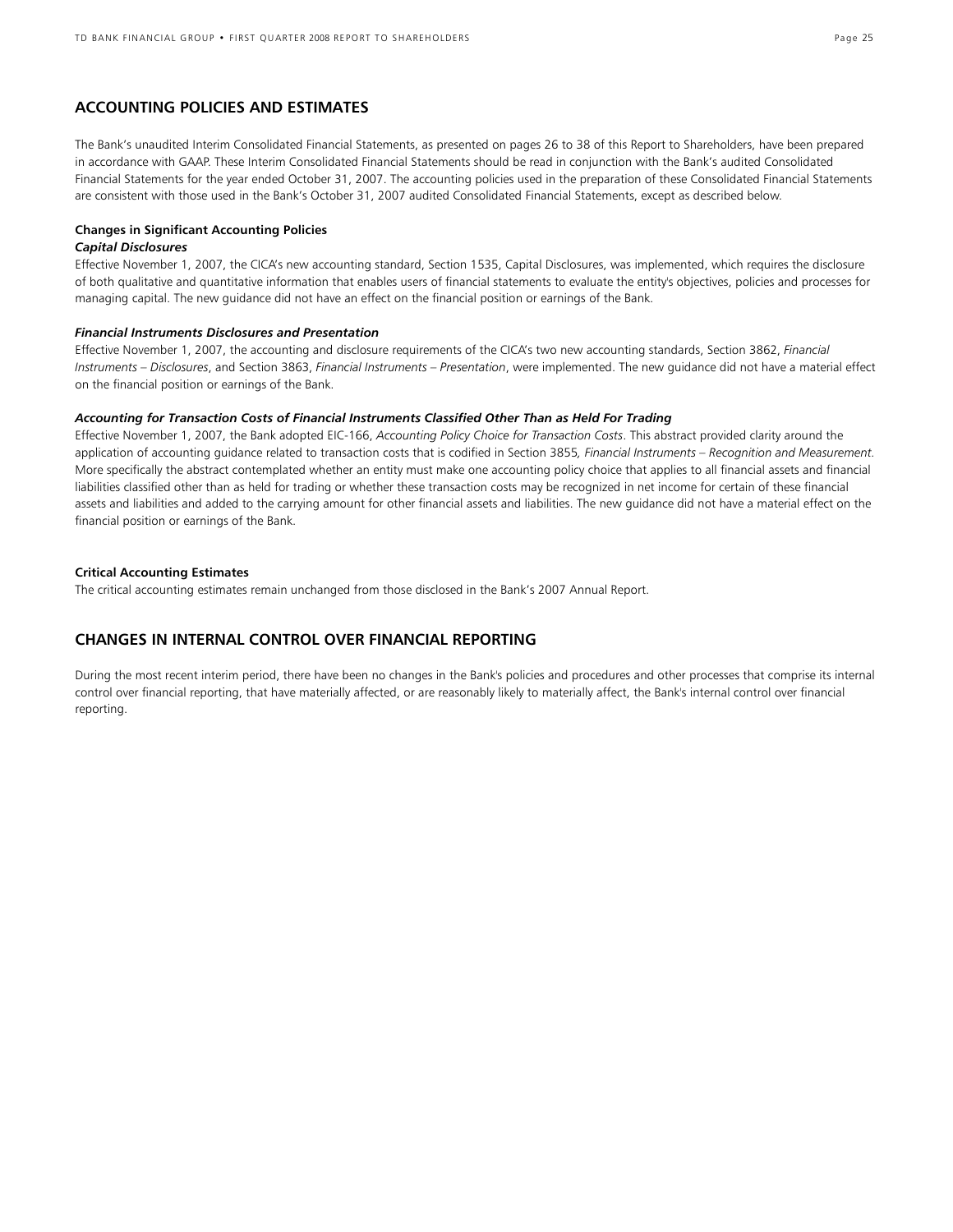## **INTERIM CONSOLIDATED FINANCIAL STATEMENTS** (unaudited)

## **INTERIM CONSOLIDATED BALANCE SHEET** (unaudited)

|                                                                                                             |                | As at     |
|-------------------------------------------------------------------------------------------------------------|----------------|-----------|
|                                                                                                             | <b>Jan. 31</b> | Oct. 31   |
| (millions of Canadian dollars)                                                                              | 2008           | 2007      |
| <b>ASSETS</b>                                                                                               |                |           |
| Cash and due from banks                                                                                     | \$2,036        | \$1,790   |
| Interest-bearing deposits with banks                                                                        | 13,099         | 14,746    |
|                                                                                                             | 15,135         | 16,536    |
| <b>Securities</b>                                                                                           |                |           |
| Trading                                                                                                     | 73,651         | 77,637    |
| Designated as trading under the fair value option                                                           | 1,984          | 2,012     |
| Available-for-sale                                                                                          | 35,674         | 35,650    |
| Held-to-maturity                                                                                            | 8,405          | 7,737     |
|                                                                                                             | 119.714        | 123,036   |
| Securities purchased under reverse repurchase agreements                                                    | 34,234         | 27,648    |
| Loans                                                                                                       |                |           |
|                                                                                                             |                |           |
| Residential mortgages                                                                                       | 61,662         | 58,485    |
| Consumer installment and other personal                                                                     | 68,405         | 67,532    |
| Credit card                                                                                                 | 5,898          | 5,700     |
| Business and government                                                                                     | 45,803         | 44,258    |
| Business and government designated as trading under the fair value option                                   | 1,425          | 1,235     |
|                                                                                                             | 183,193        | 177,210   |
| Allowance for credit losses (Note 4)                                                                        | (1, 362)       | (1, 295)  |
| Loans, net of allowance for credit losses                                                                   | 181,831        | 175,915   |
| Other                                                                                                       |                |           |
| Customers' liability under acceptances                                                                      | 10,633         | 9,279     |
| Investment in TD Ameritrade                                                                                 | 4,593          | 4,515     |
| Trading derivatives                                                                                         | 35,920         | 36,052    |
| Goodwill                                                                                                    | 7,875          | 7,918     |
| Other intangibles                                                                                           | 1,974          | 2,104     |
| Land, buildings and equipment                                                                               | 1,817          | 1,822     |
| Other assets                                                                                                | 21,427         | 17,299    |
|                                                                                                             | 84,239         | 78,989    |
| Total assets                                                                                                | \$435,153      | \$422,124 |
|                                                                                                             |                |           |
| <b>LIABILITIES</b>                                                                                          |                |           |
| <b>Deposits</b>                                                                                             |                |           |
| Personal                                                                                                    | \$151,809      | \$147,561 |
| Banks                                                                                                       | 8,966          | 10,162    |
| Business and government                                                                                     | 78,267         | 73,322    |
| Trading                                                                                                     | 46,641         | 45,348    |
|                                                                                                             | 285,683        | 276,393   |
|                                                                                                             |                |           |
| Other                                                                                                       |                |           |
| Acceptances                                                                                                 | 10,633         | 9,279     |
| Obligations related to securities sold short                                                                | 25,797         | 24,195    |
| Obligations related to securities sold under repurchase agreements                                          | 17,517         | 16,574    |
| Trading derivatives                                                                                         | 36,309         | 39,028    |
| Other liabilities                                                                                           | 22,365         | 23,829    |
|                                                                                                             | 112,621        | 112,905   |
| Subordinated notes and debentures (Note 6)                                                                  | 11,939         | 9,449     |
| Liabilities for preferred shares and capital trust securities (Note 7)                                      | 1,449          | 1,449     |
| Non-controlling interests in subsidiaries                                                                   | 521            | 524       |
| <b>SHAREHOLDERS' EOUITY</b>                                                                                 |                |           |
| Common shares (millions of shares issued and outstanding: Jan. 31, 2008 - 719.0 and Oct. 31, 2007 - 717.8)  |                |           |
| (Note 8)                                                                                                    | 6,632          | 6,577     |
| Preferred shares (millions of shares issued and outstanding: Jan. 31, 2008 – 35.0 and Oct. 31, 2007 – 17.0) |                |           |
| (Note 8)                                                                                                    | 875            | 425       |
| Contributed surplus                                                                                         | 121            | 119       |
| Retained earnings                                                                                           | 16,499         | 15,954    |
| Accumulated other comprehensive income (loss)                                                               | (1, 187)       | (1,671)   |
|                                                                                                             | 22,940         | 21,404    |
|                                                                                                             |                |           |
| Total liabilities and shareholders' equity                                                                  | \$435,153      | \$422,124 |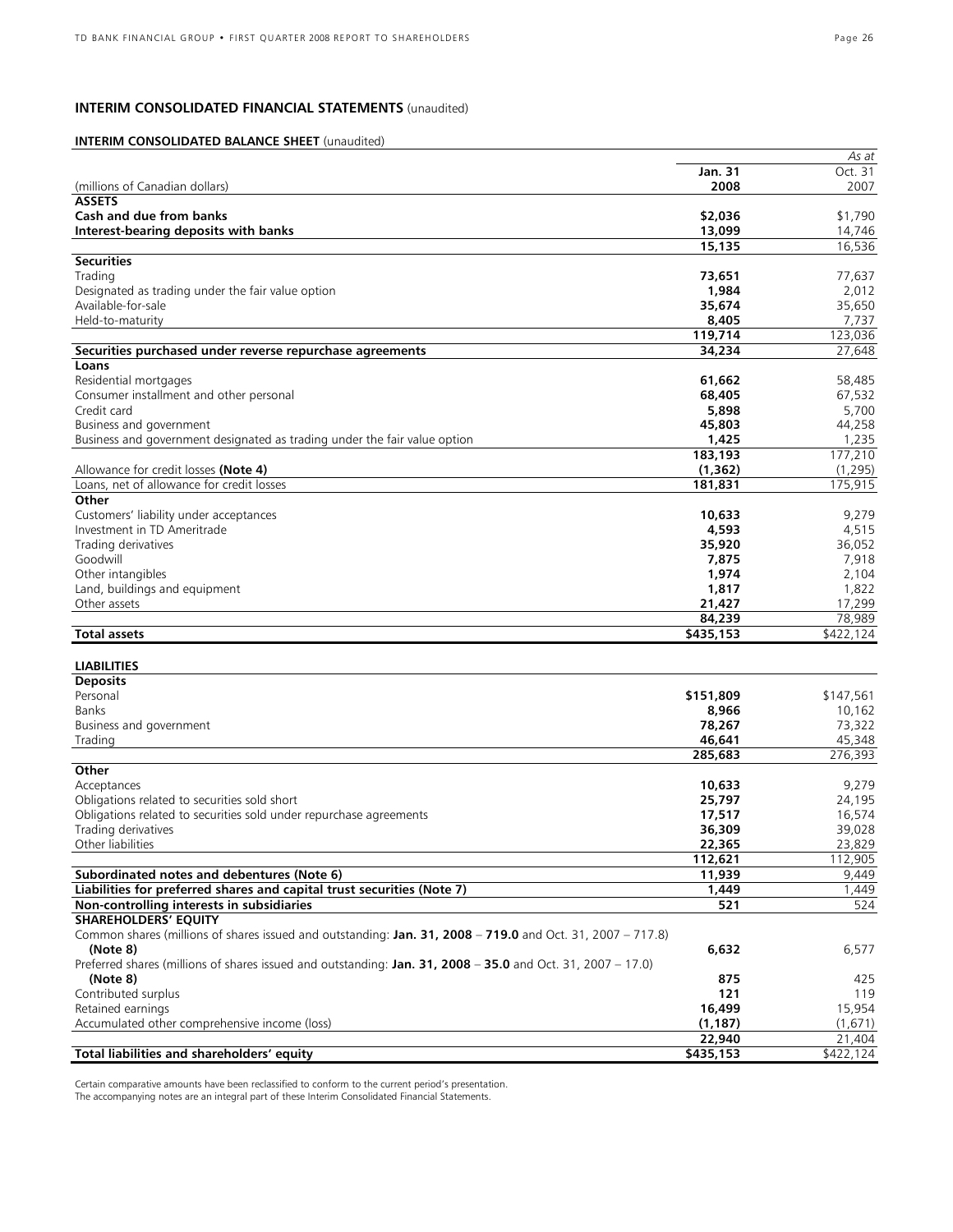## **INTERIM CONSOLIDATED STATEMENT OF INCOME** (unaudited)

|                                                                                                               |             | For the three months ended |
|---------------------------------------------------------------------------------------------------------------|-------------|----------------------------|
|                                                                                                               | Jan. 31     | Jan. 31                    |
| (millions of Canadian dollars)                                                                                | 2008        | 2007                       |
| Interest income                                                                                               |             |                            |
| Loans                                                                                                         | \$3,396     | \$3,074                    |
| Securities                                                                                                    |             |                            |
| <b>Dividends</b>                                                                                              | 260<br>975  | 273                        |
| Interest<br>Deposits with banks                                                                               | 114         | 986<br>47                  |
|                                                                                                               | 4,745       | 4,380                      |
| Interest expense                                                                                              |             |                            |
| Deposits                                                                                                      | 2,254       | 2,048                      |
| Subordinated notes and debentures                                                                             | 158         | 108                        |
| Preferred shares and capital trust securities                                                                 | 23          | 30                         |
| Other liabilities                                                                                             | 522         | 523                        |
|                                                                                                               | 2,957       | 2,709                      |
| Net interest income                                                                                           | 1,788       | 1,671                      |
| Other income                                                                                                  |             |                            |
| Investment and securities services                                                                            | 579         | 580                        |
| Credit fees                                                                                                   | 101         | 96                         |
| Net securities gains                                                                                          | 152         | 70                         |
| Trading income                                                                                                | 160         | 216                        |
| Income (loss) from financial instruments designated as trading under the fair value option<br>Service charges | (49)<br>260 | (9)<br>249                 |
| Loan securitizations (Note 5)                                                                                 | 76          | 134                        |
| Card services                                                                                                 | 119         | 109                        |
| Insurance, net of claims                                                                                      | 186         | 254                        |
| Trust fees                                                                                                    | 34          | 31                         |
| Other                                                                                                         | 198         | 104                        |
|                                                                                                               | 1,816       | 1,834                      |
| Total revenue                                                                                                 | 3,604       | 3,505                      |
| Provision for credit losses (Note 4)                                                                          | 255         | 163                        |
| Non-interest expenses                                                                                         |             |                            |
| Salaries and employee benefits                                                                                | 1,171       | 1,157                      |
| Occupancy, including depreciation                                                                             | 181         | 175                        |
| Equipment, including depreciation                                                                             | 144         | 144                        |
| Amortization of other intangibles                                                                             | 122         | 118                        |
| Marketing and business development                                                                            | 110<br>59   | 113<br>54                  |
| Brokerage-related fees<br>Professional and advisory services                                                  | 111         | 126                        |
| Communications                                                                                                | 47          | 49                         |
| Other                                                                                                         | 283         | 285                        |
|                                                                                                               | 2,228       | 2,221                      |
| Income before provision for income taxes, non-controlling interests in subsidiaries                           |             |                            |
| and equity in net income of an associated company                                                             | 1,121       | 1,121                      |
| <b>Provision for income taxes</b>                                                                             | 235         | 218                        |
| Non-controlling interests in subsidiaries, net of income taxes                                                | 8           | 47                         |
| Equity in net income of an associated company, net of income taxes                                            | 92          | 65                         |
| <b>Net income</b>                                                                                             | 970         | 921                        |
| <b>Preferred dividends</b>                                                                                    | 8           | 6                          |
| Net income available to common shareholders                                                                   | \$962       | \$915                      |
|                                                                                                               |             |                            |
| Average number of common shares outstanding (millions) (Note 13)<br>Basic                                     | 718.3       | 718.3                      |
| Diluted                                                                                                       | 724.6       | 724.9                      |
| Earnings per share (in dollars) (Note 13)                                                                     |             |                            |
| Basic                                                                                                         | \$1.34      | \$1.27                     |
| Diluted                                                                                                       | 1.33        | 1.26                       |
| Dividends per share (in dollars)                                                                              | 0.57        | 0.48                       |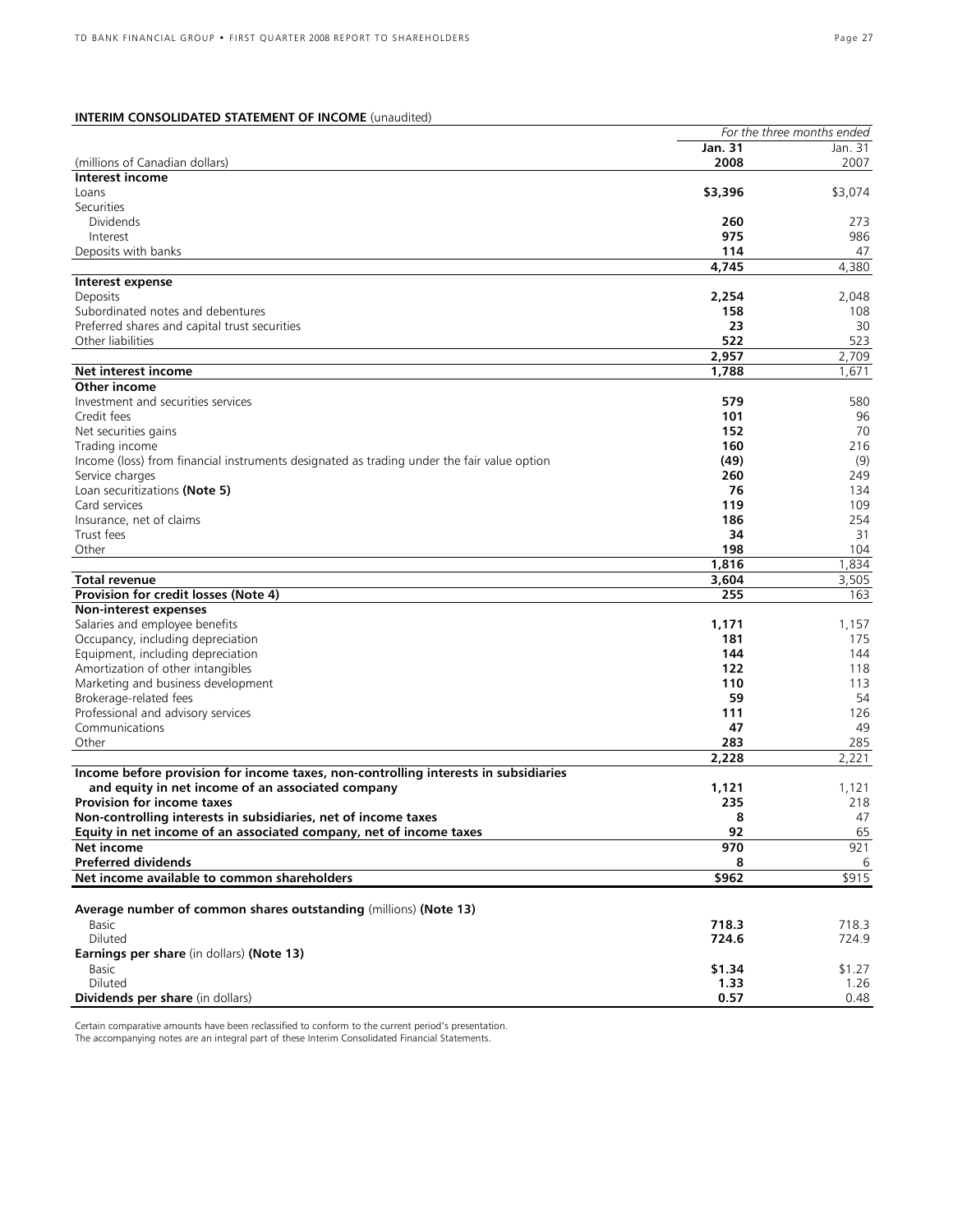## **INTERIM CONSOLIDATED STATEMENT OF CHANGES IN SHAREHOLDERS' EQUITY** (unaudited)

|                                                                              | For the three months ended |          |
|------------------------------------------------------------------------------|----------------------------|----------|
|                                                                              | Jan. 31                    | Jan. 31  |
| (millions of Canadian dollars)                                               | 2008                       | 2007     |
| <b>Common shares (Note 8)</b>                                                |                            |          |
| Balance at beginning of period                                               | \$6,577                    | \$6,334  |
| Proceeds from shares issued on exercise of options                           | 42                         | 34       |
| Shares issued as a result of dividend reinvestment plan                      | 21                         | 19       |
| Impact of shares sold (acquired) in Wholesale Banking                        | (8)                        | 30       |
| Balance at end of period                                                     | 6,632                      | 6,417    |
| <b>Preferred shares</b>                                                      |                            |          |
| Balance at beginning of period                                               | 425                        | 425      |
| Share issues                                                                 | 450                        |          |
| Balance at end of period                                                     | 875                        | 425      |
| <b>Contributed surplus</b>                                                   |                            |          |
| Balance at beginning of period                                               | 119                        | 66       |
| Stock options (Note 11)                                                      | 2                          | 2        |
| Balance at end of period                                                     | 121                        | 68       |
| <b>Retained earnings</b>                                                     |                            |          |
| Balance at beginning of period                                               | 15,954                     | 13,725   |
| Transition adjustment on adoption of Financial Instruments standards         |                            | 80       |
| Net income                                                                   | 970                        | 921      |
| Common dividends                                                             | (410)                      | (345)    |
| Preferred dividends                                                          | (8)                        | (6)      |
| Other                                                                        | (7)                        |          |
| Balance at end of period                                                     | 16,499                     | 14,375   |
| Accumulated other comprehensive income (loss), net of income taxes (Note 10) |                            |          |
| Balance at beginning of period                                               | (1,671)                    | (918)    |
| Transition adjustment on adoption of Financial Instruments standards         |                            | 426      |
| Other comprehensive income for the period                                    | 484                        | 224      |
| Balance at end of period                                                     | (1, 187)                   | (268)    |
| Total shareholders' equity                                                   | \$22,940                   | \$21,017 |

## **INTERIM CONSOLIDATED STATEMENT OF COMPREHENSIVE INCOME** (unaudited)

|                                                                                                                  | For the three months ended |         |
|------------------------------------------------------------------------------------------------------------------|----------------------------|---------|
|                                                                                                                  | Jan. 31                    | Jan. 31 |
| (millions of Canadian dollars)                                                                                   | 2008                       | 2007    |
| Net income                                                                                                       | \$970                      | \$921   |
| Other comprehensive income (loss), net of income taxes                                                           |                            |         |
| Change in unrealized gains and (losses) on available-for-sale securities, net of hedging activities <sup>a</sup> | 340                        | 49      |
| Reclassification to earnings in respect of available-for-sale securities <sup>b</sup>                            | (27)                       | (25)    |
| Change in foreign currency translation gains and (losses) on investments in subsidiaries,                        |                            |         |
| net of hedging activities <sup>e,d</sup>                                                                         | (231)                      | 323     |
| Change in gains and (losses) on derivative instruments designated as cash flow hedgese                           | 408                        | (127)   |
| Reclassification to earnings of (gains) and losses on cash flow hedges <sup>f</sup>                              | (6)                        | 4       |
| Other comprehensive income for the period                                                                        | 484                        | 224     |
| Comprehensive income for the period                                                                              | \$1,454                    | \$1,145 |

a Net of income tax expense of \$209 million.

**b** Net of income tax expense of \$10 million.

c Net of income tax benefit of \$281 million (2007 - \$279 million).

d Includes \$632 million (2007 - \$569 million) of after-tax losses arising from hedges of the Bank's investment in foreign operations.

e Net of income tax expense of \$167 million.

f Net of income tax expense of \$3 million.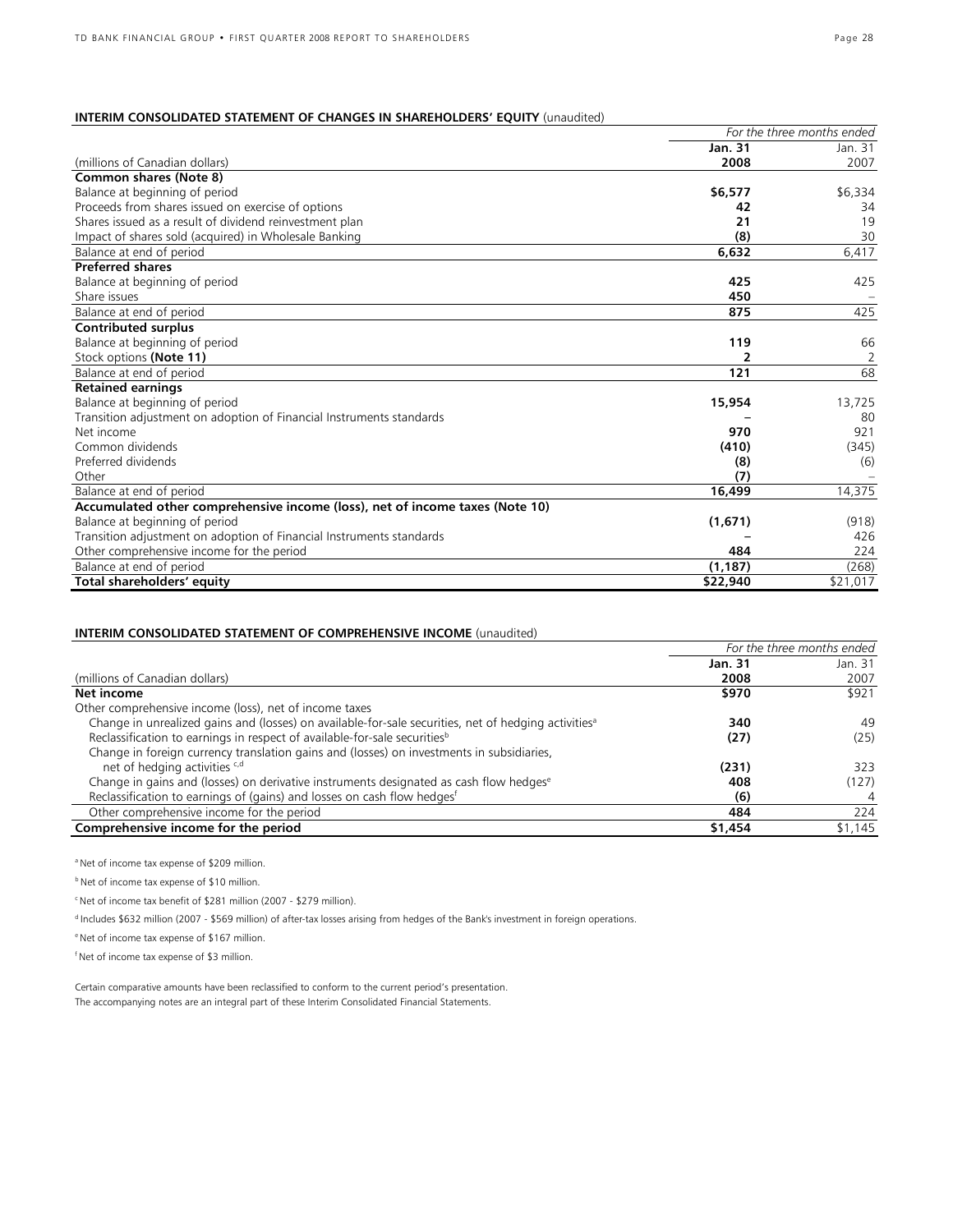## **INTERIM CONSOLIDATED STATEMENT OF CASH FLOWS** (unaudited)

|                                                                                                       | For the three months ended |           |
|-------------------------------------------------------------------------------------------------------|----------------------------|-----------|
|                                                                                                       | <b>Jan. 31</b>             | Jan. 31   |
| (millions of Canadian dollars)                                                                        | 2008                       | 2007      |
| Cash flows from (used in) operating activities                                                        |                            |           |
| Net income                                                                                            | \$970                      | \$921     |
| Adjustments to determine net cash flows from (used in) operating activities:                          |                            |           |
| Provision for credit losses                                                                           | 255                        | 163       |
| Depreciation                                                                                          | 82                         | 82        |
| Amortization of other intangibles                                                                     | 122                        | 118       |
| Stock options                                                                                         | $\overline{2}$             | 2         |
| Net securities gains                                                                                  | (152)                      | (70)      |
| Net gain on securitizations (Note 5)                                                                  | (23)                       | (47)      |
| Equity in net income of an associated company                                                         | (92)                       | (65)      |
| Non-controlling interests                                                                             | 8                          | 47        |
| Future income taxes                                                                                   | 282                        | 170       |
| Changes in operating assets and liabilities:                                                          |                            |           |
| Current income taxes payable                                                                          | (998)                      | (358)     |
| Interest receivable and payable                                                                       | 48                         | 72        |
| Trading securities                                                                                    | 4,014                      | (2, 505)  |
| Unrealized gains and amounts receivable on derivative contracts                                       | 132                        | 974       |
| Unrealized losses and amounts payable on derivative contracts                                         | (2,719)                    | (1,015)   |
| Other                                                                                                 | (4, 753)                   | (2,737)   |
| Net cash used in operating activities                                                                 | (2,822)                    | (4,248)   |
| Cash flows from (used in) financing activities                                                        |                            |           |
| Change in deposits                                                                                    | 9,290                      | 7,449     |
| Securities sold under repurchase agreements                                                           | 943                        | 1,942     |
| Securities sold short                                                                                 | 1,602                      | (883)     |
| Issue of subordinated notes and debentures                                                            | 2,500                      | 2,274     |
| Liability for preferred shares and capital trust securities                                           |                            | 6         |
|                                                                                                       |                            |           |
| Translation adjustment on subordinated notes and debentures issued in a foreign currency and<br>other | (10)                       | 35        |
|                                                                                                       |                            |           |
| Common shares issued on exercise of options                                                           | 42                         | 34        |
| Common shares (acquired) sold in Wholesale Banking                                                    | (8)                        | 30        |
| Dividends paid in cash on common shares                                                               | (389)                      | (326)     |
| Issuance of preferred shares                                                                          | 443                        |           |
| Dividends paid on preferred shares                                                                    | (8)                        | (6)       |
| Net cash from financing activities                                                                    | 14,405                     | 10,555    |
| Cash flows from (used in) investing activities                                                        |                            |           |
| Interest-bearing deposits with banks                                                                  | 1,647                      | 39        |
| Activity in available-for-sale, held-to-maturity and investment securities:                           |                            |           |
| Purchases                                                                                             | (9,250)                    | (48, 230) |
| Proceeds from maturities                                                                              | 3,349                      | 40,669    |
| Proceeds from sales                                                                                   | 5,361                      | 4,349     |
| Activity in lending activities:                                                                       |                            |           |
| Origination and acquisitions                                                                          | (37, 694)                  | (39, 496) |
| Proceeds from maturities                                                                              | 30,344                     | 34,602    |
| Proceeds from sales                                                                                   | 161                        | 598       |
| Proceeds from loan securitizations (Note 5)                                                           | 1,346                      | 3,124     |
| Land, buildings and equipment                                                                         | (77)                       | (97)      |
| Securities purchased under reverse repurchase agreements                                              | (6,586)                    | (1,396)   |
| Acquisitions and dispositions less cash and cash equivalents acquired                                 |                            | (426)     |
| Net cash used in investing activities                                                                 | (11, 399)                  | (6, 264)  |
| Effect of exchange rate changes on cash and cash equivalents                                          | 62                         | 51        |
| Net increase in cash and cash equivalents                                                             | 246                        | 94        |
| Cash and cash equivalents at beginning of period                                                      | 1,790                      | 2,019     |
| Cash and cash equivalents at end of period, represented by cash and due from banks                    | \$2,036                    | \$2,113   |
| Supplementary disclosure of cash flow information                                                     |                            |           |
| Amount of interest paid during the period                                                             | \$2,993                    | \$2,472   |
| Amount of income taxes paid during the period                                                         | 1,036                      | 398       |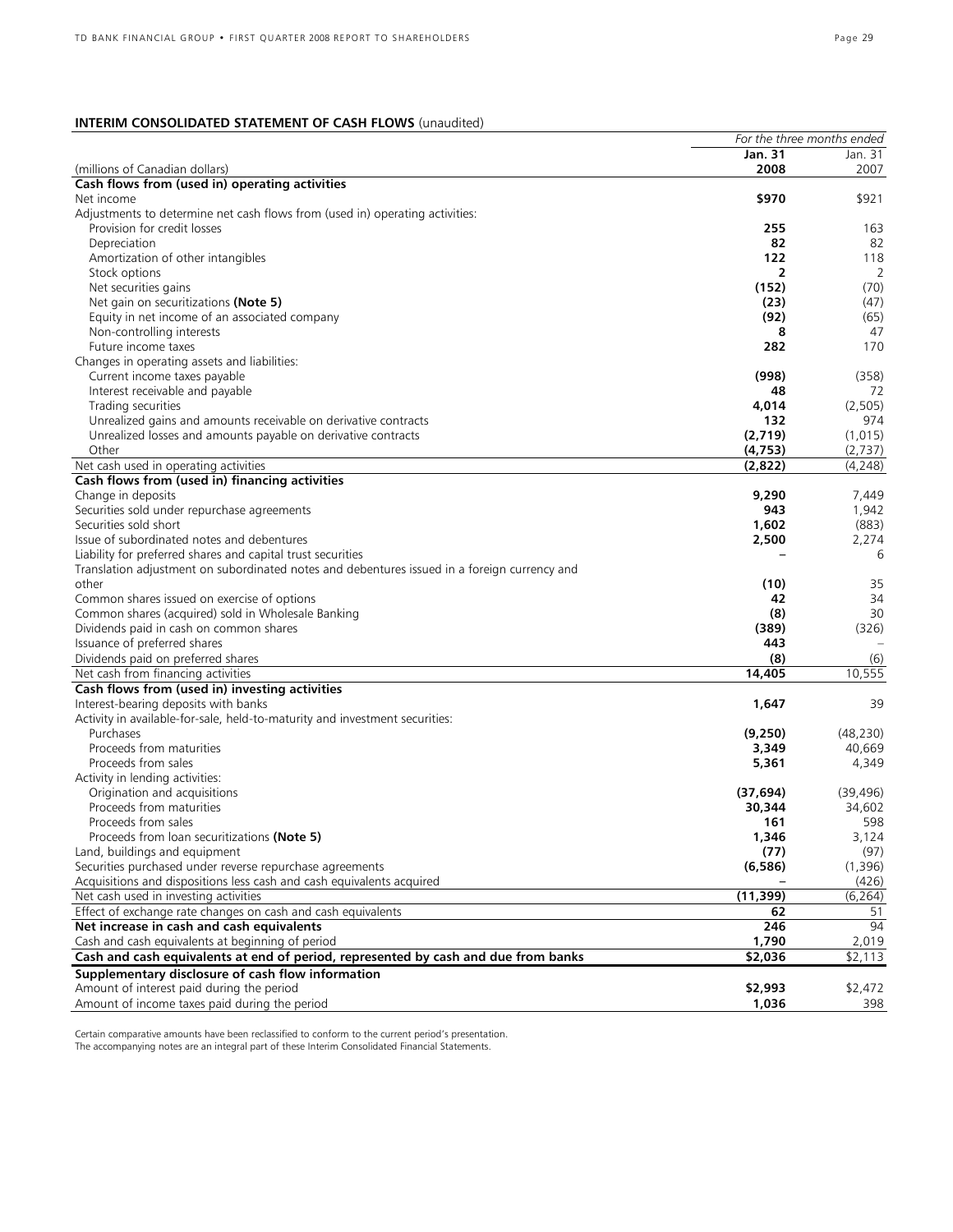## **NOTES TO INTERIM CONSOLIDATED FINANCIAL STATEMENTS** (unaudited)

#### **Note 1: BASIS OF PRESENTATION**

These Interim Consolidated Financial Statements have been prepared in accordance with Canadian generally accepted accounting principles (GAAP) and follow the same accounting policies and methods of application as the Bank's audited Consolidated Financial Statements for the year ended October 31, 2007, except as described in Note 2. Under GAAP, additional disclosures are required in the annual financial statements and accordingly, these Interim Consolidated Financial Statements should be read in conjunction with the audited Consolidated Financial Statements for the year ended October 31, 2007 and the accompanying notes included on pages 82 to 121 of the Bank's 2007 Annual Report. Certain disclosures are included in the Management Discussion & Analysis (MD&A) as permitted by GAAP and as discussed on pages 17 to 22 of the MD&A in this report. These disclosures are shaded in the MD&A and form an integral part of the Interim Consolidated Financial Statements. The Interim Consolidated Financial Statements include all adjustments which are, in the opinion of management, necessary for a fair presentation of the results for the periods presented.

## **Note 2: CHANGES IN ACCOUNTING POLICIES**

#### *Capital Disclosures*

Effective November 1, 2007, the CICA's new accounting standard, Section 1535, *Capital Disclosures*, was implemented, which requires the disclosure of both qualitative and quantitative information that enables users of financial statements to evaluate the entity's objectives, policies and processes for managing capital. The new guidance did not have an effect on the financial position or earnings of the Bank.

#### *Financial Instruments Disclosures and Presentation*

Effective November 1, 2007, the accounting and disclosure requirements of the CICA's two new accounting standards, Section 3862, *Financial Instruments – Disclosures*, and Section 3863, *Financial Instruments – Presentation*, were implemented. The new guidance did not have a material effect on the financial position or earnings of the Bank.

#### *Accounting for Transaction Costs of Financial Instruments Classified Other Than as Held For Trading*

Effective November 1, 2007, the Bank adopted EIC-166, *Accounting Policy Choice for Transaction Costs*. This abstract provided clarity around the application of accounting guidance related to transaction costs that is codified in Section 3855*, Financial Instruments – Recognition and Measurement.*  More specifically the abstract contemplated whether an entity must make one accounting policy choice that applies to all financial assets and financial liabilities classified other than as held for trading or whether these transaction costs may be recognized in net income for certain of these financial assets and liabilities and added to the carrying amount for other financial assets and liabilities. The new guidance did not have a material effect on the financial position or earnings of the Bank.

### **Note 3: FUTURE CHANGES IN ACCOUNTING POLICIES**

#### *Goodwill, Intangible Assets and Financial Statement Concepts*

The CICA issued a new accounting standard, Section 3064, *Goodwill and Intangible Assets*, which clarifies that costs can be deferred only when they relate to an item that meets the definition of an asset, and as a result, start-up costs must be expensed as incurred. Section 1000, *Financial Statement Concepts,* was also amended to provide consistency with the new standard. The new and amended standards are effective for the Bank beginning November 1, 2008. The Bank is currently assessing the impact of these standards on its Consolidated Financial Statements.

#### **Note 4: LOANS, IMPAIRED LOANS, ALLOWANCE FOR CREDIT LOSSES AND COLLATERAL**

The Bank maintains an allowance which it considers adequate to absorb all credit-related losses in a portfolio of instruments which are both on and off the Consolidated Balance Sheet. Assets in the portfolio which are included on the Interim Consolidated Balance Sheet are deposits with banks, loans other than loans designated as trading under the fair value option, mortgages and acceptances. Items which are not recorded on the Interim Consolidated Balance Sheet include certain guarantees, letters of credit and undrawn lines of credit. The allowance, including the allowance for acceptances and off-balance sheet items, is deducted from loans in the Consolidated Balance Sheet. The change in the Bank's allowance for credit losses for the three months ended January 31 is shown in the table below.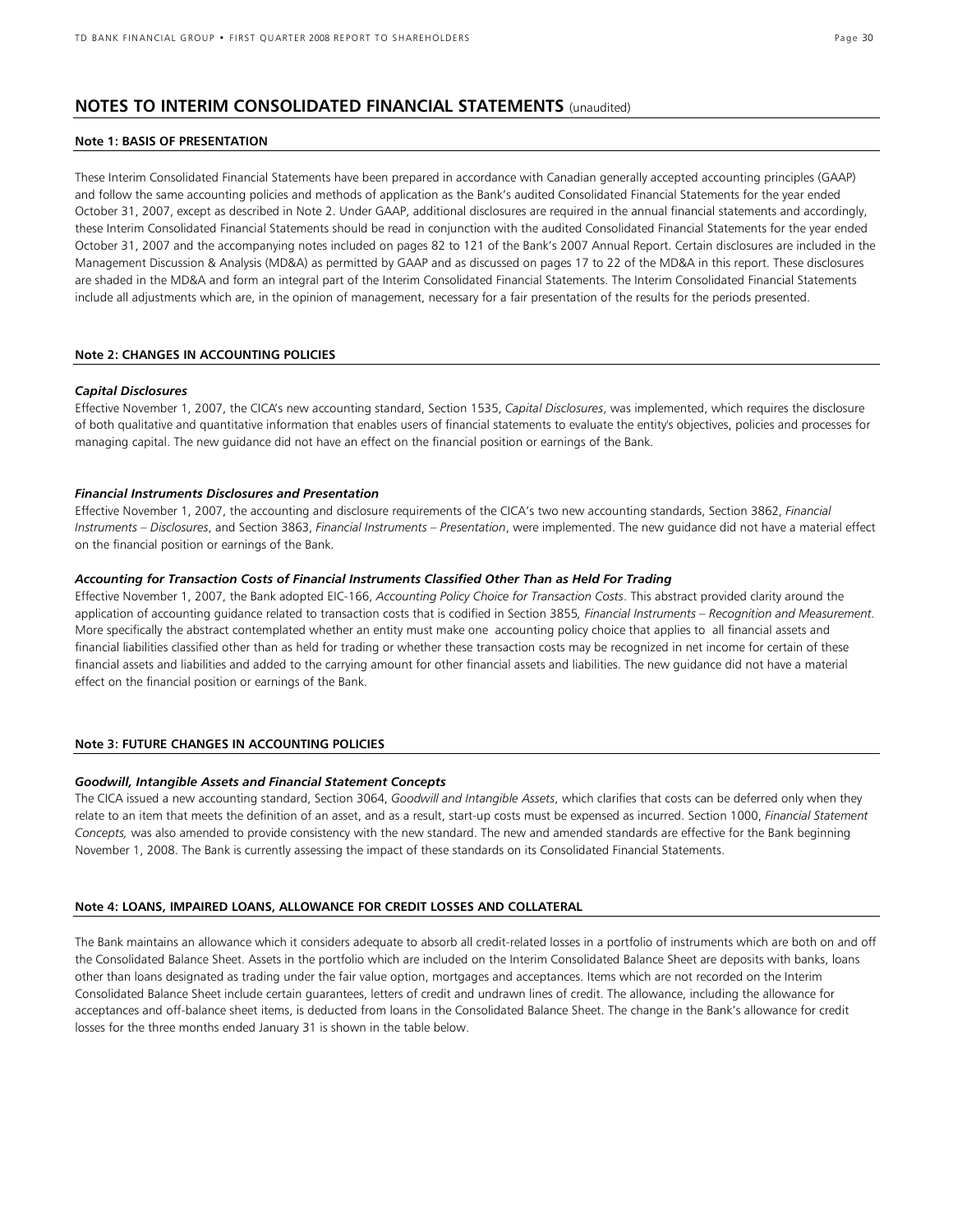#### **Allowance for Credit Losses**

|                                                                 | Jan. 31, 2008   |           |              |                          |           | Jan. 31, 2007 |
|-----------------------------------------------------------------|-----------------|-----------|--------------|--------------------------|-----------|---------------|
|                                                                 | <b>Specific</b> | General   |              | Specific                 | General   |               |
| (millions of Canadian dollars)                                  | allowance       | allowance | <b>Total</b> | allowance                | allowance | Total         |
| Balance at beginning of period                                  | \$203           | \$1,092   | \$1,295      | \$176                    | \$1,141   | \$1,317       |
| Acquisitions of TD Banknorth (including Hudson and Interchange) |                 |           |              |                          |           |               |
| and VFC                                                         |                 |           |              | $\overline{\phantom{0}}$ | 14        | 14            |
| Provision for credit losses                                     | 235             | 20        | 255          | 153                      | 10        | 163           |
| Write-offs                                                      | (212)           |           | (212)        | (170)                    |           | (170)         |
| Recoveries                                                      | 32              |           | 32           | 31                       |           | 31            |
| Other <sup>1</sup>                                              | 6               | (14)      | (8)          |                          | $\Delta$  |               |
| Allowance for credit losses at end of period                    | \$264           | \$1,098   | \$1,362      | \$197                    | \$1,169   | \$1,366       |

<sup>1</sup> Includes foreign exchange rate changes.

A loan is past due when a counterparty has failed to make a payment by the contractual due date. The following table provides aging information for loans that are past due but not impaired. A grace period has been incorporated if it is common to a product type and provided to the counterparties. The grace period represents the additional time period (e.g. 3 days) beyond the contractual due date during which a counterparty is permitted to make the payment without the loan being classified as past due.

#### **Gross Amount of Loans Past Due but not Impaired**

|                                                                              | $1-30$ days | 31-60 days | 61-89 days               | 90 days | Total   |
|------------------------------------------------------------------------------|-------------|------------|--------------------------|---------|---------|
| (millions of Canadian dollars)                                               |             |            |                          | or more |         |
| Residential mortgages                                                        | \$697       | \$268      | \$47                     | \$-     | \$1,012 |
| Consumer installment and other personal loans                                | 2,922       | 551        | 111                      |         | 3,584   |
| Credit cards                                                                 | 293         | 69         | 38                       |         | 400     |
| Business and government                                                      | 1.096       | 88         | 35                       |         | 1,219   |
| Business and government designated as trading under the<br>fair value option |             |            | $\overline{\phantom{0}}$ |         |         |
| <b>Total</b>                                                                 | 5,008       | 976        | 231                      | -       | 6,215   |

As at January 31, 2008, the fair value of financial collateral held against loans that were past due but not impaired was \$38 million. The fair value of non-financial collateral is determined at the origination date of the loan. A revaluation of non-financial collateral is performed if there has been a significant change in the terms and conditions of the loan and/or the loan is considered impaired. For impaired loans, an assessment of the collateral is taken into consideration when estimating the net realizable amount of the loan.

The carrying value of loans renegotiated during the three months ended January 31, 2008 that would otherwise be impaired was \$5 million. As at January 31, 2008, the fair value of financial assets accepted as collateral that the Bank is permitted to sell or repledge in the absence of default is \$19.9 billion. The fair value of financial assets accepted as collateral that has been sold or repledged (excluding cash collateral) was \$6.6 billion. These transactions are conducted under terms that are usual and customary to standard lending, and stock borrowing and lending activities.

#### **Note 5: LOAN SECURITIZATIONS**

The following tables summarize the Bank's securitization activity for its own assets securitized. In most cases, the Bank retained responsibility for servicing the assets securitized.

#### **Securitization Activity**

|                                 |             |               |       |                   |         |             |          |        | For the three months ended      |         |
|---------------------------------|-------------|---------------|-------|-------------------|---------|-------------|----------|--------|---------------------------------|---------|
|                                 |             | Jan. 31, 2008 |       |                   |         |             |          |        | Jan. 31, 2007                   |         |
|                                 | Residential |               |       | Credit Commercial |         | Residential |          | Credit | Commercial                      |         |
|                                 | mortgage    | Personal      | card  | mortgage          |         | mortgage    | Personal | card   | mortgage                        |         |
| (millions of Canadian dollars)  | loans       | loans         | loans | loans             | Total   | loans       | loans    | loans  | loans                           | Total   |
| Gross proceeds                  | \$1,346     | \$1,453       | \$800 | \$1               | \$3,600 | \$2,333     | \$2,396  | \$800  | $S-$                            | \$5,529 |
| Retained interests              | 23          | 12            | 6     | -                 | 41      | 48          | 32       | 8      | $\qquad \qquad \  \  \, \bar{}$ | 88      |
| Cash flows received on retained |             |               |       |                   |         |             |          |        |                                 |         |
| interests                       | 54          | 27            | 14    |                   | 96      | 41          | 28       |        | $\overline{\phantom{0}}$        | 86      |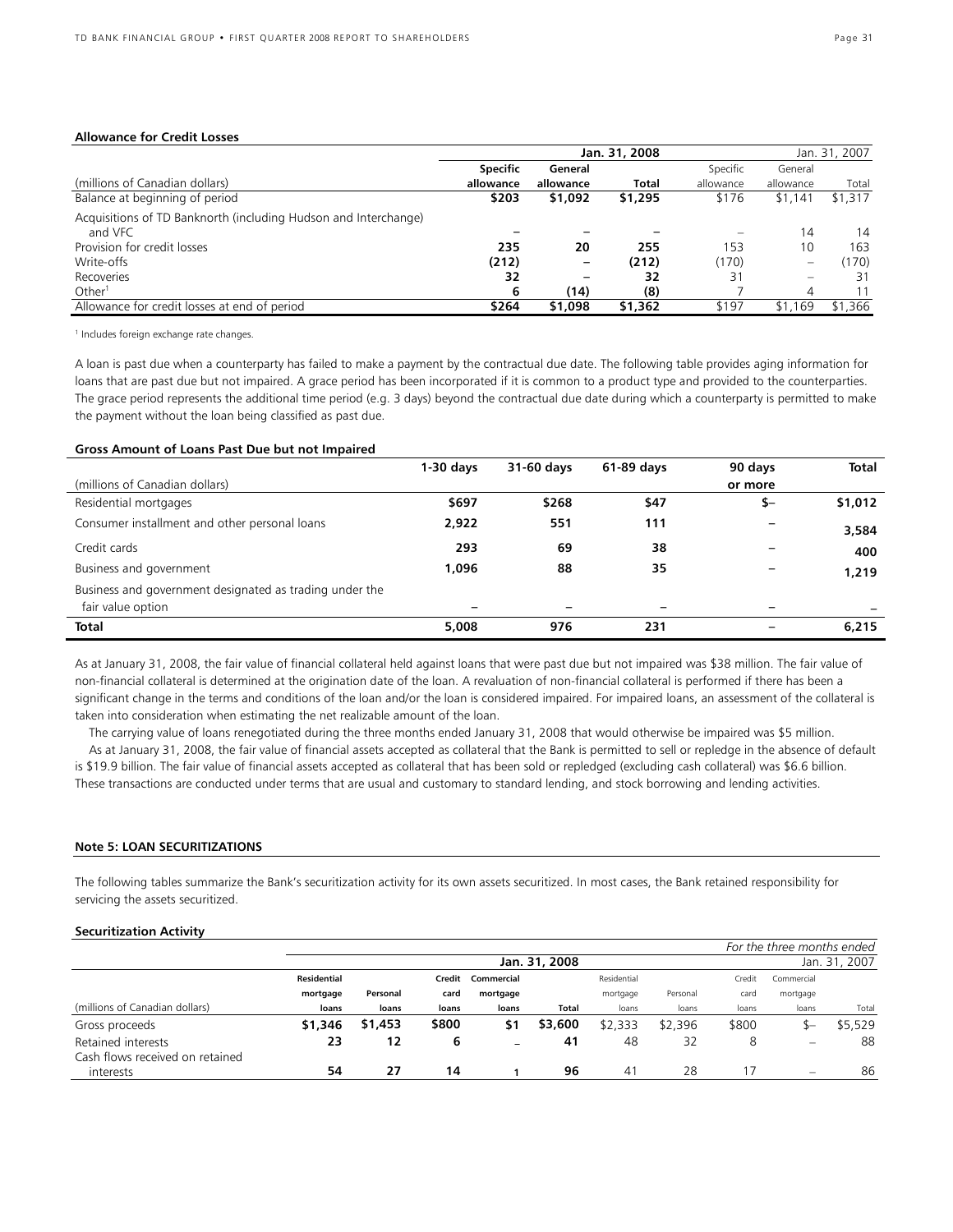The following table summarizes the impact of securitizations on the Bank's Interim Consolidated Statement of Income.

| <u> 2000 - 2010 - 2010 - 2010 - 2010 - 2010 - 2010 - 2010 - 2010 - 2010 - 2010 - 2010 - 2010 - 2010 - 2010 - 20</u> |               |          |        |                 |       |             |          |        |                            |               |
|---------------------------------------------------------------------------------------------------------------------|---------------|----------|--------|-----------------|-------|-------------|----------|--------|----------------------------|---------------|
|                                                                                                                     |               |          |        |                 |       |             |          |        | For the three months ended |               |
|                                                                                                                     | Jan. 31, 2008 |          |        |                 |       |             |          |        |                            | Jan. 31, 2007 |
|                                                                                                                     | Residential   |          | Credit | Commercial      |       | Residential |          | Credit | Commercial                 |               |
|                                                                                                                     | mortgage      | Personal | card   | mortgage        |       | mortgage    | Personal | card   | mortgage                   |               |
| (millions of Canadian dollars)                                                                                      | loans         | loans    | loans  | loans           | Total | loans       | loans    | loans  | loans                      | Total         |
| Gain (loss) on sale                                                                                                 | \$5           | \$12     | \$6    | –כ              | \$23  | \$7         | \$34     | \$7    | \$(1)                      | \$47          |
| Income on retained interests <sup>1</sup>                                                                           | 24            |          | 22     | $\qquad \qquad$ | 53    | 45          | 3        | 29     | $\overline{\phantom{0}}$   | 87            |
| Total                                                                                                               | \$29          | \$19     | \$28   | ъ–              | \$76  | \$52        | \$47     | \$36   | \$(1)                      | \$134         |

Securitization Gains and Income on Retained Interests

<sup>1</sup> Excludes income arising from changes in fair values. Unrealized gains and losses on retained interests arising from changes in fair value are included in trading income.

The key assumptions used to value the retained interests are as follows:

#### **Key Assumptions**

|                                     |                    | 2008     |        |                      |             |       |          | 2007       |
|-------------------------------------|--------------------|----------|--------|----------------------|-------------|-------|----------|------------|
|                                     | <b>Residential</b> |          | Credit | Commercial           | Residential |       | Credit   | Commercial |
|                                     | mortgage           | Personal | card   | mortgage<br>mortgage | Personal    | card  | mortgage |            |
|                                     | loans              | loans    | loans  | loans                | loans       | loans | loans    | loans      |
| Prepayment rate <sup>1</sup>        | 20.0%              | 6.1%     | 44.0%  | 8.7%                 | 20.0%       | 6.2%  | 42.5%    | 9.1%       |
| Excess spread <sup>2</sup>          | 0.6                | 1.1      | 6.9    | 1.0                  | 0.7         |       | 7.0      | 1.0        |
| Discount rate                       | 5.9                | 5.8      | 6.4    | 8.3                  | 6.0         | 6.0   | 6.1      | 5.8        |
| Expected credit losses <sup>3</sup> |                    | -        | 2.4    | 0.1                  | -           | -     | 2.0      | 0.1        |

<sup>1</sup> Represents monthly payment rate for secured personal and credit card loans.

<sup>2</sup> The excess spread for credit card loans reflects the net portfolio yield, which is interest earned less funding costs and losses.<br><sup>3</sup> There are no expected credit losses for residential mertaage loans as the loans are

<sup>3</sup> There are no expected credit losses for residential mortgage loans as the loans are government-guaranteed.

During the three months ended January 31, 2008, there were maturities of previously securitized loans and receivables of \$2,254 million (three months ended January 31, 2007 – \$2,405 million). Proceeds from new securitizations were \$1,346 million for the three months ended January 31, 2008 (three months ended January 31, 2007 – \$3,124 million).

#### **Note 6: SUBORDINATED NOTES AND DEBENTURES**

#### *Medium Term Notes*

On November 1, 2007, the Bank issued \$2.5 billion of medium term notes constituting subordinated indebtedness pursuant to its medium term note program. The medium term notes will pay a coupon of 5.382% until November 1, 2012 and the bankers' acceptance rate plus 1.00% thereafter until maturity on November 1, 2017. The notes are redeemable at the Bank's option at par on November 1, 2012. The Bank has included the issue as Tier 2B regulatory capital.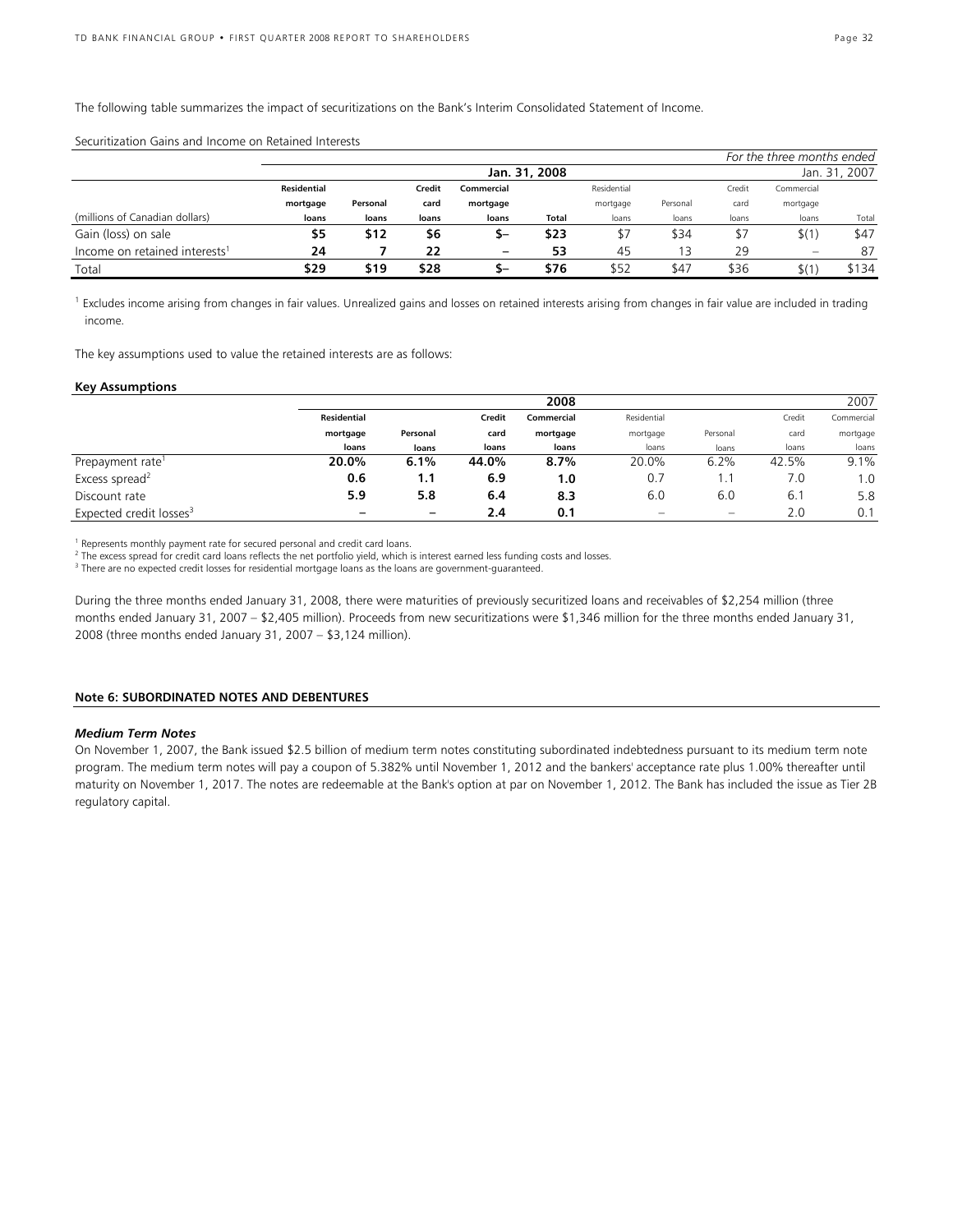#### **Note 7: LIABILITIES FOR PREFERRED SHARES AND CAPITAL TRUST SECURITIES**

The Bank's liabilities for preferred shares and capital trust securities are as follows:

| <b>Liabilities</b>                                          |               |               |
|-------------------------------------------------------------|---------------|---------------|
| (millions of Canadian dollars)                              | Jan. 31, 2008 | Oct. 31, 2007 |
| <b>Preferred Shares</b>                                     |               |               |
| Preferred shares issued by the Bank (thousands of shares):  |               |               |
| Class $A - 14,000$ Series M                                 | \$350         | \$350         |
| Class $A - 8,000$ Series N                                  | 200           | 200           |
| Total preferred shares                                      | 550           | 550           |
|                                                             |               |               |
| Capital Trust Securities <sup>1</sup>                       |               |               |
| Trust units issued by TD Capital Trust (thousands of units) |               |               |
| 900 Capital Trust Securities - Series 2009                  | 899           | 899           |
| <b>Total Capital Trust Securities</b>                       | 899           | 899           |
| <b>Total preferred shares and Capital Trust Securities</b>  | \$1,449       | \$1,449       |

<sup>1</sup> TD Capital Trust II Securities – Series 2012–1 are issued by TD Capital Trust II (Trust II), whose voting securities are 100% owned by the Bank. Trust II is a variable interest entity. As the Bank is not the primary beneficiary of Trust II, the Bank does not consolidate it. The senior deposit note of \$350 million that was issued to Trust II is reflected in deposits on the Consolidated Balance Sheet. For regulatory purposes, the \$350 million issued by Trust II is considered as part of the Bank's available capital.

#### **Note 8**: **SHARE CAPITAL**

#### **Common Shares**

The Bank is authorized by the shareholders to issue an unlimited number of common shares, without par value, for unlimited consideration. The common shares are not redeemable or convertible. Dividends are typically declared by the Board of Directors of the Bank on a quarterly basis and the amount may vary from quarter to quarter.

#### **Shares Issued and Outstanding**

|                                                       |                         |               |                          | For the three months ended |
|-------------------------------------------------------|-------------------------|---------------|--------------------------|----------------------------|
|                                                       |                         | Jan. 31, 2008 |                          | Jan. 31, 2007              |
| (millions of shares and millions of Canadian dollars) | <b>Number of shares</b> | Amount        | Number of shares         | Amount                     |
| Common:                                               |                         |               |                          |                            |
| Balance at beginning of period                        | 717.8                   | \$6,577       | 717.4                    | \$6,334                    |
| Issued on exercise of options                         | 1.0                     | 42            | 0.9                      | 34                         |
| Issued as a result of dividend reinvestment plan      | 0.3                     | 21            | 0.3                      | 19                         |
| Impact of shares (acquired) sold in Wholesale Banking | (0.1)                   | (8)           | 0.4                      | 30                         |
| Balance at end of period - common                     | 719.0                   | \$6,632       | 719.0                    | \$6,417                    |
| Preferred (Class A - Series O, P, and Q):             |                         |               |                          |                            |
| Balance at beginning of period                        | 17.0                    | \$425         | 17.0                     | \$425                      |
| Issued during the period                              | 18.0                    | 450           | $\overline{\phantom{a}}$ |                            |
| Balance at end of period - preferred                  | 35.0                    | \$875         | 17.0                     | \$425                      |

#### *Class A First Preferred Shares, Series P*

On November 1, 2007, the Bank issued 10 million Class A First Preferred Shares, Series P shares for gross cash consideration of \$250 million. Quarterly non-cumulative cash dividends, if declared, will be paid at a per annum rate of 5.25% per Series P share.

 On or after November 1, 2012, the Bank may redeem all, or from time to time, part of the outstanding Series P shares by payment in cash of \$26.00 per share if redeemed on or prior to October 30, 2013; \$25.75 if redeemed after October 30, 2013 and on or prior to October 30, 2014; \$25.50 if redeemed after October 30, 2014 and on or prior to October 30, 2015; \$25.25 if redeemed after October 30, 2015 and on or prior to October 30, 2016; and \$25.00 if redeemed thereafter, together with the unpaid dividends to the date of redemption.

#### *Class A First Preferred Shares, Series Q*

On January 31, 2008, the Bank issued 8 million Class A First Preferred Shares, Series Q shares for gross cash consideration of \$200 million. Quarterly non-cumulative cash dividends, if declared, will be paid at a per annum rate of 5.60% per Series Q share.

 On or after January 31, 2013, the Bank may redeem all, or from time to time, part of the outstanding Series Q shares by payment in cash of \$26.00 per share if redeemed on or prior to January 30, 2014; \$25.75 if redeemed after January 30, 2014 and on or prior to January 30, 2015; \$25.50 if redeemed after January 30, 2015 and on or prior to January 30, 2016; \$25.25 if redeemed after January 30, 2016 and on or prior to January 30, 2017; and \$25.00 if redeemed thereafter, together with the unpaid dividends to the date of redemption.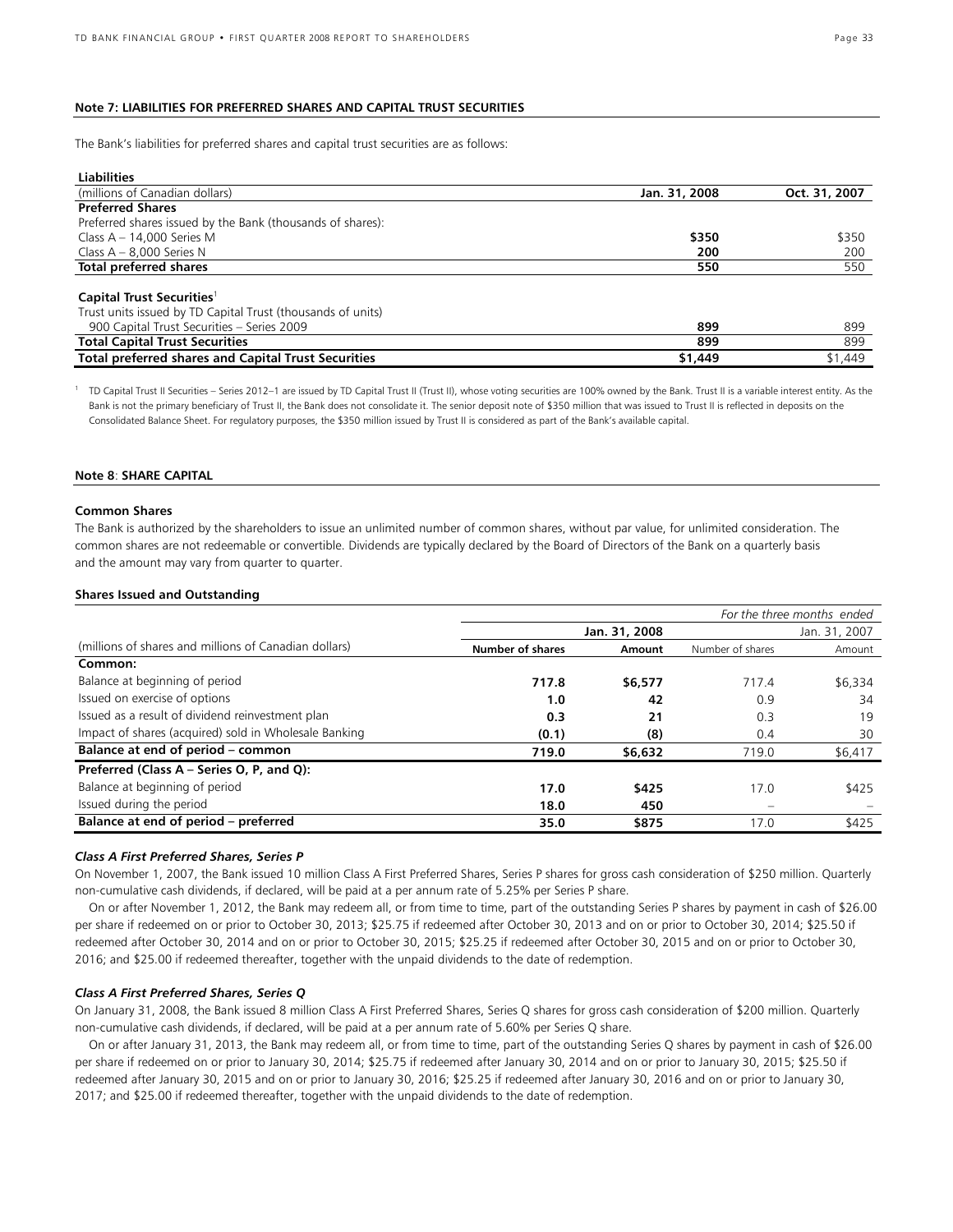#### **Note 9: REGULATORY CAPITAL**

The Bank manages its capital under guidelines established by the Office of the Superintendent of Financial Institutions Canada (OSFI). The regulatory capital guidelines measure capital in relation to credit, market and operational risks. The Bank has various capital policies, procedures and controls which it utilizes to achieve its goals and objectives.

The Bank's objectives include:

- Provide sufficient capital to maintain the confidence of investors and depositors, while providing the Bank's common shareholders with a satisfactory return.
- Be an appropriately capitalized institution, as measured internally, defined by regulatory authorities and compared with the Bank's peers.

• Achieve the lowest overall cost of capital consistent with preserving the appropriate mix of capital elements to meet target capitalization levels. The Bank's Total capital consists of two tiers of capital approved under OSFI's regulatory capital guidelines.

 As at January 31, 2008, Tier 1 capital includes items such as common shares and preferred shares, retained earnings, contributed surplus, innovative capital instruments and qualifying non-controlling interest in subsidiaries. Tier 1 capital is reduced by items such as goodwill and net intangible assets (in excess of the 5% limit) and 50% of the shortfall in allowances related to the Internal Rating Based (IRB) approach portfolios.

 As at January 31, 2008, Tier 2 capital includes items such as the general allowance for standardized portfolios and subordinated notes and debentures. Tier 2 capital is reduced by items such as 50% of the shortfall in allowances related to IRB approach portfolios and substantial investments.

 During the three months ended January 31, 2008, the Bank complied with the capital guidelines issued by OSFI under the "International Convergence of Capital Measurement and Capital Standards – A Revised Framework" (Basel II). For the comparative period, the Bank complied with the capital guidelines issued by OSFI under the Basel I Capital Accord (Basel I). The Bank's regulatory capital position was as follows:

| (millions of Canadian dollars)          | Jan. 31, 2008 <sup>1</sup> | Oct. $31, 20071$ |
|-----------------------------------------|----------------------------|------------------|
|                                         | (Basel II)                 | (Basel I)        |
| Tier 1 capital                          | \$15,888                   | \$15,645         |
| Tier 1 capital ratio <sup>2</sup>       | 10.9%                      | 10.3%            |
| Total capital <sup>3</sup>              | \$22,014                   | \$19.794         |
| Total capital ratio <sup>4</sup>        | 15.1%                      | 13.0%            |
| Assets-to-capital multiple <sup>5</sup> | 18.2                       | 19.7             |

1 The Bank's capital positions were calculated based on Basel II as at January 31, 2008 and Basel I as at October 31, 2007, and as a result may not provide comparable information.<br><sup>2</sup> Tier 1 capital

 $^2$  Tier 1 capital ratio is calculated as Tier 1 capital divided by risk-weighted assets (RWA).  $^3$  Total capital includes Tier 1 and Tier 2 capital.

<sup>4</sup> Total capital ratio is calculated as Total capital divided by RWA.

 $5$  The assets-to-capital multiple is calculated as total assets plus off-balance sheet credit instruments, such as certain letters of credit and guarantees less investments in associated corporations, goodwill and net intangibles, divided by Total capital.

OSFI's target Tier 1 and Total capital ratios for Canadian banks are 7% and 10%, respectively.

#### **Note 10: ACCUMULATED OTHER COMPREHENSIVE INCOME (LOSS)**

Accumulated other comprehensive income (loss) includes the after-tax change in unrealized gains and losses on available-for-sale securities, cash flow hedging activities and foreign currency translation adjustments.

#### **Accumulated Other Comprehensive Income (Loss), Net of Income Taxes**

|                                                                                       | As at         | As at         |
|---------------------------------------------------------------------------------------|---------------|---------------|
| (millions of Canadian dollars)                                                        | Jan. 31, 2008 | Jan. 31, 2007 |
| Unrealized gain on available-for-sale securities, net of hedging activities           | \$706         | \$311         |
| Unrealized foreign currency translation losses on investments in subsidiaries, net of |               |               |
| hedging activities                                                                    | (2,304)       | (595)         |
| Gains on derivatives designated as cash flow hedges                                   | 411           |               |
| Accumulated other comprehensive income (loss) balance as at January 31                | \$(1,187)     | \$(268)       |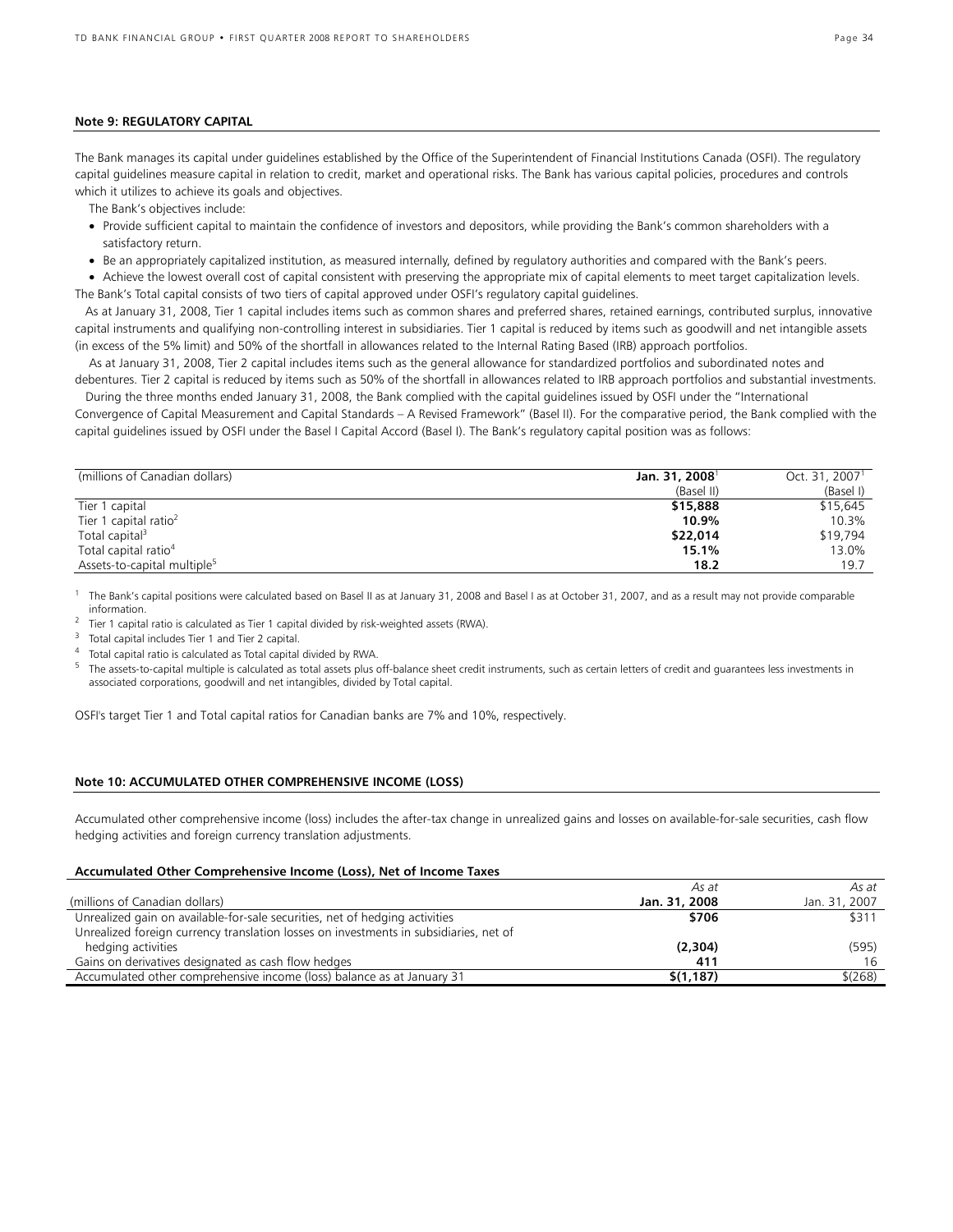#### **Note 11: STOCK BASED COMPENSATION**

The following table summarizes the compensation expense recognized by the Bank for stock option awards for the three months ended January 31.

|                                |         | For the three months ended |  |  |  |
|--------------------------------|---------|----------------------------|--|--|--|
| (millions of Canadian dollars) | Jan. 31 | Jan. 31                    |  |  |  |
|                                | 2008    | 2007                       |  |  |  |
| TD Bank                        |         | \$4                        |  |  |  |
| TD Banknorth                   | -       |                            |  |  |  |

During the three months ended January 31, 2008, 2.0 million (three months ended January 31, 2007 – 1.5 million) options were granted by TD Bank with a weighted average fair value of \$10.80 per option (three months ended January 31, 2007 – \$11.46 per option). During the three months ended January 31, 2007, 27 thousand options were granted by TD Banknorth with a weighted average fair value of \$5.83 per option. On closing of the going-private transaction on April 20, 2007, TD Banknorth became a wholly-owned subsidiary of the Bank and TD Banknorth's shares were delisted from the New York Stock Exchange. As a result, there are no longer any TD Banknorth-based stock options outstanding post privatization.

 Effective fiscal 2008, the fair value of options granted was estimated at the date of grant using a binomial tree-based valuation model. Prior to fiscal 2008, the fair value of options granted was estimated at the date of grant using the Black-Scholes valuation model. The following assumptions were used:

|                         | For the three months ended |           |  |  |
|-------------------------|----------------------------|-----------|--|--|
| <b>TD Bank</b>          | Jan. 31                    | Jan. 31   |  |  |
|                         | 2008                       | 2007      |  |  |
| Risk-free interest rate | 3.80%                      | 3.90%     |  |  |
| Expected option life    | 5.5 years                  | 5.2 years |  |  |
| Expected volatility     | 15.9%                      | 19.5%     |  |  |
| Expected dividend yield | 2.85%                      | 2.92%     |  |  |

|                         | For the three months ended |           |  |
|-------------------------|----------------------------|-----------|--|
| <b>TD Banknorth</b>     | Jan. 31                    | Jan. 31   |  |
|                         | 2008                       | 2007      |  |
| Risk-free interest rate |                            | 4.45%     |  |
| Expected option life    |                            | 6.0 years |  |
| Expected volatility     |                            | 15.07%    |  |
| Expected dividend yield |                            | 2.98%     |  |

#### **Note 12: EMPLOYEE FUTURE BENEFITS**

The Bank's pension plans and principal non-pension post-retirement benefit plans expenses are as follows:

#### **Principal Pension Plan Pension Expense**

|                                                                                                    | For the three months ended |         |  |
|----------------------------------------------------------------------------------------------------|----------------------------|---------|--|
|                                                                                                    | Jan. 31                    | Jan. 31 |  |
| (millions of Canadian dollars)                                                                     | 2008                       | 2007    |  |
| Elements of pension plan expense before adjustments to recognize the long term nature of the cost: |                            |         |  |
| Service cost - benefits earned                                                                     | \$16                       | \$16    |  |
| Interest cost on projected benefit obligation                                                      | 30                         | 28      |  |
| Actual return on plan assets                                                                       | (3)                        | (87)    |  |
| Plan amendments                                                                                    |                            |         |  |
| Adjustments to recognize the long-term nature of plan cost:                                        |                            |         |  |
| Difference between costs arising in the period and costs recognized in the period in respect of:   |                            |         |  |
| Return on plan assets <sup>1</sup>                                                                 | (35)                       | 53      |  |
| Actuarial (gains) losses <sup>2</sup>                                                              |                            | 3       |  |
| Plan amendments <sup>3</sup>                                                                       | (4)                        |         |  |
| Total                                                                                              | \$11                       | \$15    |  |

<sup>1</sup> For the three months ended January 31, 2008, includes expected return on plan assets of \$38 million (three months ended January 31, 2007 – \$34 million) less actual return on plan assets of \$3 million (three months ended January 31, 2007 – \$87 million).

<sup>2</sup> For the three months ended January 31, 2008, includes loss recognized of nil (three months ended January 31, 2007 – \$3 million) less actuarial losses on projected benefit obligation of nil (three months ended January 31, 2007 – nil).

<sup>3</sup> For the three months ended January 31, 2008, includes amortization of costs for plan amendments of \$3 million (three months ended January 31, 2007 – \$2 million) less actual cost amendments of \$7 million (three months ended January 31, 2007 – nil).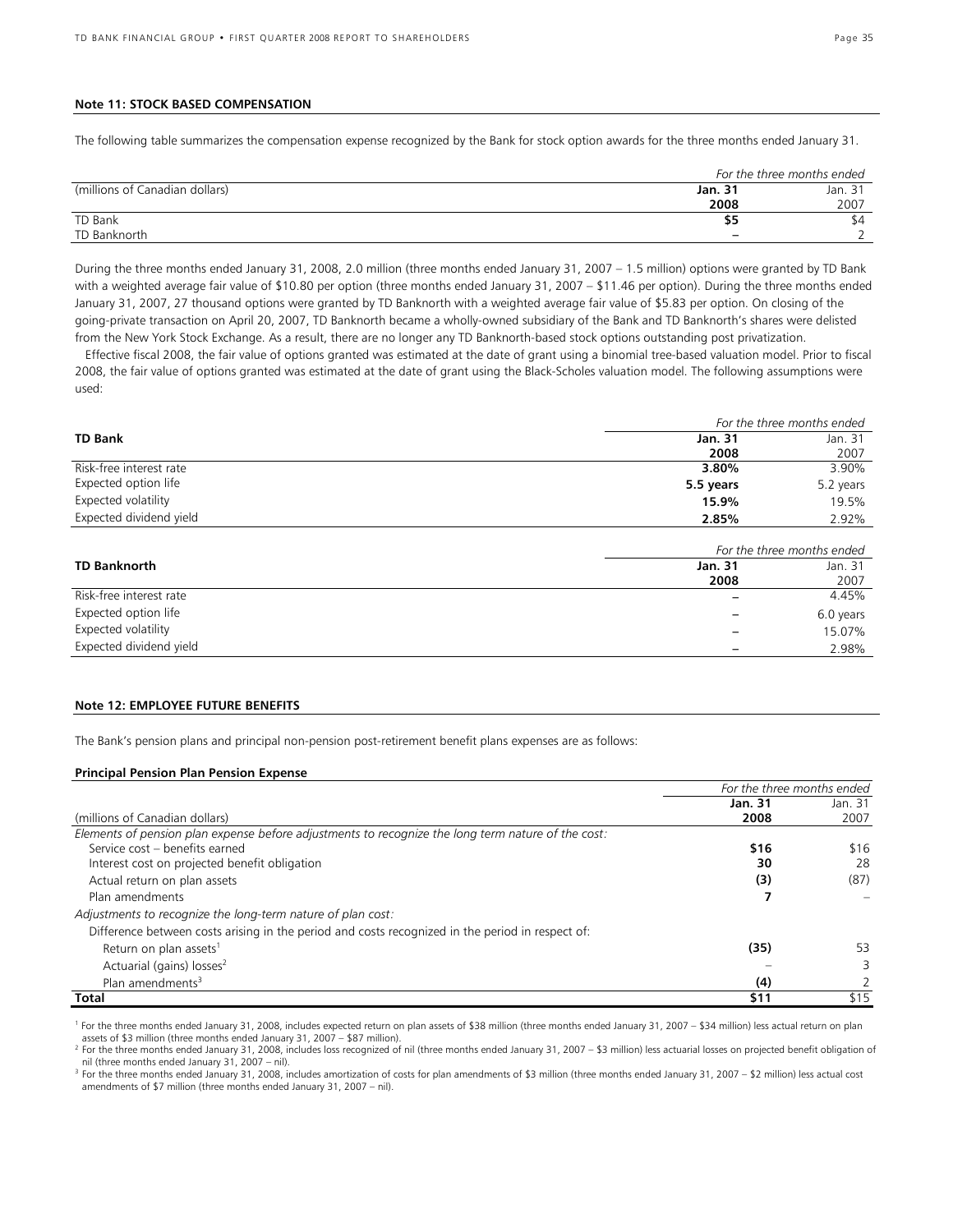#### **Other Pension Plans' Expense**

|                                            | For the three months ended |         |
|--------------------------------------------|----------------------------|---------|
|                                            | Jan. 31                    | Jan. 31 |
| (millions of Canadian dollars)             | 2008                       | 2007    |
| CT defined benefit pension plan            |                            |         |
| TD Banknorth defined benefit pension plans |                            |         |
| Supplemental employee retirement plans     |                            |         |
| Total                                      |                            |         |

#### **Principal Non-Pension Post-Retirement Benefit Plan Expense**

|                                                                                                        | For the three months ended |         |
|--------------------------------------------------------------------------------------------------------|----------------------------|---------|
|                                                                                                        | Jan. 31                    | Jan. 31 |
| (millions of Canadian dollars)                                                                         | 2008                       | 2007    |
| Elements of non-pension plan expense before adjustments to recognize the long-term nature of the cost: |                            |         |
| Service cost - benefits earned                                                                         | \$3                        | \$3     |
| Interest cost on projected benefit obligation                                                          |                            |         |
| Adjustments to recognize the long-term nature of plan cost:                                            |                            |         |
| Difference between costs arising in the period and costs recognized in the period in respect of:       |                            |         |
| Actuarial (gains) losses                                                                               |                            |         |
| Plan amendments                                                                                        |                            |         |
| Total                                                                                                  | \$9                        | \$8     |

#### **Cash Flows**

The Bank's contributions to its pension plans and its principal non-pension post-retirement benefit plans are as follows:

#### **Pension Plan Contributions**

|                                           | For the three months ended |         |  |
|-------------------------------------------|----------------------------|---------|--|
|                                           | Jan. 31                    | Jan. 31 |  |
| (millions of Canadian dollars)            | 2008                       | 2007    |  |
| Principal pension plan                    | \$19                       | \$17    |  |
| CT defined benefit pension plan           |                            |         |  |
| TD Banknorth defined benefit pension plan |                            | 47      |  |
| Supplemental employee retirement plans    |                            |         |  |
| Non-pension post-retirement benefit plan  |                            |         |  |
| <b>Total</b>                              | \$25                       | \$70    |  |

As at January 31, 2008, the Bank expects to contribute an additional \$55 million to its principal pension plan, nil to its CT defined benefit pension plan, \$40 million to its TD Banknorth defined benefit pension plan, \$10 million to its supplemental employee retirement plans and \$7 million to its non-pension post-retirement benefit plan by the end of the year. However, future contribution amounts may change upon the Bank's review of the current contribution levels during the year.

#### **Note 13: EARNINGS PER SHARE**

The Bank's basic and diluted earnings per share at January 31 are as follows:

#### **Basic and Diluted Earnings per Share**

|                                                                                                  | For the three months ended |        |
|--------------------------------------------------------------------------------------------------|----------------------------|--------|
|                                                                                                  | Jan. 31<br>Jan. 31         |        |
|                                                                                                  | 2008                       | 2007   |
| <b>Basic Earnings per Share</b>                                                                  |                            |        |
| Net income available to common shares (\$ millions)                                              | \$962                      | \$915  |
| Average number of common shares outstanding (millions)                                           | 718.3                      | 718.3  |
| Basic earnings per share (\$)                                                                    | \$1.34<br>\$1.27           |        |
| <b>Diluted Earnings per Share</b>                                                                |                            |        |
| Net income available to common shares (\$ millions)                                              | \$962                      | \$915  |
| Average number of common shares outstanding (millions)                                           | 718.3                      | 718.3  |
| Stock options potentially exercisable as determined under the treasury stock method <sup>1</sup> | 6.3                        | 6.6    |
| Average number of common shares outstanding – diluted (millions)                                 | 724.6                      | 724.9  |
| Diluted earnings per share (\$)                                                                  | \$1.33                     | \$1.26 |

<sup>1</sup> For the three months ended January 31, 2008, the computation of diluted earnings per share excluded weighted-average options outstanding of 985 thousand with a weightedaverage exercise price of \$72.67 as the options' exercise prices were greater than the average market price of the Bank's common shares. For the three months ended January 31, 2007, all options outstanding were included in the computation of diluted earnings per share as the options' exercise prices were less than the average market price of the Bank's common shares.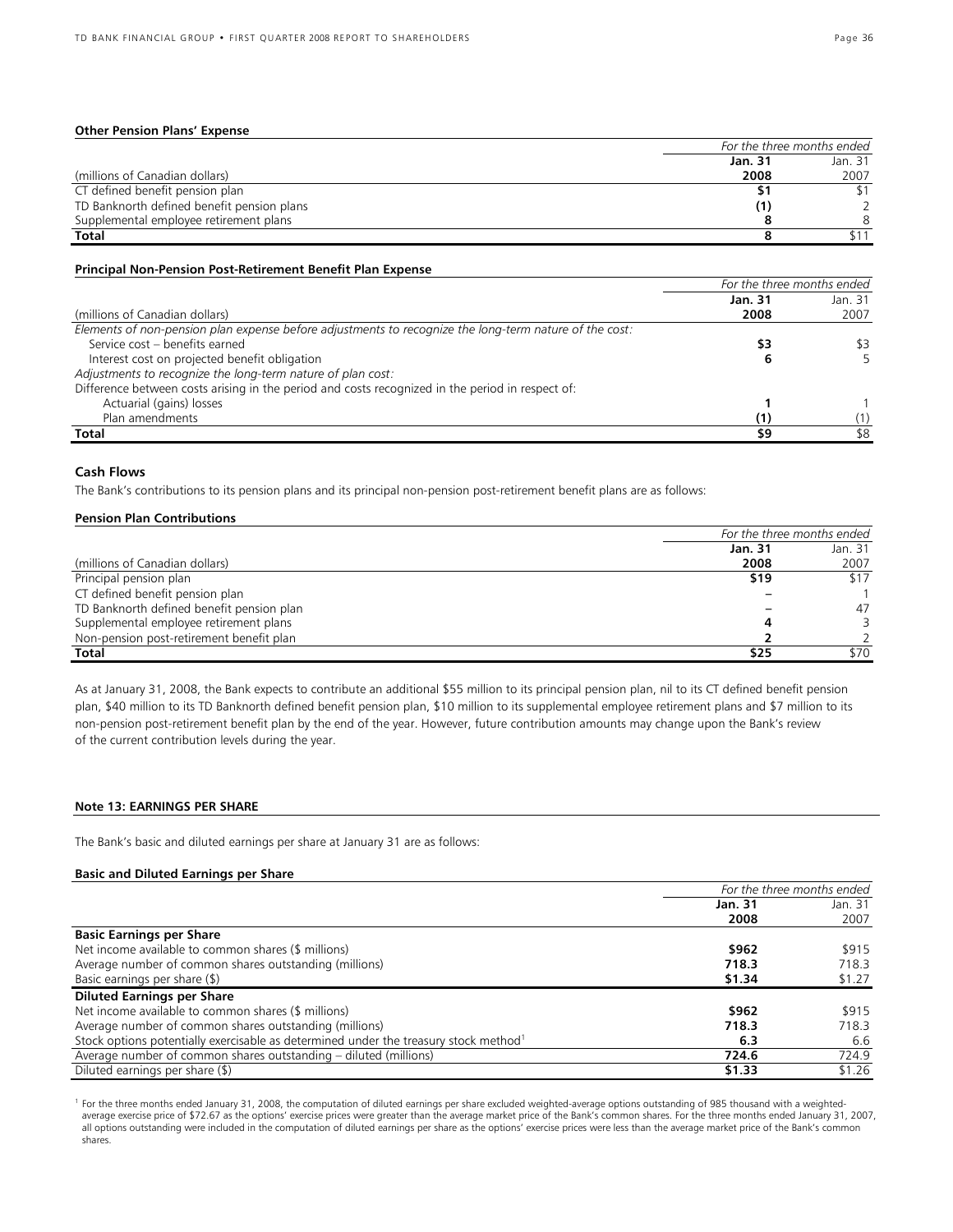#### **Note 14: SEGMENTED INFORMATION**

The Bank's operations and activities are organized around the following operating business segments: Canadian Personal and Commercial Banking, Wealth Management, U.S. Personal and Commercial Banking and Wholesale Banking. Results for these segments for the three months ended January 31 are presented in the following table:

#### **Results by Business Segment**

|                                |         | <b>Canadian Personal</b> |                |            |         | U.S. Personal and |                        |         |         |                        |         |              |
|--------------------------------|---------|--------------------------|----------------|------------|---------|-------------------|------------------------|---------|---------|------------------------|---------|--------------|
|                                |         | and Commercial           |                | Wealth     |         | Commercial        |                        |         |         |                        |         |              |
| (millions of Canadian dollars) |         | <b>Banking</b>           |                | Management |         | <b>Banking</b>    | Wholesale Banking $^2$ |         |         | Corporate <sup>2</sup> |         | <b>Total</b> |
|                                | Jan. 31 | Jan. 31                  | <b>Jan. 31</b> | Jan. 31    | Jan. 31 | Jan. 31           | <b>Jan. 31</b>         | Jan. 31 | Jan. 31 | Jan. 31                | Jan. 31 | Jan. 31      |
| For the three months ended     | 2008    | 2007                     | 2008           | 2007       | 2008    | 2007              | 2008                   | 2007    | 2008    | 2007                   | 2008    | 2007         |
| Net interest income            | \$1,414 | \$1,307                  | \$88           | \$77       | \$312   | \$341             | \$192                  | \$203   | \$(218) | \$(257)                | \$1,788 | \$1,671      |
| Other income                   | 733     | 703                      | 482            | 474        | 140     | 145               | 416                    | 432     | 45      | 80                     | 1,816   | 1,834        |
| Total revenue                  | 2,147   | 2,010                    | 570            | 551        | 452     | 486               | 608                    | 635     | (173)   | (177)                  | 3,604   | 3,505        |
| Provision for (reversal of)    |         |                          |                |            |         |                   |                        |         |         |                        |         |              |
| credit losses                  | 172     | 138                      |                |            | 26      | 17                | 56                     | 24      | 1       | (16)                   | 255     | 163          |
| Non-interest expenses          | 1,096   | 1,059                    | 379            | 364        | 238     | 299               | 321                    | 332     | 194     | 167                    | 2,228   | 2,221        |
| Income (loss) before provision |         |                          |                |            |         |                   |                        |         |         |                        |         |              |
| for (benefit of) income taxes  | 879     | 813                      | 191            | 187        | 188     | 170               | 231                    | 279     | (368)   | (328)                  | 1,121   | 1,121        |
| Provision for (benefit of)     |         |                          |                |            |         |                   |                        |         |         |                        |         |              |
| income taxes                   | 281     | 269                      | 63             | 65         | 61      | 55                | 68                     | 82      | (238)   | (253)                  | 235     | 218          |
| Non-controlling interests in   |         |                          |                |            |         |                   |                        |         |         |                        |         |              |
| subsidiaries, net of income    |         |                          |                |            |         |                   |                        |         |         |                        |         |              |
| taxes                          |         |                          |                |            |         | 51                |                        |         | 8       | (4)                    | 8       | 47           |
| Equity in net income of an     |         |                          |                |            |         |                   |                        |         |         |                        |         |              |
| associated company,            |         |                          |                |            |         |                   |                        |         |         |                        |         |              |
| net of income taxes            |         |                          | 88             | 64         |         |                   |                        |         | 4       |                        | 92      | 65           |
| Net income (loss)              | \$598   | \$544                    | \$216          | \$186      | \$127   | \$64              | \$163                  | \$197   | \$(134) | \$(70)                 | \$970   | \$921        |
| <b>Total assets</b>            |         |                          |                |            |         |                   |                        |         |         |                        |         |              |
| (billions of Canadian dollars) |         |                          |                |            |         |                   |                        |         |         |                        |         |              |
| - balance sheet                | \$154.8 | \$133.7                  | \$14.0         | \$14.8     | \$60.3  | \$63.2            | \$184.6                | \$172.1 | \$21.5  | \$24.4                 | \$435.2 | \$408.2      |
| - securitized                  | 43.2    | 46.7                     |                |            |         |                   |                        |         | (15.3)  | (16.7)                 | 27.9    | 30.0         |

<sup>1</sup> Commencing May 1, 2007, the results of TD Bank U.S.A. Inc. (previously reported in the Corporate segment for the period from the second quarter 2006 to the second quarter 2007 and in Wealth Management segment prior to the second quarter of 2006) are included in the U.S. Personal and Commercial Banking segment prospectively. Prior periods have not been restated as the impact is not material.

<sup>2</sup> The taxable equivalent basis (TEB) increase to net interest income and provision for income taxes reflected in the Wholesale Banking segment results is reversed in the Corporate segment.

## **Note 15: DERIVATIVES**

Hedge accounting results were as follows:

#### **Hedge Accounting Results**

|                                                | For the three months | For the three months |
|------------------------------------------------|----------------------|----------------------|
|                                                | ended                | ended                |
| (millions of Canadian dollars)                 | Jan. 31, 2008        | Jan. 31, 2007        |
| Fair value hedges                              |                      |                      |
| Gain (loss) arising from hedge ineffectiveness | \$6.9                | \$(0.4)              |
| Cash flow hedges                               |                      |                      |
| (Loss) gain arising from hedge ineffectiveness | \$(0.3)              | \$0.5                |

Portions of derivative gains (losses) that were excluded from the assessment of hedge effectiveness for fair value and cash flow hedging activities are included in the Consolidated Statement of Income and are not significant for the three months ended January 31, 2008.

During the three months ended January 31, 2008, there were no firm commitments that no longer qualified as hedges.

 Over the next twelve months, the Bank expects an estimated \$130 million in net gains reported in other comprehensive income as at January 31, 2008 to be reclassified to net income. The maximum length of time over which the Bank is hedging its exposure to the variability in future cash flows from anticipated transactions is 18 years. During the three months ended January 31, 2008, there were no forecasted transactions that failed to occur.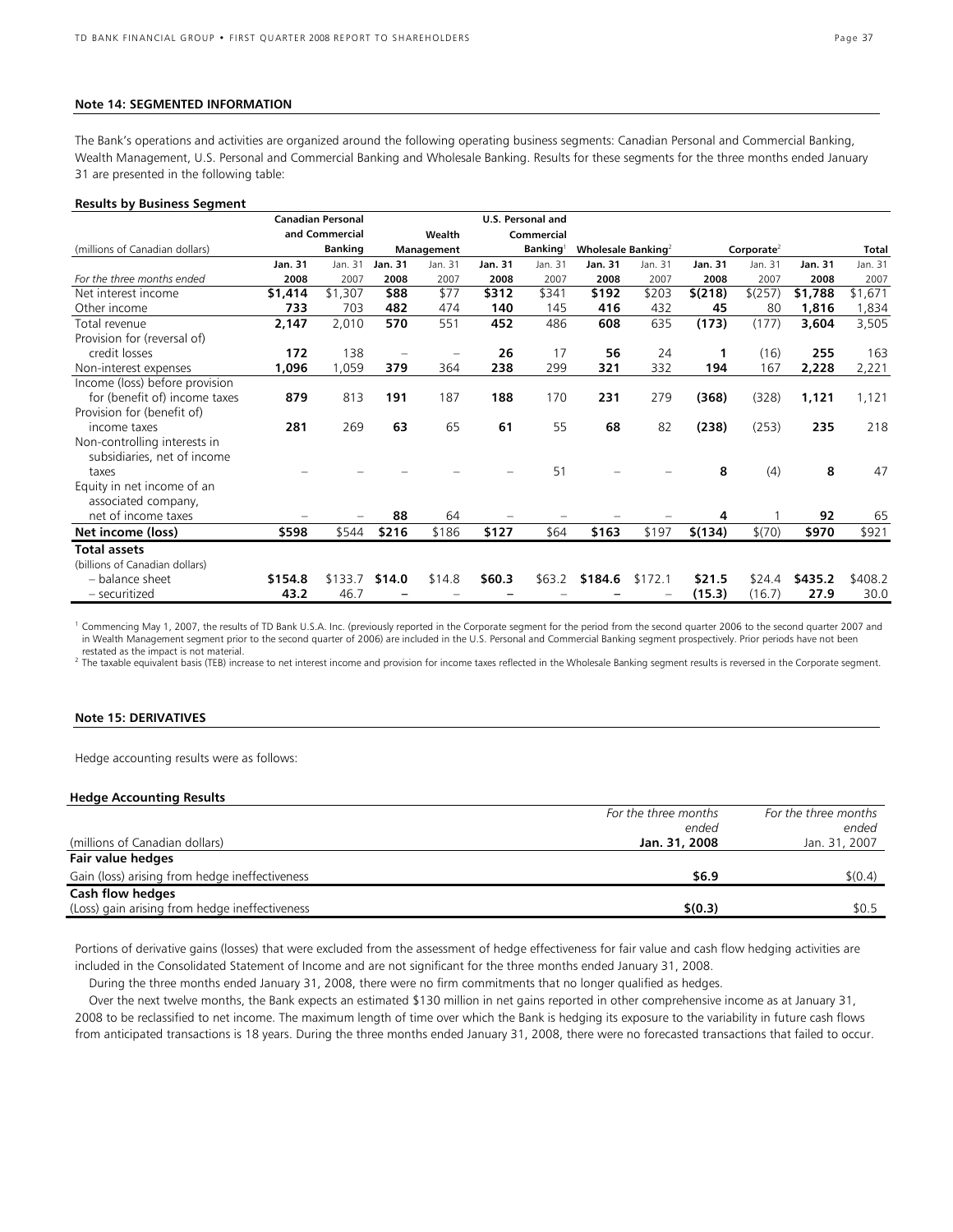#### **Note 16: CONTINGENCIES**

The two principal legal actions regarding Enron to which the Bank is a party are the securities class action and the bankruptcy proceeding. In 2006, the Bank settled the bankruptcy court claims in this matter for approximately \$145 million (US\$130 million). As at January 31, 2008, the total contingent litigation reserve for Enron-related claims was approximately \$415 million (US\$413 million).

The Bank and its subsidiaries are involved in various other legal actions in the ordinary course of business, many of which are loan-related. In management's opinion, the ultimate disposition of these actions, individually or in the aggregate, will not have a material adverse effect on the financial condition of the Bank.

## **Note 17: RISK MANAGEMENT**

The risk management policies and procedures of the Bank are provided in the MD&A. The shaded sections of the risk management section, included on pages 17 to 22 of the MD&A, relating to credit, market and liquidity risks are an integral part of the Interim Consolidated Financial Statements.

#### **Note 18: RELATED-PARTY TRANSACTIONS**

During the three months ended January 31, 2008, the Bank purchased certain securities with a notional value of approximately \$300 million at par from a fund that is managed by the Bank. The Bank immediately recognized a securities loss of \$45 million that was recorded in the Wholesale Banking segment.